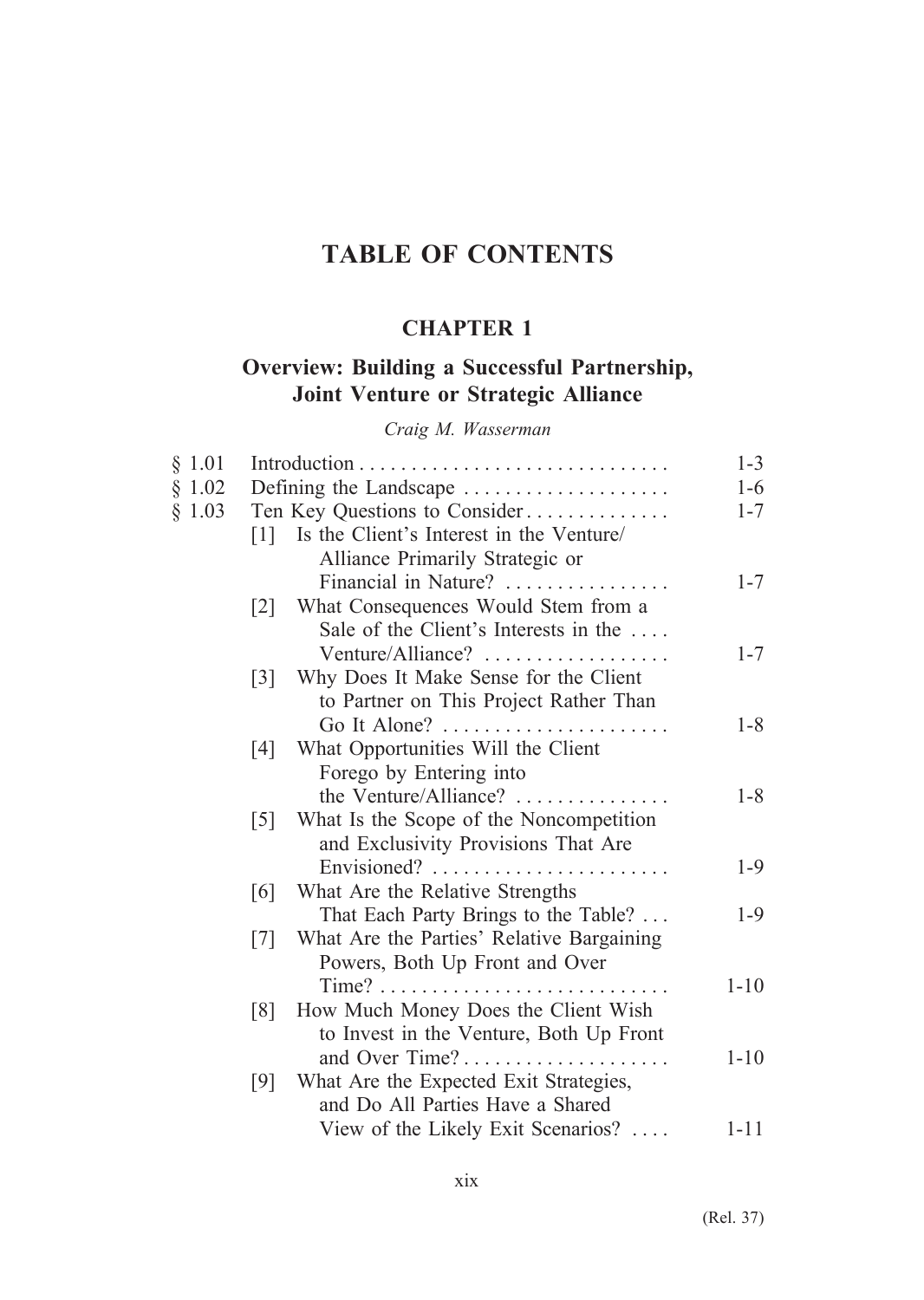| XX     | PARTNERSHIPS/JOINT VENTURES/STRATEGIC ALLIANCES                                                                                                                   |          |
|--------|-------------------------------------------------------------------------------------------------------------------------------------------------------------------|----------|
|        | [10] Has the Client Adequately Considered<br>All the Things That Could Go Wrong<br>with the Venture/Alliance, So That the<br>Client's Interests Can Be Adequately |          |
|        | Protected in Such Various Downside                                                                                                                                |          |
|        | Scenarios?                                                                                                                                                        | $1 - 11$ |
| § 1.04 | Ten Key Strategies to Follow                                                                                                                                      | $1 - 13$ |
|        | Assemble a Core Working Team for the<br>$\lceil 1 \rceil$                                                                                                         | $1 - 13$ |
|        | Project<br>Review Analogous Precedent Transactions<br>$\lceil 2 \rceil$<br>and Collect Precedent Contracts to the                                                 |          |
|        | Extent Available<br>Separate the Proposed Transaction into Its<br>$\lceil 3 \rceil$<br>Core Component Parts and Carefully                                         | $1 - 13$ |
|        | Review the Key Accounting, Tax and                                                                                                                                |          |
|        | Other Financial/Structural Consideration<br>of the Proposed Transaction                                                                                           | $1 - 14$ |
|        | Stress Test All of the Key Strategic and<br>[4]                                                                                                                   |          |
|        | Financial Premises                                                                                                                                                | $1 - 15$ |
|        | Create a Term Sheet Early in the<br>$\lceil 5 \rceil$                                                                                                             |          |
|        | Create a Separate Issues List of All Key<br>[6]<br>Open Legal, Financial and Structural<br>Considerations That Will Need to Be                                    | $1 - 15$ |
|        | Resolved                                                                                                                                                          | $1 - 16$ |
|        | Know What Will Work Best for the<br>$\lceil 7 \rceil$<br>Client Before Engaging the Other                                                                         |          |
|        | $Side \dots \dots$                                                                                                                                                | $1 - 16$ |
|        | [8]<br>Take the Offensive in Putting Forth                                                                                                                        |          |
|        | Proposals to the Other Side                                                                                                                                       | $1 - 16$ |
|        | Avoid Ambiguities When It Comes to<br>[9]                                                                                                                         |          |
|        | Drafting the Key Legal Obligations and                                                                                                                            |          |
|        | Responsibilities of the Parties<br>[10] Consider What Works Best for Both Sides                                                                                   | $1 - 17$ |
|        | and Be Fair When Drafting Key Terms                                                                                                                               |          |
|        | and Provisions                                                                                                                                                    | $1 - 18$ |
| § 1.05 | A Road map to the Material That Follows                                                                                                                           | $1 - 19$ |
| § 1.06 | Joint Ventures with a Distressed Partner                                                                                                                          | $1 - 20$ |
|        | Joint Venture Agreements as Executory<br>$\lceil 1 \rceil$                                                                                                        |          |
|        | Contracts                                                                                                                                                         | $1 - 21$ |
|        | Application of Section 365 to<br>$\lceil 2 \rceil$                                                                                                                |          |
|        | Joint Venture Agreements                                                                                                                                          | $1 - 22$ |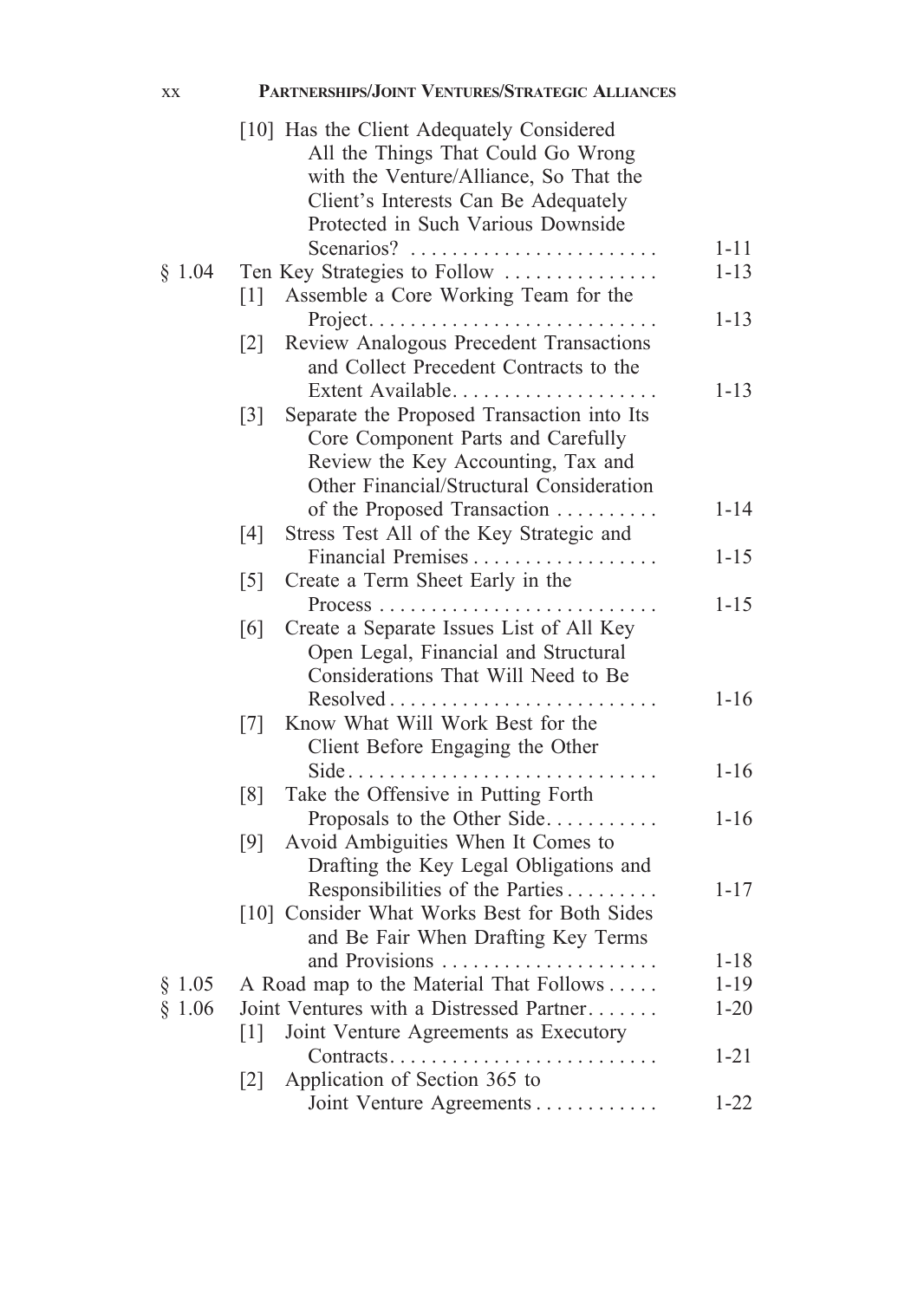### **Table of Contents** xxi

## **CHAPTER 2**

# **Getting Started: Process, Timing and Disclosure Concerns**

### *Stephen I. Glover*

| $\S$ 2.01   |                                              | $2 - 1$  |
|-------------|----------------------------------------------|----------|
| $\S$ 2.02   | Forming the Deal Teams                       | $2 - 3$  |
| $\;8\;2.03$ | Preparing an Issues List and a List of Tasks |          |
|             |                                              | $2 - 5$  |
| $\S$ 2.04   | Timetable for the Transaction                | $2 - 6$  |
| $\S$ 2.05   |                                              | $2 - 8$  |
| \$2.06      | Due Diligence Checklist                      | $2 - 9$  |
| \$2.07      | Due Diligence Checklist for Ventures That    |          |
|             | Will Operate in Foreign Countries            | $2 - 25$ |

### **CHAPTER 3**

### **Letters of Intent**

### *Gavin D. Solotar*

| § 3.01 | Letters of Intent                           | $3 - 2$   |
|--------|---------------------------------------------|-----------|
|        | In General<br>$\lceil 1 \rceil$             | $3 - 2$   |
|        | Advantages and Disadvantages<br>121         | $3 - 3$   |
| § 3.02 | Letter of Intent Terms                      | $3 - 5$   |
|        | [1]                                         | $3 - 5$   |
|        | Governance<br>121                           | $3 - 8$   |
|        | Miscellaneous Provisions<br> 3              | $3 - 11$  |
| § 3.03 | Binding vs. Nonbinding Letters of Intent    | $3 - 13$  |
|        | The Legal Landscape<br>$\lceil 1 \rceil$    | $3 - 13$  |
|        | Drafting Letters of Intent to Clearly<br> 2 |           |
|        |                                             | $3-19$    |
| § 3.04 |                                             | $3 - 21$  |
| § 3.05 | Form of Letter of Intent for Joint Venture  |           |
|        | Transactions                                | $3 - 22$  |
| § 3.06 | Sample Joint Venture Issues List            | $3 - 32$  |
| § 3.07 |                                             | $3 - 37$  |
| § 3.08 | Sample Term Sheets                          | $3 - 38$  |
|        | Sample Term Sheet 1<br>$\lceil 1 \rceil$    | $3 - 38$  |
|        | Sample Term Sheet 2<br>$\lceil 2 \rceil$    | $3 - 66$  |
|        | Sample Term Sheet 3<br>$\lceil 3 \rceil$    | $3 - 78$  |
|        | [4]                                         | $3 - 85$  |
|        | Sample Term Sheet 5<br>$\lceil 5 \rceil$    | $3 - 94$  |
|        | [6]                                         | $3 - 112$ |
|        | [7]                                         | $3 - 118$ |

(Rel. 37)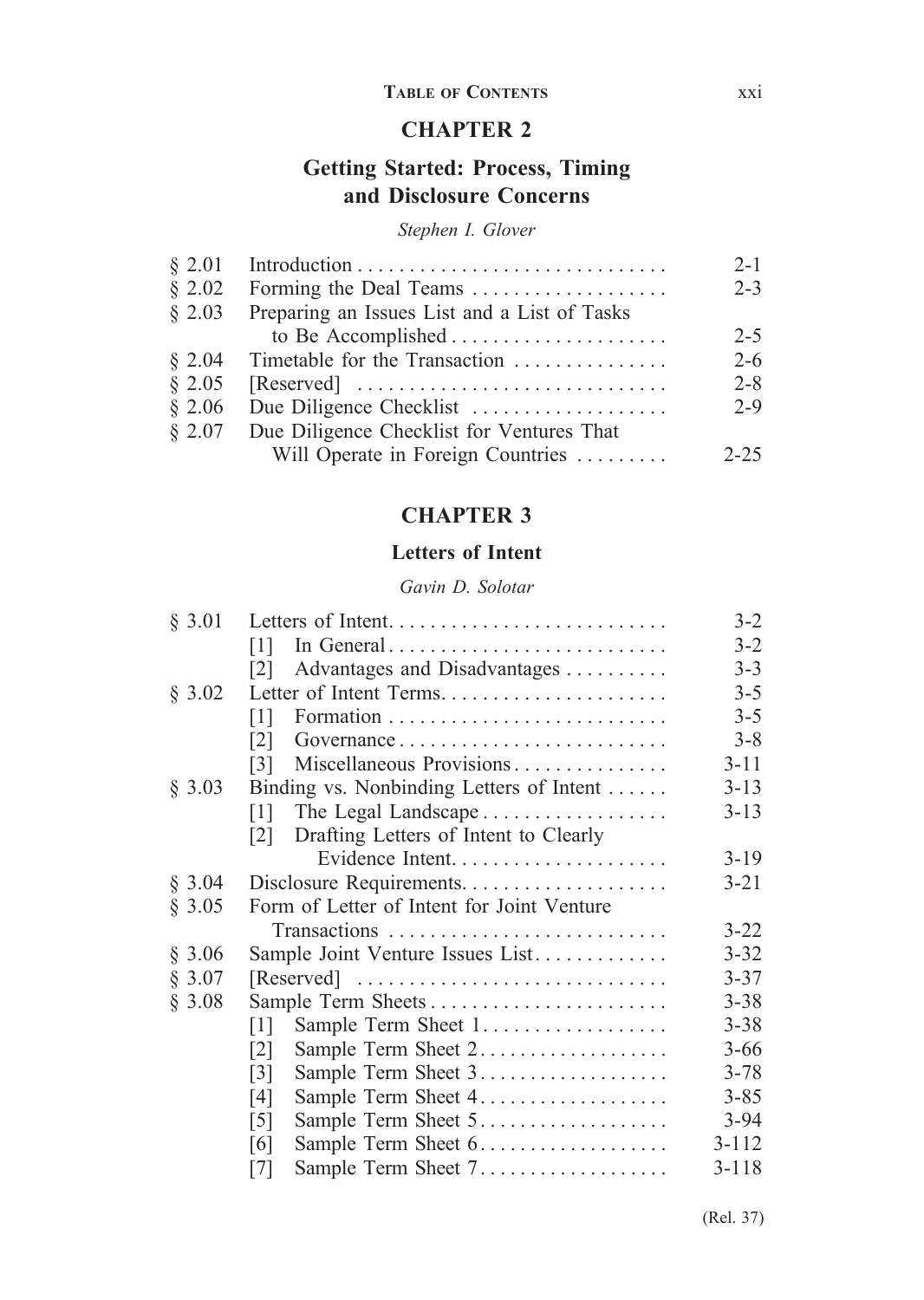# **Choice of Entity Considerations— A Comparison of Legal Entities**

*Stephen I. Glover and John Hess, Jr.*

| § 4.01 |                                            | $4 - 1$  |
|--------|--------------------------------------------|----------|
| § 4.02 | Factors to Consider When Deciding Whether  |          |
|        | to Form an Entity                          | $4 - 5$  |
| § 4.03 | Factors Affecting the Choice of Entity     | $4-6$    |
|        | Tax Issues<br>Ш                            | $4-6$    |
|        | Limited Liability<br>$\lceil 2 \rceil$     | 4-11     |
|        | Management Structure and Statutory<br>131  |          |
|        |                                            | $4 - 16$ |
|        | Regulatory Filings and Approval<br> 4      | $4 - 17$ |
|        | Third-Party Consents<br>[5]                | $4 - 18$ |
|        | Other Statutory Differences Between<br>[6] |          |
|        | Types of Entities                          | $4 - 19$ |
|        |                                            | $4 - 21$ |
|        |                                            |          |

# **CHAPTER 5**

## **Fiduciary Duties and Legal Obligations of Joint Venture Partners**

### *Peter J. Walsh, Jr.*

| § 5.01 |                                            | $5 - 2$  |
|--------|--------------------------------------------|----------|
| \$5.02 | Fiduciary Duties in General Partnerships   | $5 - 3$  |
|        | The Duty of Loyalty<br>$\lceil 1 \rceil$   | $5 - 5$  |
|        | The Duty of Care<br> 2                     | $5 - 7$  |
|        | Good Faith and Fair Dealing<br>131         | $5 - 8$  |
| § 5.03 | Fiduciary Duties in Common Law Joint       |          |
|        |                                            | $5 - 10$ |
|        | Joint Ventures Compared to<br> 1           |          |
|        |                                            | $5 - 10$ |
|        | The Requisite Existence of a Joint<br> 2   |          |
|        |                                            | $5 - 11$ |
|        | Nature and Extent of Joint Venture<br> 3   |          |
|        | Fiduciary Duties                           | $5 - 12$ |
|        | Enterprise Specificity<br>14 I             | $5 - 13$ |
|        | The Significance of Managerial<br>[5]      |          |
|        |                                            | $5 - 14$ |
|        | Waiver of Objections to Breaches of<br>161 |          |
|        |                                            | $5 - 15$ |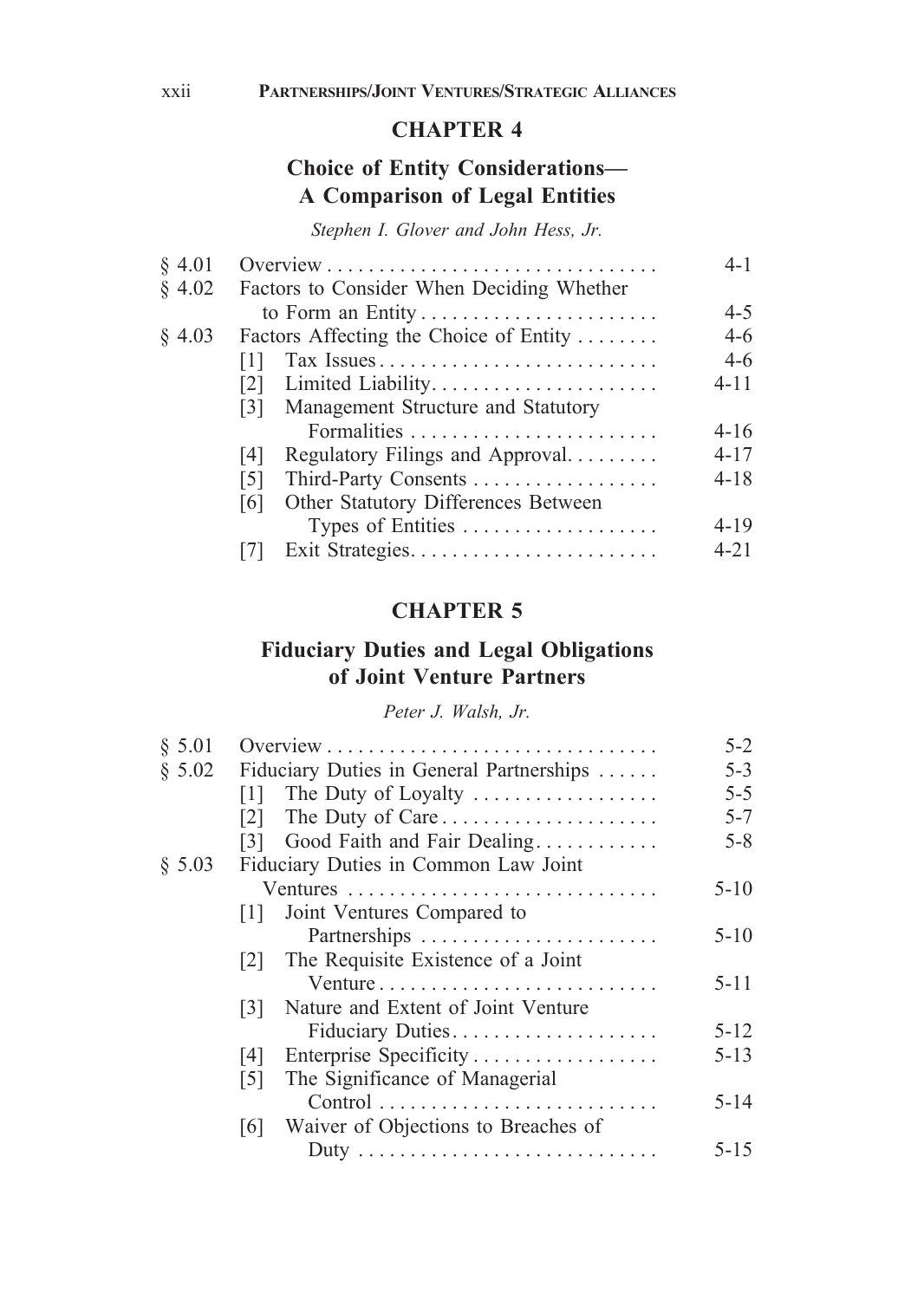|        | <b>TABLE OF CONTENTS</b>                                                        | xxiii    |
|--------|---------------------------------------------------------------------------------|----------|
| \$5.04 | Fiduciary Duties in Limited Partnerships<br>[1] Fiduciary Duties of the General | $5 - 17$ |
|        |                                                                                 | $5 - 17$ |
|        | [2] Fiduciary Duties of Limited Partners                                        | $5 - 20$ |
| \$5.05 | Fiduciary Duties in Limited Liability                                           |          |
|        | Companies                                                                       | $5 - 23$ |
| § 5.06 | Contractual Modification of Fiduciary                                           |          |
|        |                                                                                 | $5 - 26$ |
|        | General Partnerships<br> 1                                                      | $5 - 26$ |
|        | Limited Partnerships<br>$\lceil 2 \rceil$                                       | $5 - 27$ |
|        | Limited Liability Companies<br>$\lceil 3 \rceil$                                | $5-29$   |
|        | Joint Ventures<br>14 I                                                          | $5 - 30$ |

# **Drafting the Joint Venture Agreement**

*Stephen I. Glover and Alisa Babitz*

| § 6.01 |                                                       | 6-6      |
|--------|-------------------------------------------------------|----------|
| § 6.02 | Choosing the Form of the Joint Venture                | $6 - 10$ |
|        | Overview<br>$\lceil 1 \rceil$                         | $6 - 10$ |
|        | Factors Affecting the Choice of Form<br> 2            | $6 - 12$ |
|        | Tax Issues<br>[a]                                     | $6 - 13$ |
|        | Limited Liability<br>[b]                              | $6 - 16$ |
|        | Regulatory Filings and Approvals<br>$\lceil c \rceil$ | $6 - 21$ |
|        | Third-Party Consents<br>$\lceil d \rceil$             | $6 - 22$ |
|        | Other Statutory Differences Between<br>[e]            |          |
|        | Types of Entities                                     | $6 - 24$ |
|        | Joint Venture Formation<br>[f]                        |          |
|        |                                                       | $6 - 26$ |
| § 6.03 | Defining the Venture's Business and Powers            | $6 - 29$ |
|        | Purposes of the Business<br>[1]                       | $6 - 29$ |
|        | Discussion<br>[a]                                     | $6 - 29$ |
|        | Sample Provisions<br> b                               | $6 - 31$ |
|        | The Venture's Powers<br>$\lceil 2 \rceil$             | $6 - 32$ |
|        | Discussion<br>lal I                                   | $6 - 32$ |
|        | Sample Provisions<br> b                               | $6 - 33$ |
| § 6.04 | Identifying Assets to Be Conveyed to                  |          |
|        |                                                       | $6 - 36$ |
|        | § 6.04A Representations Regarding Assets Conveyed     |          |
|        | to the Venture                                        | $6 - 40$ |
|        | $\lceil 1 \rceil$<br>Overview                         | $6 - 40$ |
|        | Sample Provisions<br> 2                               | 6-43     |
|        |                                                       |          |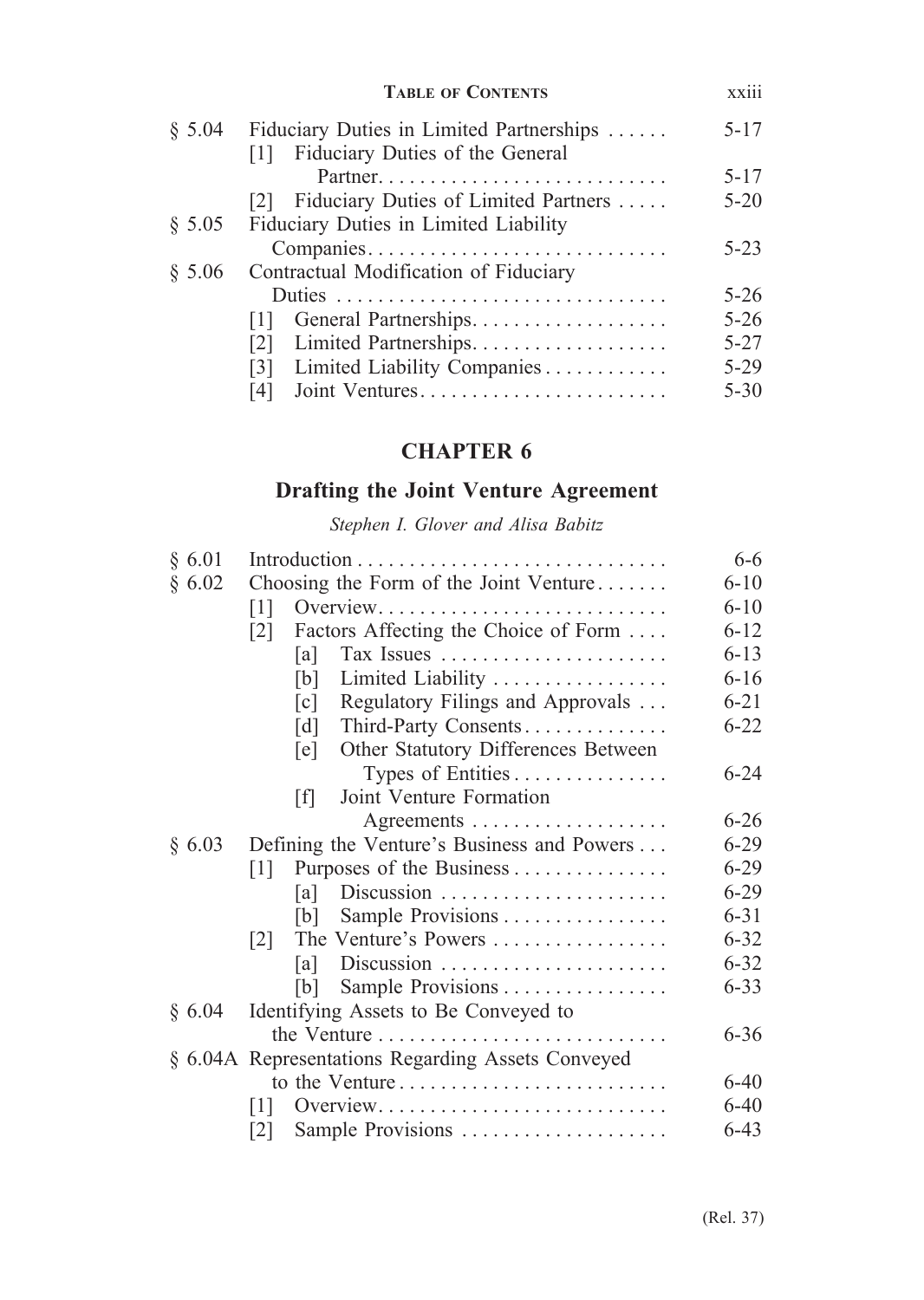| xxiv   | PARTNERSHIPS/JOINT VENTURES/STRATEGIC ALLIANCES         |                      |
|--------|---------------------------------------------------------|----------------------|
| § 6.05 | Managing the Venture                                    | $6 - 45$             |
|        | $\lceil 1 \rceil$<br>Overview                           | $6 - 45$             |
|        | The Managing Board<br>$\lceil 2 \rceil$                 | $6-49$               |
|        | Size and Composition of the<br>[a]                      |                      |
|        | Managing Board                                          | $6-49$               |
|        | Quorum and Voting Requirements<br>[b]                   | $6 - 54$             |
|        | [c]<br>Meetings                                         | $6 - 58$             |
|        | Relationship Between Managing<br>$\lceil d \rceil$      |                      |
|        | Board and Officers                                      | $6 - 59$             |
|        | Preparation and Approval of<br>[e]                      |                      |
|        |                                                         | $6 - 60$             |
|        | Changes in Composition of Board<br>$\lceil f \rceil$    |                      |
|        | upon Default; Observer Rights                           | $6 - 60.1$           |
|        | Sample Provisions<br>[g]                                | $6 - 60.2$           |
|        | $[3]$                                                   | $6 - 76$             |
|        | Types of Officers<br>[a]                                | $6 - 76$             |
|        | Selection of Officers<br>[b]                            | $6 - 76$             |
|        | Sample Provisions<br>$\lceil c \rceil$                  | $6 - 77$             |
|        | The Venture's Nonexecutive<br>[4]                       |                      |
|        |                                                         | $6 - 81$             |
|        | Discussion<br> a                                        | $6 - 81$             |
|        | Sample Provision<br>[b]                                 | $6 - 83$             |
|        | Use of Advisory Committees.<br>$\lceil 5 \rceil$        | $6 - 83$             |
|        | [6]                                                     | $6 - 84$             |
| § 6.06 | Capital Structure and Ownership Interests               | $6 - 86$             |
|        | $\lceil 1 \rceil$                                       | $6 - 86$             |
|        | Discussion<br>[a]                                       | $6 - 86$             |
|        | Sample Provisions<br>[b]                                | $6 - 88$             |
|        | Debt, Equity and Preferred Returns<br>$\lceil 2 \rceil$ | $6 - 90$             |
|        | Discussion<br>[a]                                       | $6 - 90$<br>$6 - 97$ |
|        | Sample Provisions<br>[b]                                | $6 - 100$            |
|        | $\lceil 3 \rceil$<br>Discussion                         | $6 - 100$            |
|        | a <br>Sample Provisions<br>[b]                          | $6 - 103$            |
| § 6.07 | Capital Contributions                                   | $6 - 106$            |
|        | Initial Capital Contribution<br>$\lceil 1 \rceil$       | $6 - 106$            |
|        | Discussion<br>[a]                                       | $6 - 106$            |
|        | Sample Provisions<br>[b]                                | $6 - 109$            |
|        | Additional Capital Needs of the<br>$[2]$                |                      |
|        | Venture                                                 | $6 - 113$            |
|        | Discussion<br>[a]                                       | $6 - 113$            |
|        | Sample Provisions<br>[b]                                | $6 - 117$            |
|        |                                                         |                      |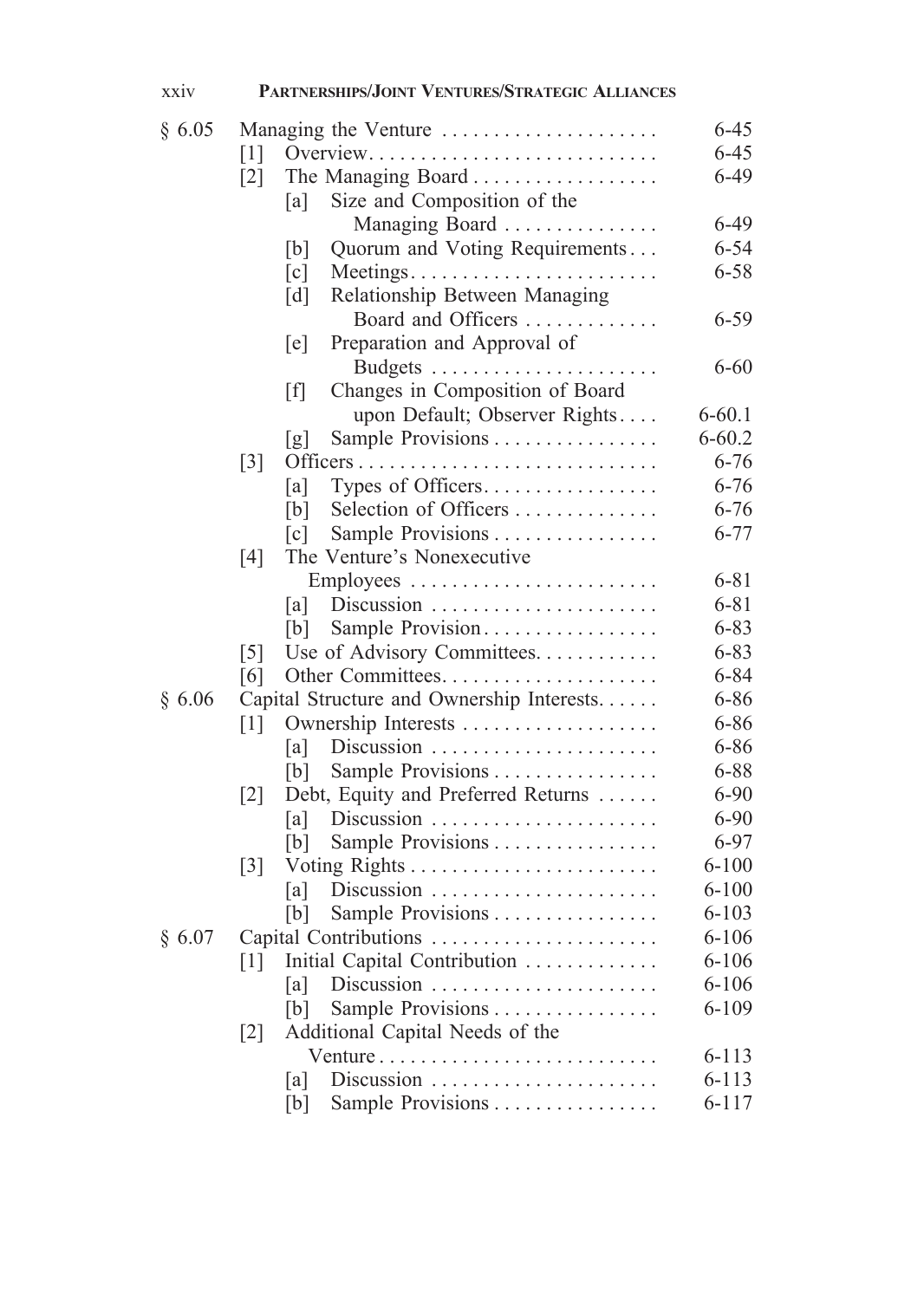| XXV |
|-----|
|     |

|        | Interest and Withdrawals of Capital<br>$\lceil 3 \rceil$ | $6 - 127$   |
|--------|----------------------------------------------------------|-------------|
|        | Discussion<br>[a]                                        | $6 - 127$   |
|        | Sample Provisions<br>[b]                                 | $6 - 128$   |
| § 6.08 | Dividends and Distributions                              | $6 - 131$   |
|        | Basic Dividend Policy<br>$\lceil 1 \rceil$               | $6 - 131$   |
|        | Foreign Currency Problems<br>$\lceil 2 \rceil$           | $6 - 133$   |
|        | Sample Provisions<br>$\lceil 3 \rceil$                   | $6 - 133$   |
| § 6.09 | Accounting Issues; Books and Records; Capital            |             |
|        |                                                          | $6 - 139$   |
|        | [1]                                                      | $6 - 139$   |
|        | Books and Records<br>$\lceil 2 \rceil$                   | $6 - 140$   |
|        | $\lceil 3 \rceil$<br>Capital Accounts                    | $6 - 142$   |
|        | [4]                                                      | $6 - 142$   |
|        | $\lceil 5 \rceil$<br>Sample Provisions                   | $6 - 142$   |
| § 6.10 | Restrictions on Competition                              | $6 - 149$   |
|        | $\lceil 1 \rceil$                                        | $6 - 149$   |
|        | Sample Provisions<br>$\lceil 2 \rceil$                   | $6 - 153$   |
|        | § 6.10A Corporate Opportunity and Related Problems       | $6 - 156$   |
|        | $\lceil 1 \rceil$                                        | $6 - 156$   |
|        | Sample Provisions<br>$\lceil 2 \rceil$                   | $6 - 163$   |
|        | § 6.10B Conflict of Interest and Other Fiduciary Duty    |             |
|        | Problems<br>$\ldots$                                     | $6 - 170.4$ |
|        | § 6.10C Fiduciary Duties in Limited Liability            |             |
|        |                                                          | $6 - 172$   |
| § 6.11 | Transfer of Interests                                    | $6 - 172.1$ |
|        | $\lceil 1 \rceil$<br>Overview                            | $6 - 172.1$ |
|        | Rights of First Refusal; Tag-Alongs<br>$\lceil 2 \rceil$ |             |
|        | and Drag-Alongs                                          | $6 - 172.4$ |
|        | Regulatory Compliance<br>$\lceil 3 \rceil$               | 6-172.7     |
|        | Transfers Upon Default<br>[4]                            | $6 - 172.7$ |
|        | Admission to Partnership or Limited<br>$\lceil 5 \rceil$ |             |
|        | Liability Company                                        | $6 - 172.8$ |
|        | Sample Provisions<br>[6]                                 | $6 - 172.8$ |
| § 6.12 | Confidentiality                                          | 6-172.30    |
|        | Discussion<br>$\lceil 1 \rceil$                          | 6-172.30    |
|        | [2]<br>Sample Provisions                                 | 6-172.31    |
| § 6.13 | Business Relationships Between the Venture               |             |
|        |                                                          | 6-172.37    |
|        | Discussion<br>$\lceil 1 \rceil$                          | 6-172.37    |
|        | $\lceil 2 \rceil$<br>Sample Provisions                   | 6-172.38    |
| § 6.14 | Defaults and Remedies                                    | 6-172.40    |
|        | Overview<br>$\lceil 1 \rceil$                            | 6-172.40    |
|        | Specifying the Events of Default<br>$\lceil 2 \rceil$    | 6-172.40    |
|        | Remedies for Default<br>$\lceil 3 \rceil$                | 6-172.41    |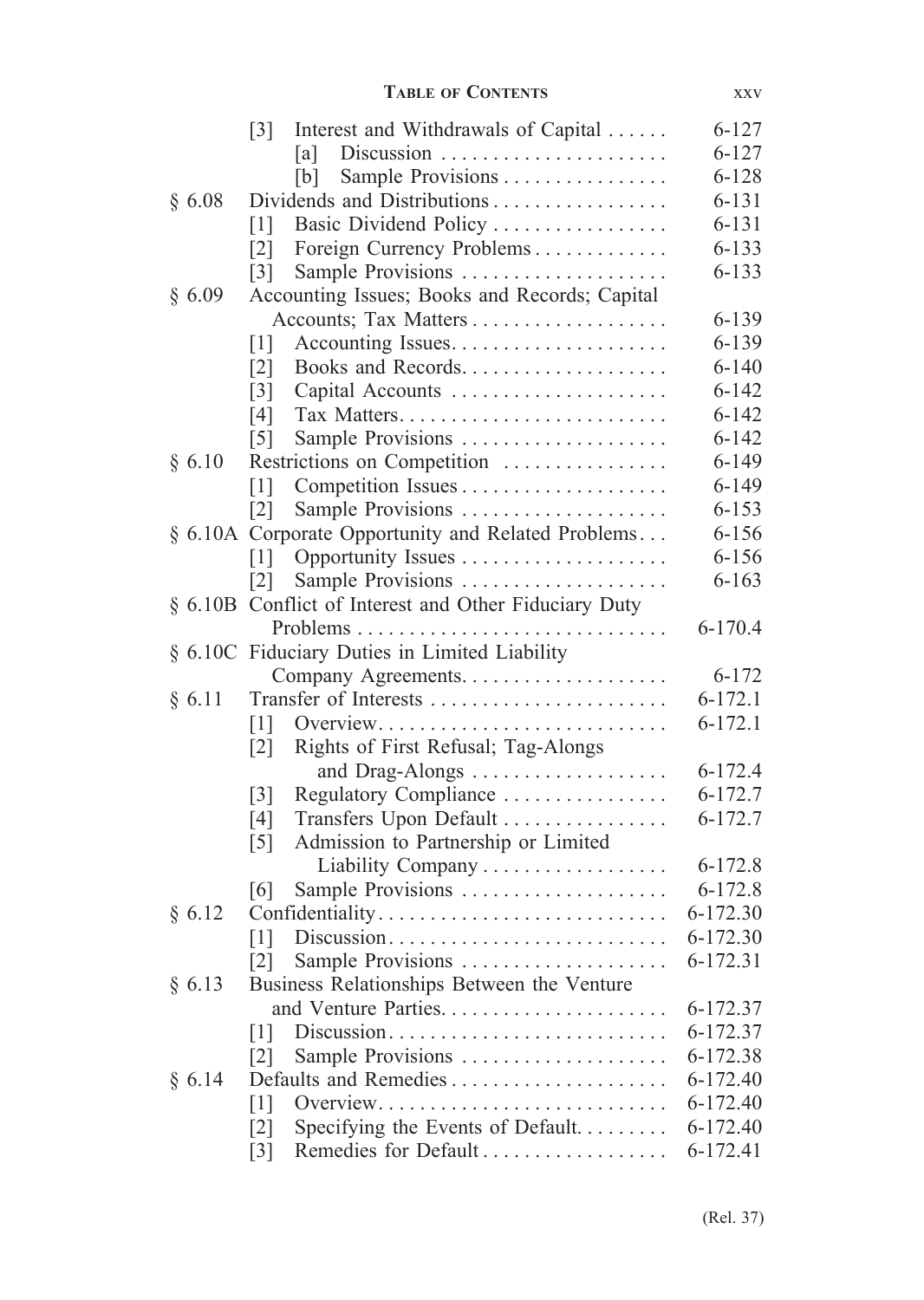|        | [a]                                                                           | 6-172.41 |
|--------|-------------------------------------------------------------------------------|----------|
|        | Puts and Calls<br>[b]                                                         | 6-172.42 |
|        | Buy-Sell Trigger<br>$\lceil c \rceil$                                         | 6-172.43 |
|        | Indemnification and Damages<br>[d]                                            | 6-172.44 |
|        | [e]                                                                           | 6-172.44 |
|        | Sample Provisions<br> 4                                                       | 6-172.44 |
| § 6.15 | Termination and Liquidation of the Venture                                    | 6-172.47 |
|        | [1]                                                                           | 6-172.47 |
|        | Liquidation of the Venture<br>$\lceil 2 \rceil$                               | 6-172.48 |
|        | Sample Provisions<br>$\lceil 3 \rceil$                                        | 6-172.50 |
| § 6.16 | Dispute Resolution Mechanisms                                                 | 6-172.56 |
|        | [1]<br>Overview                                                               | 6-172.56 |
|        | $\lceil 2 \rceil$                                                             | 6-172.56 |
|        | [a]                                                                           | 6-172.56 |
|        | Sample Provision<br>[b]                                                       | 6-172.56 |
|        | $\lceil 3 \rceil$                                                             | 6-172.57 |
|        | Discussion<br> a                                                              | 6-172.57 |
|        | Sample Provision<br>[b]                                                       | 6-172.59 |
|        | Bouncing the Decision Upstairs<br>[4]                                         | 6-172.59 |
|        | Discussion $\ldots \ldots \ldots \ldots \ldots \ldots \ldots$<br>[a]          | 6-172.59 |
|        | Sample Provision<br>[b]                                                       | 6-172.60 |
| § 6.17 | Exit Mechanisms                                                               | 6-172.62 |
|        | [1]<br>Overview                                                               | 6-172.62 |
|        | [2]<br>$Triggers \dots \dots \dots \dots \dots \dots \dots \dots \dots \dots$ | 6-172.62 |
|        | Termination or Withdrawal<br>$\lceil 3 \rceil$                                | 6-172.63 |
|        | [4]<br>Transfer Rights; Sale of Venture                                       | 6-172.63 |
|        | $\lceil 5 \rceil$                                                             | 6-172.64 |
|        | The Buy-Sell Device<br>[6]                                                    | 6-172.64 |
|        | Discussion<br> a                                                              | 6-172.64 |
|        | Sample Provision<br>[b]                                                       | 6-172.65 |
|        | Forcing an IPO<br>$\lceil 7 \rceil$                                           | 6-172.67 |
|        | [a]                                                                           | 6-172.67 |
|        | Sample Provision<br>[b]                                                       | 6-172.67 |
|        | Negotiating Buy-Outs.<br>[8]                                                  | 6-172.68 |
| § 6.18 | Indemnification Provisions                                                    | 6-172.70 |
|        | $\lceil 1 \rceil$<br>Discussion                                               | 6-172.70 |
|        | $\lceil 2 \rceil$<br>Sample Provisions                                        | 6-172.72 |
| § 6.19 | Governing Law; Forum Selection                                                | 6-172.77 |
|        | Discussion<br>$[1]$                                                           | 6-172.77 |
|        | Sample Provisions<br>$\lceil 2 \rceil$                                        | 6-172.78 |
| § 6.20 | Other Provisions                                                              | 6-172.81 |
|        | Notices<br> 1                                                                 | 6-172.81 |
|        | Other "Boilerplate"<br>$\lceil 2 \rceil$                                      | 6-172.81 |
|        | Sample Provisions<br>$\lceil 3 \rceil$                                        | 6-172.82 |
| § 6.21 |                                                                               | 6-172.86 |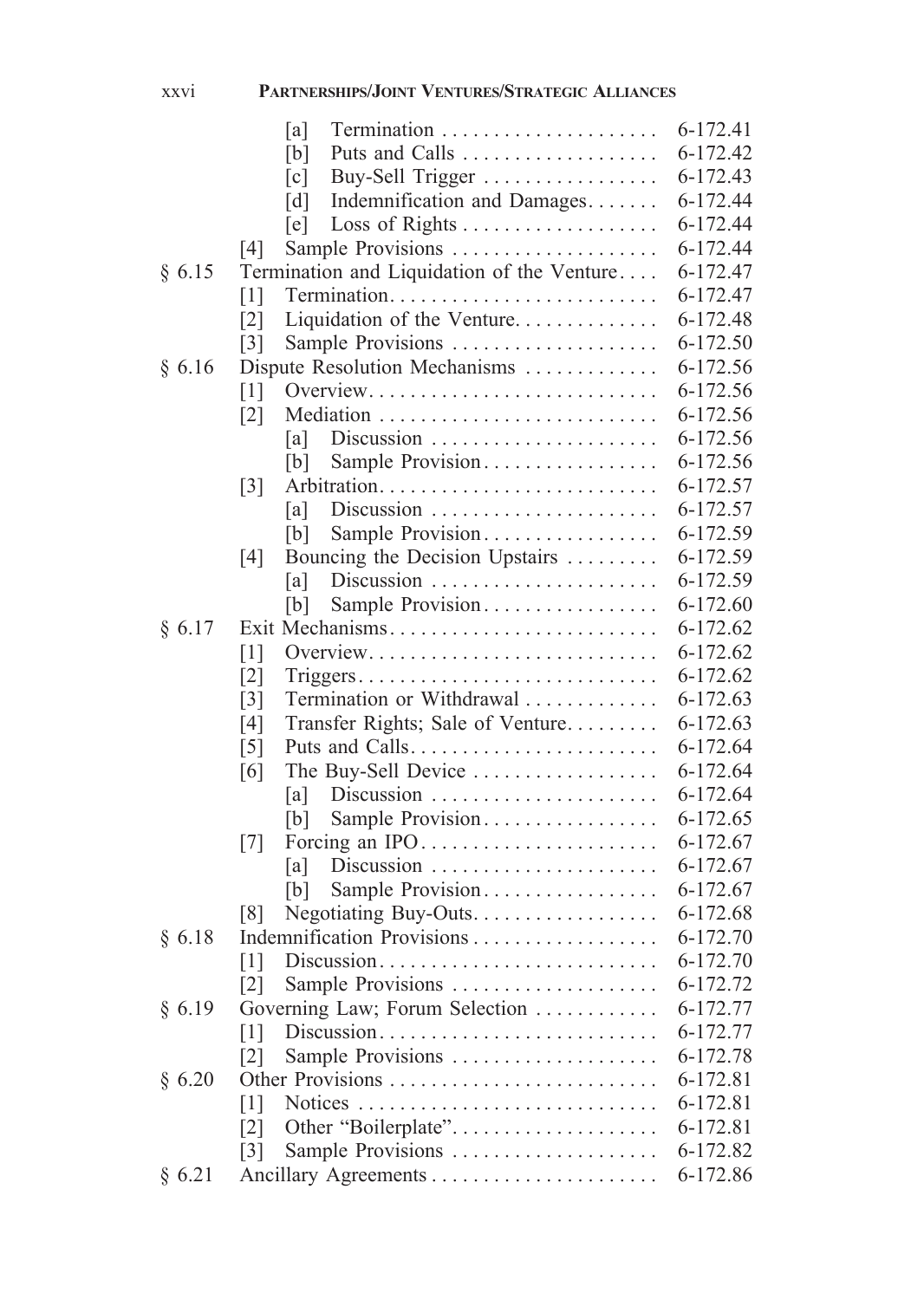### **Table of Contents** xxvii

|        | $\lceil 1 \rceil$<br>Overview                                | 6-172.86    |
|--------|--------------------------------------------------------------|-------------|
|        | Technology Licensing Agreements<br>$\lceil 2 \rceil$         | 6-172.86    |
|        | Marketing Agreements<br>$\lceil 3 \rceil$                    | 6-172.86    |
|        | Administrative Service Agreement<br>[4]                      | 6-172.86    |
|        | Real Estate Transfer and Asset Transfer<br>$\lceil 5 \rceil$ |             |
|        |                                                              | 6-172.86    |
|        | Trademark Agreement<br>[6]                                   | 6-172.87    |
|        | Transitional Services Agreement<br>[7]                       | 6-172.87    |
| § 6.22 | Sample Joint Venture Agreement:                              |             |
|        | General Partnership Form                                     | 6-172.88    |
| § 6.23 | Sample Joint Venture Agreement:                              |             |
|        | Corporate Joint Venture Form 6-172.120                       |             |
| § 6.24 | Sample Joint Venture Agreement:                              |             |
|        | Limited Liability Company Form                               | $6 - 182$   |
| § 6.25 | Sample Joint Venture Agreement:                              |             |
|        | Joint Venture Formation Agreement Form                       | $6 - 208$   |
| § 6.26 | Exit Mechanism Issues List                                   | $6 - 220$   |
|        | Types of Exit Mechanisms<br>[1]                              | $6 - 220$   |
|        | $\lceil 2 \rceil$<br>Exit Triggers                           | $6 - 221$   |
|        | Matching Exit Mechanisms to Exit<br>$\lceil 3 \rceil$        |             |
|        |                                                              | $6 - 221$   |
|        | [4]<br>Exit by Sale of the Venture                           | $6 - 223$   |
|        | $\lceil 5 \rceil$<br>Exit by Sale of Venture Interest        | $6 - 223$   |
|        | [6]                                                          | $6 - 224$   |
|        | Designing Put Rights<br>$\lceil 7 \rceil$                    | $6 - 224$   |
|        | Designing Call Rights<br>$\lceil 8 \rceil$                   | $6 - 224.1$ |
|        | Designing Buy-Sell Provisions<br>[9]                         | $6 - 224.1$ |
| § 6.27 | Form: Sample Strategic Alliance                              |             |
|        | Memorandum of Understanding                                  | $6 - 225$   |
| § 6.28 | Form: Sample Joint Venture Contribution                      |             |
|        | Agreement                                                    | $6 - 229$   |
| § 6.29 | Joint Venture Checklist of Issues                            | $6 - 250$   |
|        | $\lceil 1 \rceil$                                            | $6 - 250$   |
|        | $\lceil 2 \rceil$<br>Planning                                | $6 - 250$   |
|        | Scope/Purpose of the Joint<br>[a]                            |             |
|        |                                                              | $6 - 250$   |
|        | Joint Venture Form<br>[b]                                    | $6 - 251$   |
|        | [c]<br>Regulatory                                            | $6 - 252$   |
|        | Implications of JV on Existing<br>$\lceil d \rceil$          |             |
|        | Operations and Reporting                                     |             |
|        |                                                              | $6 - 252$   |
|        | Tax Considerations<br>[e]                                    | $6 - 253$   |
|        | Employee Matters<br>[f]                                      | $6 - 253$   |
|        | [g]<br>Diligence                                             | $6 - 254$   |
|        | Accounting Considerations<br>[h]                             | $6 - 254$   |
|        |                                                              |             |

(Rel. 37)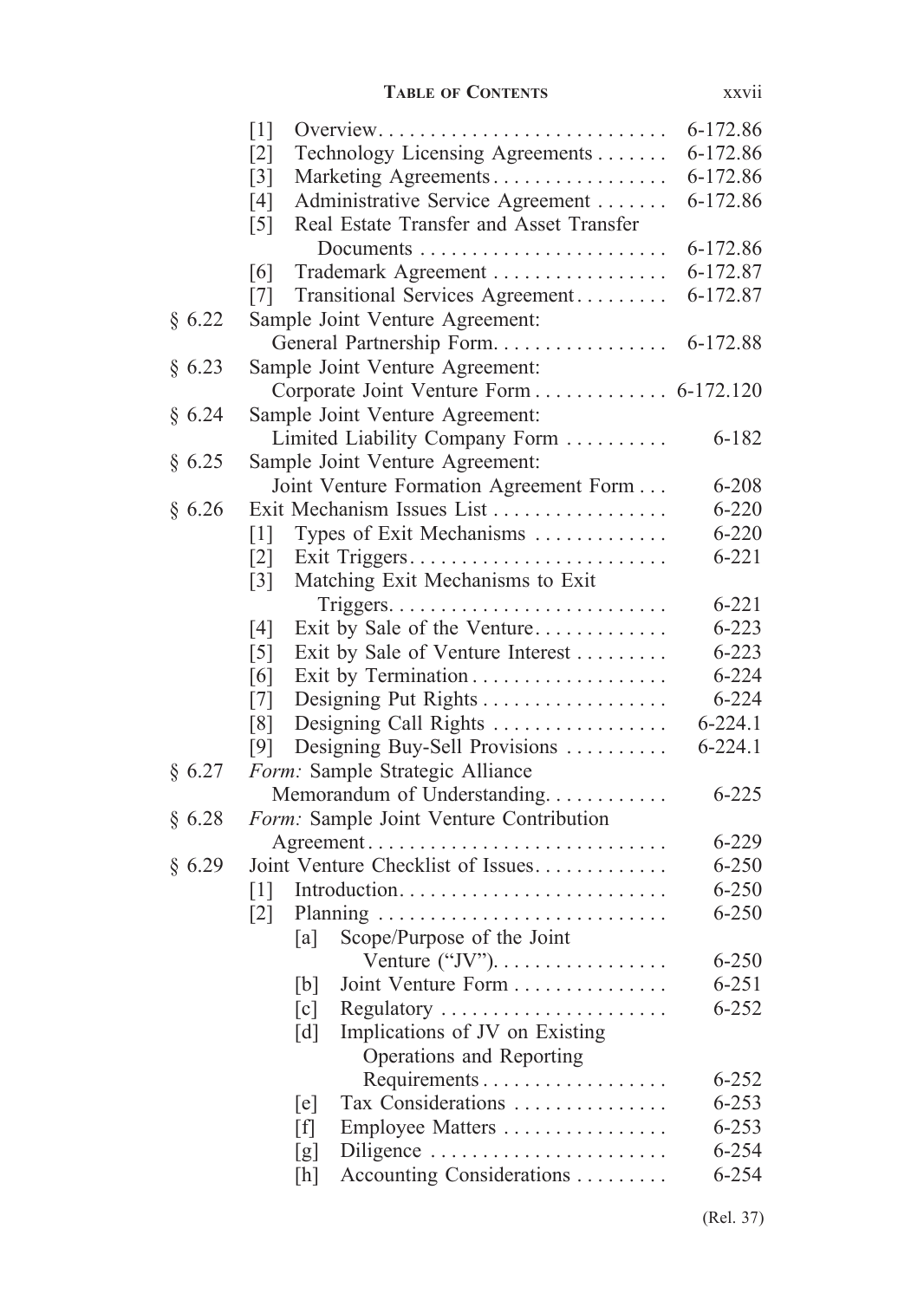| .<br><b>XXV111</b> | <b>PARTNERSHIPS/JOINT VENTURES/STRATEGIC ALLIANCES</b> |
|--------------------|--------------------------------------------------------|
|--------------------|--------------------------------------------------------|

|                   | $\lceil i \rceil$          | Confidentiality                         | $6 - 255$ |
|-------------------|----------------------------|-----------------------------------------|-----------|
|                   | [j]                        | Letter of Intent/Term Sheet             | $6 - 256$ |
|                   | $\lceil k \rceil$          | Business Plans and Budgets              | 6-257     |
|                   | $\lceil \mathbf{l} \rceil$ | Acquisition of JV Business              | 6-257     |
|                   | $\lceil m \rceil$          |                                         | 6-258     |
|                   | [n]                        | Venturer Services.                      | 6-259     |
| $\lceil 3 \rceil$ |                            |                                         | 6-259     |
|                   | [a]                        | Governance                              | 6-259     |
|                   | [b]                        | Actions Requiring Consent-Either        |           |
|                   |                            | Management Board                        |           |
|                   |                            | or Venturers                            | $6 - 261$ |
|                   | [c]                        | Management Board                        | $6 - 262$ |
|                   | [d]                        | Meetings of Venturers                   | $6 - 264$ |
|                   | [e]                        | Management                              | $6 - 264$ |
|                   | [f]                        | Managers/Directors' and Officers'       |           |
|                   |                            | Liability Insurance                     | $6 - 264$ |
|                   | [g]                        | Reporting and Access to                 |           |
|                   |                            | Information                             | $6 - 265$ |
|                   | [h]                        |                                         | $6 - 265$ |
|                   | $\lceil i \rceil$          |                                         | $6 - 266$ |
|                   | [j]                        | Distributions                           | $6 - 267$ |
|                   | $\lceil k \rceil$          | Financing Generally                     | $6 - 267$ |
|                   | $\lceil \mathbf{l} \rceil$ | Financing Provided                      |           |
|                   |                            | by the Venturers                        | $6 - 268$ |
|                   | $\lceil m \rceil$          | Corporate Opportunity                   | $6 - 269$ |
|                   | $\lceil n \rceil$          | Non-Compete/Non-Solicit                 | $6 - 269$ |
|                   | $\lceil$ o]                | Breaches<br>.                           | 6-270     |
| $\lceil 4 \rceil$ |                            | Share Transfer Restrictions and Related |           |
|                   |                            |                                         | $6 - 271$ |
|                   | [a]                        | General                                 | $6 - 271$ |
|                   | [b]                        | Transfer to Affiliates                  | $6 - 272$ |
|                   | $\lceil c \rceil$          | Transfer to Competitors.                | $6 - 272$ |
|                   | [d]                        | Right of First Offer and Rights         |           |
|                   |                            | of First Refusal                        | $6 - 272$ |
|                   | [e]                        | Pledge of Shares                        | $6 - 273$ |
|                   | ſfΙ                        | Termination and Exit Rights             | $6 - 274$ |
|                   | [g]                        |                                         | $6 - 274$ |
|                   | $[h]$                      |                                         | 6-276     |
|                   | $\lceil i \rceil$          |                                         | 6-276     |
|                   | [j]                        |                                         | $6 - 276$ |
|                   | $\lceil k \rceil$          | Buy-Sell Right or Shotgun               | 6-277     |
|                   | $\lceil \mathbf{l} \rceil$ | Registration Rights                     | 6-277     |
|                   | $\lceil m \rceil$          | Treatment of Debt in an Exit            |           |
|                   |                            | by a Venturer                           | 6-277     |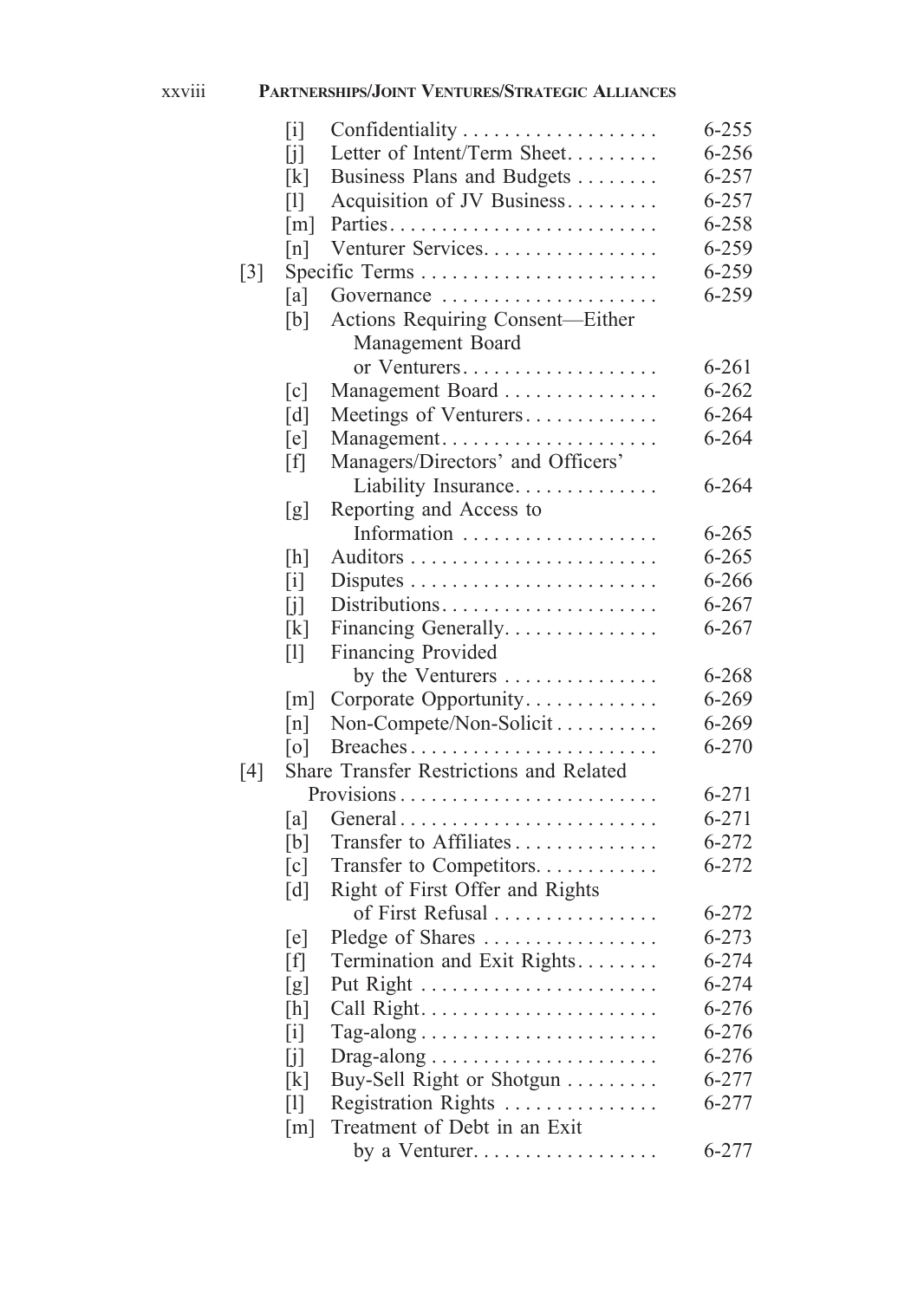### **Table of Contents** xxix

| [n] Valuation of JV Equity |       |
|----------------------------|-------|
| in Exit Scenario           | 6-278 |
|                            | 6-278 |
| $[p]$ Miscellaneous        | 6-279 |
|                            |       |

# **CHAPTER 7**

# **Ancillary Agreements**

*Alisa Babitz and Denis A. Curran*

| § 7.01 |                   |                            |                                          | $7 - 3$  |
|--------|-------------------|----------------------------|------------------------------------------|----------|
|        | $\lceil 1 \rceil$ |                            | Types of Ancillary Agreements.           | $7 - 4$  |
|        | $\lceil 2 \rceil$ |                            | Reasons to Use Ancillary Agreements      | $7-6$    |
|        | $\lceil 3 \rceil$ |                            | Coordination Between Joint Venture       |          |
|        |                   |                            | Agreement and Ancillary                  |          |
|        |                   |                            |                                          | $7 - 6$  |
| § 7.02 |                   |                            | Contributing Assets to the Joint Venture | $7 - 8$  |
|        | $\lceil 1 \rceil$ |                            | Contribution Agreement                   | $7 - 8$  |
|        |                   | [a]                        | Defining the Assets to Be                |          |
|        |                   |                            | Contributed                              | $7-9$    |
|        |                   | [b]                        | Determining the Value of Contributed     |          |
|        |                   |                            |                                          | $7 - 10$ |
|        |                   | $\lceil c \rceil$          | Representations and Warranties           | $7 - 11$ |
|        |                   | [d]                        | Consents and Approvals                   | $7 - 13$ |
|        |                   | [e]                        | Indemnification                          | $7 - 13$ |
|        |                   | [f]                        | Continuing Rights with Respect to        |          |
|        |                   |                            | Contributed Assets                       | $7 - 14$ |
|        | $[2]$             |                            | License Agreement                        | $7 - 16$ |
|        |                   | [a]                        | Defining the Intellectual Property;      |          |
|        |                   |                            | Improvements                             | $7 - 18$ |
|        |                   | [b]                        |                                          | $7 - 20$ |
|        |                   | [c]                        | Fields of Use; Geographical Scope        | $7 - 20$ |
|        |                   | [d]                        | Determining the Value of License         |          |
|        |                   |                            | Agreement; Royalties                     | $7 - 21$ |
|        |                   | [e]                        | Term and Termination                     | $7 - 22$ |
|        |                   | [f]                        | Bankruptcy                               | $7 - 23$ |
|        |                   | [g]                        | Representations and Warranties           | $7 - 23$ |
|        |                   | [h]                        | Indemnity; Products Liability            | $7 - 23$ |
|        |                   | $[$                        | Sublicensing                             | $7 - 24$ |
|        |                   | [j]                        | Maintenance Obligations                  | $7 - 24$ |
|        |                   | [k]                        | Transferability                          | $7 - 25$ |
|        |                   | $\lceil \mathbf{l} \rceil$ | Consents and Approvals                   | $7 - 25$ |
|        | $\lceil 3 \rceil$ |                            | Asset Sharing Agreement.                 | $7 - 26$ |
|        |                   | [a]                        |                                          | $7 - 27$ |
|        |                   | [b]                        | Maintenance and Upgrades                 | $7 - 28$ |
|        |                   |                            |                                          |          |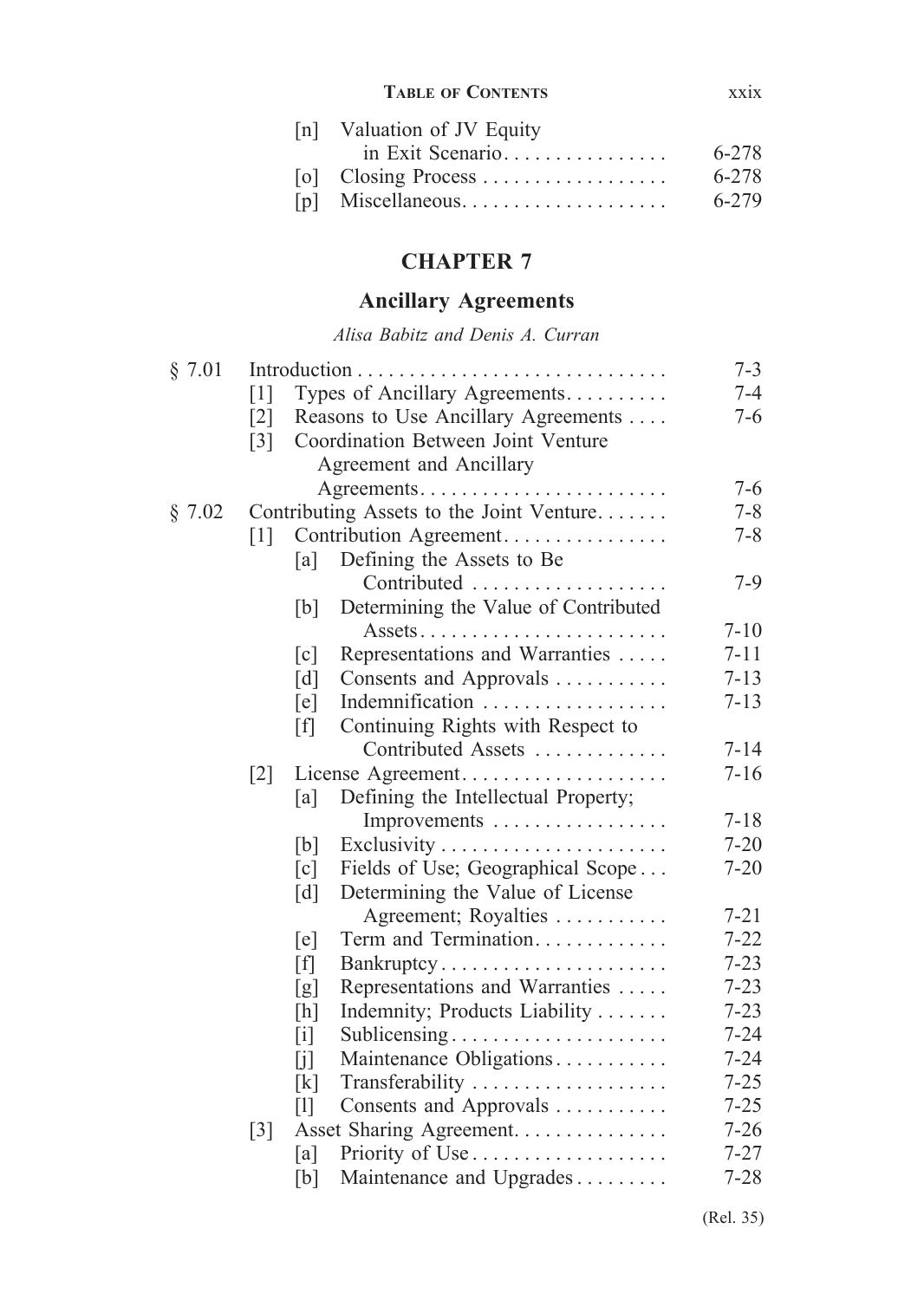|         | $\lceil c \rceil$<br>Security                                                 | $7 - 28$             |
|---------|-------------------------------------------------------------------------------|----------------------|
|         | [d]<br>Limits on Liability                                                    | $7 - 28$             |
|         | Option to Purchase<br>[e]                                                     | $7 - 29$             |
| § 7.03  | Running the Joint Venture                                                     | $7 - 30$             |
|         | Services Agreement<br>$\lceil 1 \rceil$                                       | $7 - 30$             |
|         | General Terms and Conditions<br>[a]                                           | $7 - 30$             |
|         | Liability; Standard of Care<br>[b]                                            | $7 - 31$             |
|         | $\lceil c \rceil$<br>Term and Termination                                     | $7 - 32$             |
|         | Confidentiality; Ownership of<br>$\lceil d \rceil$                            |                      |
|         | Records and Developed                                                         |                      |
|         | Intellectual Property                                                         | $7 - 32$             |
|         | Audit and Inspection Rights<br>[e]                                            | $7 - 33$             |
|         | Employee Leasing Arrangements<br>$\lceil 2 \rceil$                            | $7 - 33$             |
|         | Decision to Use Employee Leasing<br>[a]                                       |                      |
|         | Arrangements                                                                  | $7 - 34$             |
|         | Drafting Considerations for<br>[b]                                            |                      |
|         | Employee Leasing Agreement                                                    | $7 - 35$             |
|         | Scope; Fees<br>$\lceil i \rceil$                                              | $7 - 36$             |
|         | Certain Obligations of the<br>$\left\lceil \text{i} \mathbf{i} \right\rceil$  |                      |
|         | Leasing Participant as                                                        |                      |
|         | Employer of Leased                                                            |                      |
|         | Employees                                                                     | $7 - 36$             |
|         | Term and Termination<br>$\left\lceil \text{i} \text{i} \text{i} \right\rceil$ | $7 - 37$             |
|         | Confidentiality; Ownership of<br>$\lceil iv \rceil$                           |                      |
|         | Records and Developed                                                         |                      |
|         | Intellectual Property                                                         | $7 - 37$             |
|         | Indemnification<br>$\lceil v \rceil$                                          | $7 - 38$             |
|         | Branding/Marketing<br>$\lceil 3 \rceil$                                       | $7 - 38$             |
| § 7.04  | Ongoing Commercial Relationships                                              | $7 - 40$             |
|         | General Terms and Conditions<br>$\lceil 1 \rceil$                             | $7 - 40$             |
|         | Exclusivity<br>$\lceil 2 \rceil$<br>Term and Termination; Amendment           | $7 - 40$<br>$7 - 41$ |
| § 7.05  | $\lceil 3 \rceil$                                                             | $7 - 42$             |
|         |                                                                               | $7 - 43$             |
| § 7.06  | § 7.05A Research and Development Agreements<br>Form of Contribution Agreement | $7 - 45$             |
|         | $\S$ 7.06A Forms of Instruments of Conveyance                                 | $7 - 54.5$           |
|         | Bill of Sale<br>$\lceil 1 \rceil$                                             | 7-54.6               |
|         | Assignment and Assumption Agreement<br>$\lceil 2 \rceil$                      | $7 - 55$             |
|         | Acknowledgment and Assumption<br>$\lceil 3 \rceil$                            |                      |
|         | Agreement                                                                     | $7 - 58$             |
|         | Domain Name Assignment<br>[4]                                                 | 7-58.4               |
|         | $\lceil 5 \rceil$<br>Trademark Assignment Agreement                           | $7 - 58.7$           |
|         | [6]<br>Copyright Assignment                                                   | 7-58.10              |
|         | Form of Novation Agreement<br>$\lceil 7 \rceil$                               | 7-58.13              |
| § 7.06B | Form of Asset Purchase Agreement                                              | 7-58.18              |

xxx **Partnerships/Joint Ventures/Strategic Alliances**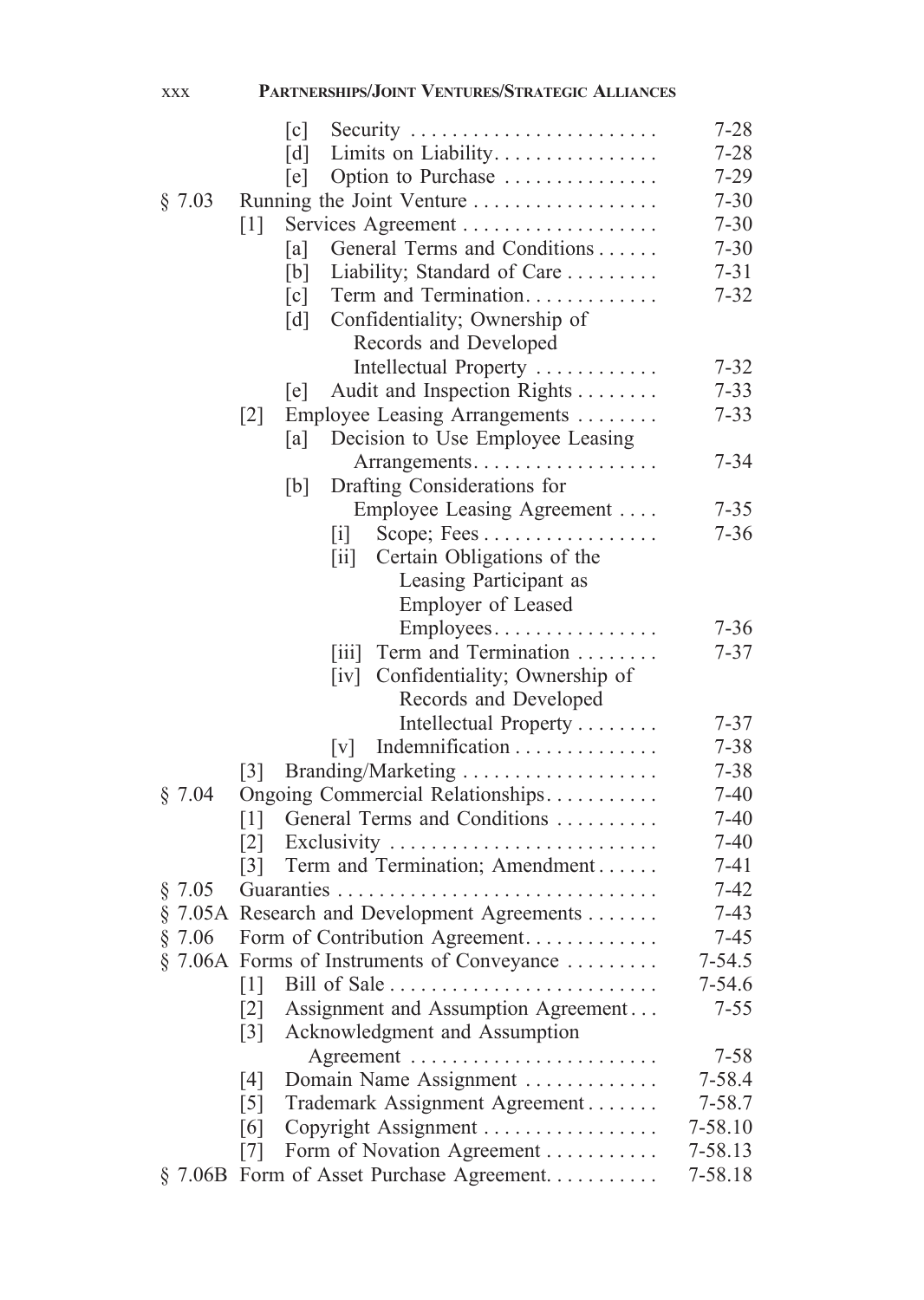### **Table of Contents** xxxi

|           | § 7.06C Form of Merger Agreement                       | 7-58.61   |
|-----------|--------------------------------------------------------|-----------|
| $\S$ 7.07 | Form of Licensing Agreement                            | $7 - 59$  |
|           | § 7.07A Form of License Agreement with Royalties       | $7 - 79$  |
| § 7.08    | Form of Services and Employee Leasing                  |           |
|           |                                                        | 7-80.13   |
|           | § 7.08A Form of Transitional Services Agreement        | 7-80.31   |
| § 7.09    | Form of Trademark License Agreement                    | $7 - 81$  |
| § 7.10    | Form of Parent Guaranty                                | 7-91      |
| § 7.11    | Form of Parent Guaranty of Payment                     | $7 - 96$  |
| § 7.12    | Form of Indemnification Agreement                      | $7 - 104$ |
| § 7.13    | Form of Assignment of Rights and                       |           |
|           | Confidentiality and Non-Disclosure                     |           |
|           | Agreement                                              | $7 - 119$ |
| § 7.14    | Form of Single-Member Limited Liability                |           |
|           | Company Operating Agreement                            | $7 - 128$ |
|           | § 7.14A Form of Incentive Unit Agreement               | $7 - 140$ |
| § 7.15    | Form of Certificate of Incorporation and               |           |
|           | Bylaws for a Corporation                               | $7 - 155$ |
| § 7.16    | Forms of Financing Agreements                          | 7-166.15  |
|           | Form of Secured Promissory Note<br>$\lceil 1 \rceil$   | 7-166.15  |
|           | Form of Security Agreement<br>$\lceil 2 \rceil$        | $7 - 177$ |
|           | [3] Form of Pledge and Guaranty                        |           |
|           |                                                        | $7 - 195$ |
| § 7.17    | Forms of General Release Agreement                     |           |
|           | and Mutual Release                                     | 7-197     |
|           | Form of General Release Agreement<br>$\lceil 1 \rceil$ | 7-198     |
|           | Form of Mutual Release Agreement<br>$\lceil 2 \rceil$  | 7-204     |
| § 7.18    | Form of Registration Rights Agreement                  | $7 - 212$ |
| § 7.19    | Form of Voting Agreement                               | $7 - 248$ |

# **CHAPTER 8**

## **The Role of Lawyers in Fostering Trust in Business Alliances**

*George W. Dent, Jr.*

| § 8.01 |                                                | $8-2$   |
|--------|------------------------------------------------|---------|
| \$8.02 | Distinctive Features of Strategic Alliances    | 8-4     |
|        | [1] The Growing Importance of Strategic        |         |
|        | Alliances                                      | 8-4     |
|        | Contractual Gaps in Strategic Alliances<br>121 | $8 - 5$ |
|        | The Importance of Trust in Strategic<br> 3     |         |
|        | Alliances                                      | $8 - 8$ |
|        |                                                | $8-9$   |
|        |                                                |         |

(Rel. 35)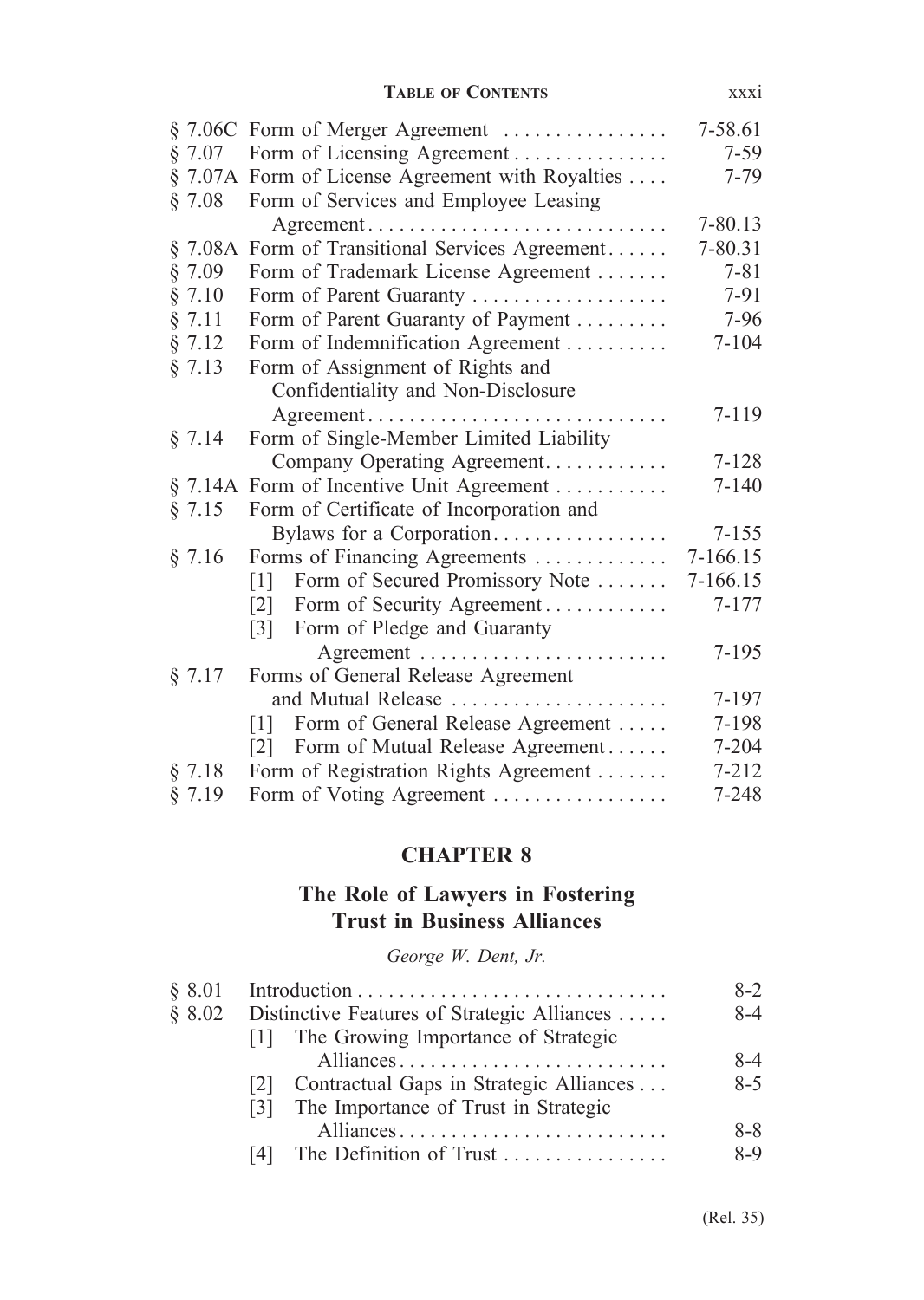| § 8.03 | The Problem of Lawyers in Strategic                        |          |
|--------|------------------------------------------------------------|----------|
|        |                                                            | $8 - 12$ |
|        | Current Ignorance<br>$\lceil 1 \rceil$                     | $8 - 12$ |
|        | The Behavior of Lawyers in<br>$\lceil 2 \rceil$            |          |
|        | Negotiations                                               | $8 - 12$ |
|        | Law Versus Trust?<br>$\lceil 3 \rceil$                     | $8 - 13$ |
|        | The Awkward Role of Lawyers<br>[4]                         | $8 - 16$ |
|        | The Role of Law in Defining the Range<br>$\lceil 5 \rceil$ |          |
|        | of Alliances                                               | $8 - 21$ |
| § 8.04 | The Lawyer's Role in Negotiations                          | $8 - 23$ |
|        | Attention to the Client's Business<br>$\lceil 1 \rceil$    |          |
|        |                                                            | $8 - 23$ |
|        | Negotiating to Enhance Trust and<br>$\lceil 2 \rceil$      |          |
|        |                                                            | $8 - 25$ |
| § 8.05 | Substantive Terms in Strategic Alliances                   | $8 - 32$ |
|        | Whether to Enter into an Alliance<br>$\lceil 1 \rceil$     | $8 - 32$ |
|        |                                                            | $8 - 32$ |
|        | Choice of Entity: Introduction<br>$\lceil 2 \rceil$        | $8 - 36$ |
|        | $\lceil 3 \rceil$<br>Incentive Structures                  |          |
|        | Required Performances and the Scope<br>[4]                 |          |
|        |                                                            | $8-39$   |
|        | Governance Mechanisms<br>$\lceil 5 \rceil$                 | $8 - 40$ |
|        | Dispute Resolution and Avoidance<br>[6]                    | 8-41     |
|        | [7]                                                        | $8 - 45$ |
| § 8.06 | Implications for Legal Training                            | 8-48     |
|        | [1]<br>Contracts and Business Organizations                | 8-48     |
|        | $\lceil 2 \rceil$                                          | 8-49     |
|        | $\lceil 3 \rceil$                                          | $8-49$   |
| § 8.07 | Conclusion                                                 | $8 - 53$ |

xxxii **Partnerships/Joint Ventures/Strategic Alliances**

# **CHAPTER 9**

# **Getting Alliances Right— The Management Perspective**

*James Bamford and David Ernst*

| § 9.01 |                                             | $9-1$    |
|--------|---------------------------------------------|----------|
| § 9.02 | How Alliances Capture Value                 | $9 - 3$  |
| § 9.03 | How to Execute Across the Alliance          |          |
|        | Lifecycle                                   | $9-6$    |
|        | [1] Have a Clear Strategy                   | $9 - 6$  |
|        | Choose Partners Carefully<br>121            | $9 - 6$  |
|        | Choose the Right Structure<br>131           | $9 - 8$  |
|        | Take a Broader View of Governance<br>14 I   | $9 - 9$  |
|        | Establish a Robust System to Measure<br>151 |          |
|        | and Monitor Performance                     | $9 - 10$ |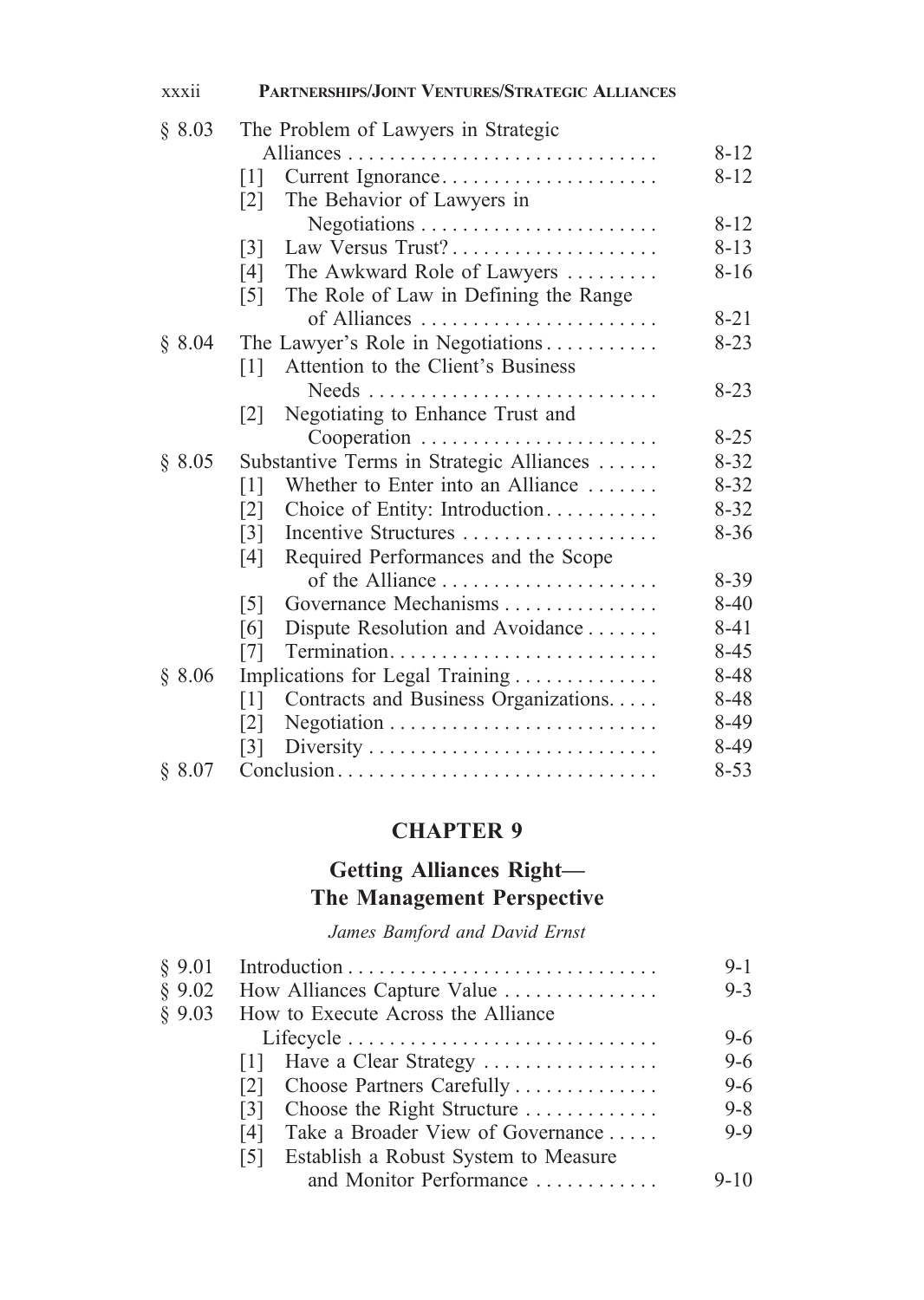### **Table of Contents** xxxiii

| [6] Plan for Evolution and Proactively |          |
|----------------------------------------|----------|
|                                        | $9 - 13$ |
|                                        | $9 - 14$ |
|                                        | $9 - 15$ |

# **CHAPTER 9A**

# **Getting the Governance Right— Joint Venture Governance Guidelines**

*James Bamford and David Ernst*

|                                                            | $9A-2$  |
|------------------------------------------------------------|---------|
| § 9A.02 The Joint Venture Governance Challenge             | 9A-4    |
| § 9A.03 A Framework for Joint Venture Governance           | 9A-7    |
| $§$ 9A.04 Governance Outcomes                              | 9A-9    |
| Financial Performance<br>$\lceil 1 \rceil$                 | 9A-9    |
| $\lceil 2 \rceil$<br>Strategic Performance                 | 9A-9    |
| Operational Performance<br>$\lceil 3 \rceil$               | 9A-9    |
| Governance and Relationship<br>[4]                         |         |
| Performance                                                | 9A-10   |
| § 9A.05 Joint Venture Governance Guidelines                | 9A-12   |
| $\lceil 1 \rceil$                                          | $9A-13$ |
| Roles, Responsibilities and Reporting<br>$\lceil 2 \rceil$ |         |
| Relationships                                              | 9A-13   |
| People and Incentives.<br>$\lceil 3 \rceil$                | 9A-14   |
| Processes and Norms<br>[4]                                 | 9A-15   |
| Performance Metrics and Financial<br>$\lceil 5 \rceil$     |         |
|                                                            | 9A-18   |
|                                                            | 9A-20   |
|                                                            | 9A-21   |
| Exhibit 1: Added Challenges of Joint<br>$\lceil 1 \rceil$  |         |
| Venture Governance                                         | 9A-21   |
| Exhibit 2: Key Elements of Joint<br>$\lceil 2 \rceil$      |         |
| Venture Governance                                         | 9A-22   |
| Exhibit 3: Examples of Joint Venture<br>$\lceil 3 \rceil$  |         |
| Governance System Designs                                  | 9A-23   |
| <b>Exhibit 4: Outcome Measures</b><br>[4]                  |         |
| of Good Governance                                         | 9A-25   |
| Exhibit 5: Joint Venture Governance<br>$\lceil 5 \rceil$   |         |
|                                                            | 9A-26   |
| Exhibit 6: Sample Outcome of Joint<br>[6]                  |         |
| Venture Governance Diagnostic                              | 9A-27   |
| Exhibit 7: Degree of Joint Venture<br>$\lceil 7 \rceil$    |         |
| Independence                                               | 9A-28   |

(Rel. 35)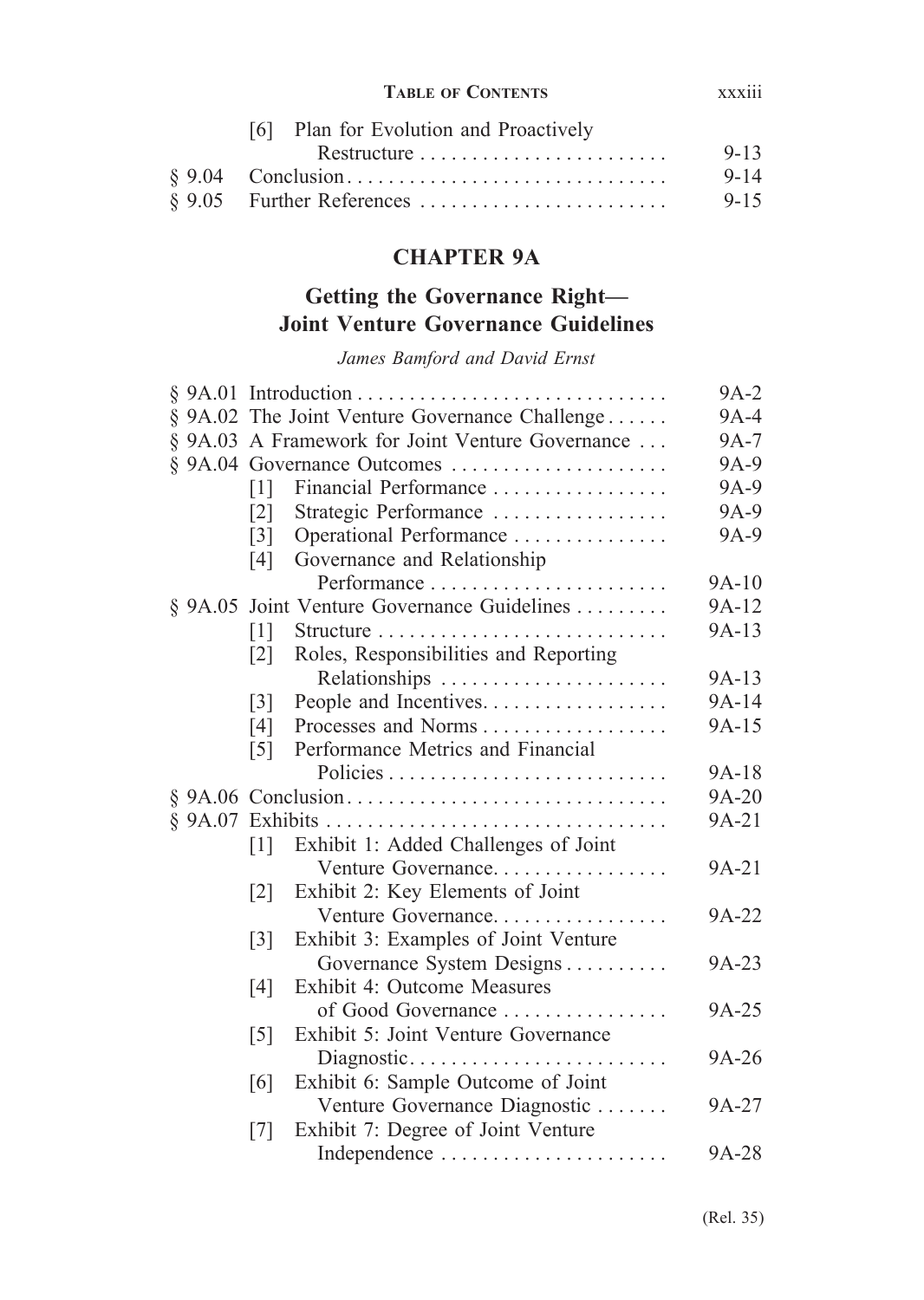## **Managing the Alliance Relationship**

*Jeff Weiss, Danny Ertel and Sara Keen*

| \$10.01 |                   |                                      | Meaning, and Importance, of Managing the          |           |
|---------|-------------------|--------------------------------------|---------------------------------------------------|-----------|
|         |                   |                                      | Alliance Relationship                             | $10 - 2$  |
| \$10.02 |                   |                                      | Transitioning from Negotiation to Relationship    |           |
|         |                   |                                      |                                                   | $10 - 4$  |
| \$10.03 |                   |                                      | Launching the Alliance Relationship               | $10-6$    |
|         | $\lceil 1 \rceil$ |                                      | The Relationship Launch Event                     | $10-6$    |
|         | $\lceil 2 \rceil$ |                                      | Specific Purposes of the Relationship             |           |
|         |                   |                                      |                                                   | $10-6$    |
|         | $\lceil 3 \rceil$ |                                      | Notes on Key Elements of the                      |           |
|         |                   |                                      | Relationship Launch Event                         | $10 - 7$  |
|         | [a]               |                                      | Defining a Common Picture of                      |           |
|         |                   |                                      | the Working Relationship                          | $10-7$    |
|         | [b]               |                                      | Developing Relationship Management                |           |
|         |                   |                                      | Procedural Contracts                              | $10-7$    |
|         | $\lceil c \rceil$ |                                      | Sharing Common Tools, Strategies,                 |           |
|         |                   |                                      | and Vocabulary for Relationship                   |           |
|         |                   |                                      | Management.                                       | $10-8$    |
|         | $\lceil d \rceil$ |                                      | Developing a Common Mind-Set                      |           |
|         |                   |                                      | and Messages                                      | $10-9$    |
|         | [4]               |                                      | Comment on Additional Launches                    | $10-9$    |
| \$10.04 |                   |                                      | Managing the Alliance Relationship                | $10 - 10$ |
|         | $\lceil 1 \rceil$ |                                      | Relationship Management                           |           |
|         |                   |                                      | Responsibilities                                  | $10 - 10$ |
|         | [a]               |                                      | The Alliance Relationship                         |           |
|         |                   |                                      | Manager                                           | $10 - 10$ |
|         | [b]               |                                      | The Management Committee                          | $10 - 11$ |
|         |                   | $\begin{bmatrix} i \end{bmatrix}$    | Relationship Management                           |           |
|         |                   |                                      |                                                   | $10 - 11$ |
|         |                   | 11                                   | Conflict Resolution Processes                     | $10 - 11$ |
|         |                   |                                      | [iii] Planning Processes                          | $10 - 12$ |
|         | $\lceil 2 \rceil$ |                                      | Relationship Management Mechanisms                | $10 - 12$ |
|         | [a]               |                                      | Decision Making Process                           | $10 - 12$ |
|         | [b]               |                                      | Conflict Management Mechanism                     | $10 - 14$ |
|         |                   | $\left[ \mathrm{i} \right]$          | A Conflict Management                             |           |
|         |                   |                                      | Process                                           | $10 - 14$ |
|         |                   | $\left[\text{iii}\right]$            | Common Conflict Management                        |           |
|         |                   |                                      | Model                                             | $10 - 15$ |
|         |                   | $\left[\overline{\text{iii}}\right]$ | Common Conflict Management                        |           |
|         |                   |                                      | $Tools \ldots \ldots \ldots \ldots \ldots \ldots$ | $10 - 16$ |
|         |                   | $\lceil \mathrm{iv} \rceil$          | Escalation Guidelines                             | $10 - 19$ |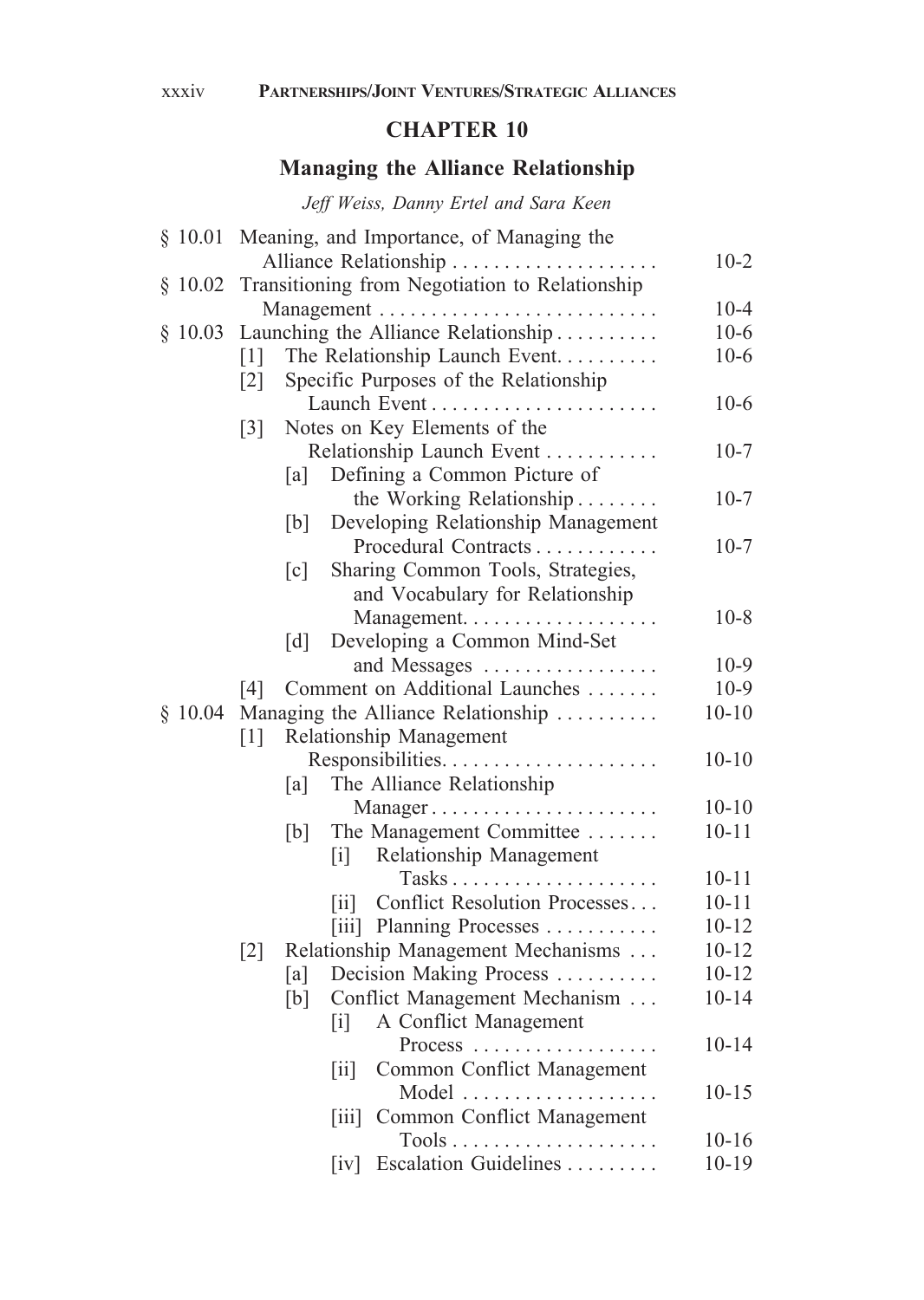|         | <b>TABLE OF CONTENTS</b>                                                             | <b>XXXV</b> |
|---------|--------------------------------------------------------------------------------------|-------------|
|         | $[v]$ Learning from Conflict<br><b>Communication Management</b><br>$\lceil c \rceil$ | $10 - 20$   |
|         | Mechanism                                                                            | $10 - 20$   |
|         | Commitment Management<br> d                                                          |             |
|         | Framework                                                                            | $10 - 21$   |
|         | § 10.05 Auditing and Adjusting the Alliance                                          |             |
|         | Relationship                                                                         | $10 - 23$   |
|         | The Audit Questions<br> 1                                                            | $10 - 23$   |
|         | The Audit Process<br> 2                                                              | $10 - 24$   |
|         | [a] Conducting the Audit                                                             | $10 - 24$   |
|         | [b] Analyzing the Data and Reporting                                                 |             |
|         |                                                                                      | $10 - 24$   |
|         | [3] The Adjustment Process                                                           | $10 - 25$   |
|         | § 10.06 Managing Changes that Affect the Alliance                                    | $10 - 26$   |
|         | § 10.07 Managing the Alliance Relationship Through                                   |             |
|         | Termination                                                                          | $10 - 27$   |
|         | $§$ 10.08 Learning from Alliance Relationships                                       | 10-28       |
| \$10.09 | Application to Joint Ventures                                                        | 10-29       |
|         |                                                                                      | $10 - 30$   |

## **Negotiation Strategies for Joint Venture and Alliance Success**

*Danny Ertel and Jeff Weiss*

|                   |      |                    | § 11.01 Overview: The What and the How of            |          |
|-------------------|------|--------------------|------------------------------------------------------|----------|
|                   |      |                    |                                                      | $11 - 2$ |
| 1                 |      |                    | Why Everyone Focuses on the                          |          |
|                   |      |                    | Substance                                            | $11 - 3$ |
| 2                 |      |                    | Why "Process" Matters                                | 11-4     |
| $\lceil 3 \rceil$ |      |                    | The Two Parts of the Process                         | $11 - 5$ |
| [4]               |      |                    | Negotiating Successful Joint Ventures                |          |
|                   |      |                    |                                                      | $11-6$   |
|                   | lal. |                    | The Connection to the Business                       |          |
|                   |      |                    | Strategy $\dots \dots \dots \dots \dots \dots \dots$ | $11-6$   |
|                   | b    |                    | Effective Preparation                                | $11 - 7$ |
|                   |      | 1                  | Building and Maintaining                             |          |
|                   |      |                    | Internal Alignment                                   | $11 - 7$ |
|                   |      | $\vert$ 11 $\vert$ | The Negotiator's Mandate:                            |          |
|                   |      |                    | How Far Can You Go?                                  | $11 - 7$ |
|                   |      |                    | [iii] Pre-Negotiation Negotiation                    | 11-8     |
|                   |      | 1V                 | At the Table                                         | $11 - 8$ |
|                   |      | V                  | Decision Time                                        | 11-8     |
|                   |      |                    |                                                      |          |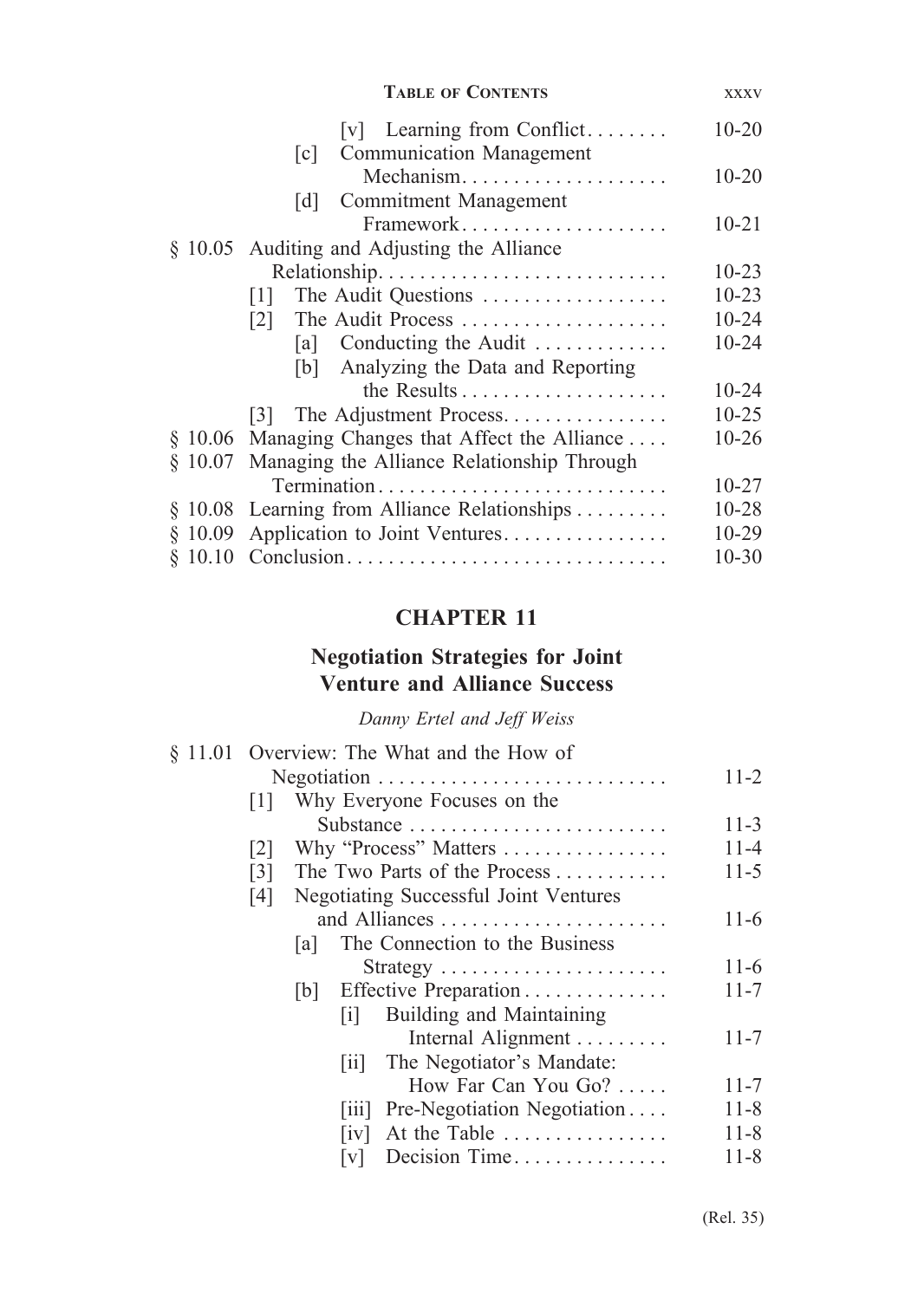| xxxvi   | PARTNERSHIPS/JOINT VENTURES/STRATEGIC ALLIANCES                                |                    |
|---------|--------------------------------------------------------------------------------|--------------------|
|         | § 11.02 Getting Ready: Effective Preparation.                                  | $11 - 10$          |
|         | [1] You Negotiate Like You Prepare                                             | $11 - 10$          |
|         | Preparation (or Lack Thereof) that<br>$\lceil 2 \rceil$                        | $11 - 11$          |
|         | Destroys Value<br>Preparing for Success<br> 3                                  | $11 - 11$          |
| § 11.03 | Internal Alignment: Build It; Maintain It;                                     |                    |
|         |                                                                                | $11 - 14$          |
|         | Key Elements/Issues Requiring Alignment<br>$\lceil 1 \rceil$                   |                    |
|         | in Joint Ventures and Alliances                                                | 11-14              |
|         | Processes for Building and Maintaining<br>$\lceil 2 \rceil$                    |                    |
|         | Alignment                                                                      | $11 - 15$          |
|         | [a] Ground Rules and Expectations                                              | $11 - 15$          |
|         | The One-Text Procedure<br>[b]<br>§ 11.04 The Negotiator's Mandate: How Far Can | $11 - 18$          |
|         |                                                                                | $11 - 19$          |
|         | Management's Dilemma: Broad vs.<br>$\lceil 1 \rceil$                           |                    |
|         | Narrow Authority                                                               | 11-19              |
|         | A More Useful Construct<br>$\lceil 2 \rceil$                                   | $11 - 20$          |
|         | [a] Authority to What?                                                         | $11 - 20$          |
|         | An Evolving Mandate<br>[b]                                                     | 11-21              |
|         | § 11.05 Pre-Negotiation Negotiation                                            | 11-22              |
|         | The Negotiation Launch<br>$\lceil 1 \rceil$                                    | $11 - 22$          |
|         | Ongoing Preparation and Process<br>$\lceil 2 \rceil$                           |                    |
|         |                                                                                | $11 - 23$          |
|         | $§$ 11.06 At the Negotiation Table $\dots \dots \dots \dots \dots$             | $11 - 25$          |
|         | What Is and Is Not Covered in This<br>$\lceil 1 \rceil$                        | $11 - 25$          |
|         | Who Should Be There<br>$\lceil 2 \rceil$                                       | $11 - 25$          |
|         | Some Broad Guidelines<br>$\lceil 3 \rceil$                                     | $11 - 27$          |
|         | Focus the Discussion on Interests,<br>[a]                                      |                    |
|         | Not Positions                                                                  | $11 - 27$          |
|         | Pay Attention to Both Relationship<br>[b]                                      |                    |
|         | and Substance                                                                  | $11 - 27$          |
|         | Rely on Creativity and<br>$\lceil c \rceil$                                    |                    |
|         | Legitimacy                                                                     | $11 - 28$          |
|         | Recognize "Incompleteness" Where<br>$\lceil d \rceil$                          |                    |
|         | It Is Necessary; and Define<br>Processes for Dealing with It                   |                    |
|         | $§$ 11.07 Decision Time                                                        | 11-29<br>$11 - 31$ |
|         | An Iterative Process that Minimizes<br>$\lceil 1 \rceil$                       |                    |
|         | Surprises                                                                      | $11 - 31$          |
|         | This Deal vs. What?<br>$\lceil 2 \rceil$                                       | $11 - 31$          |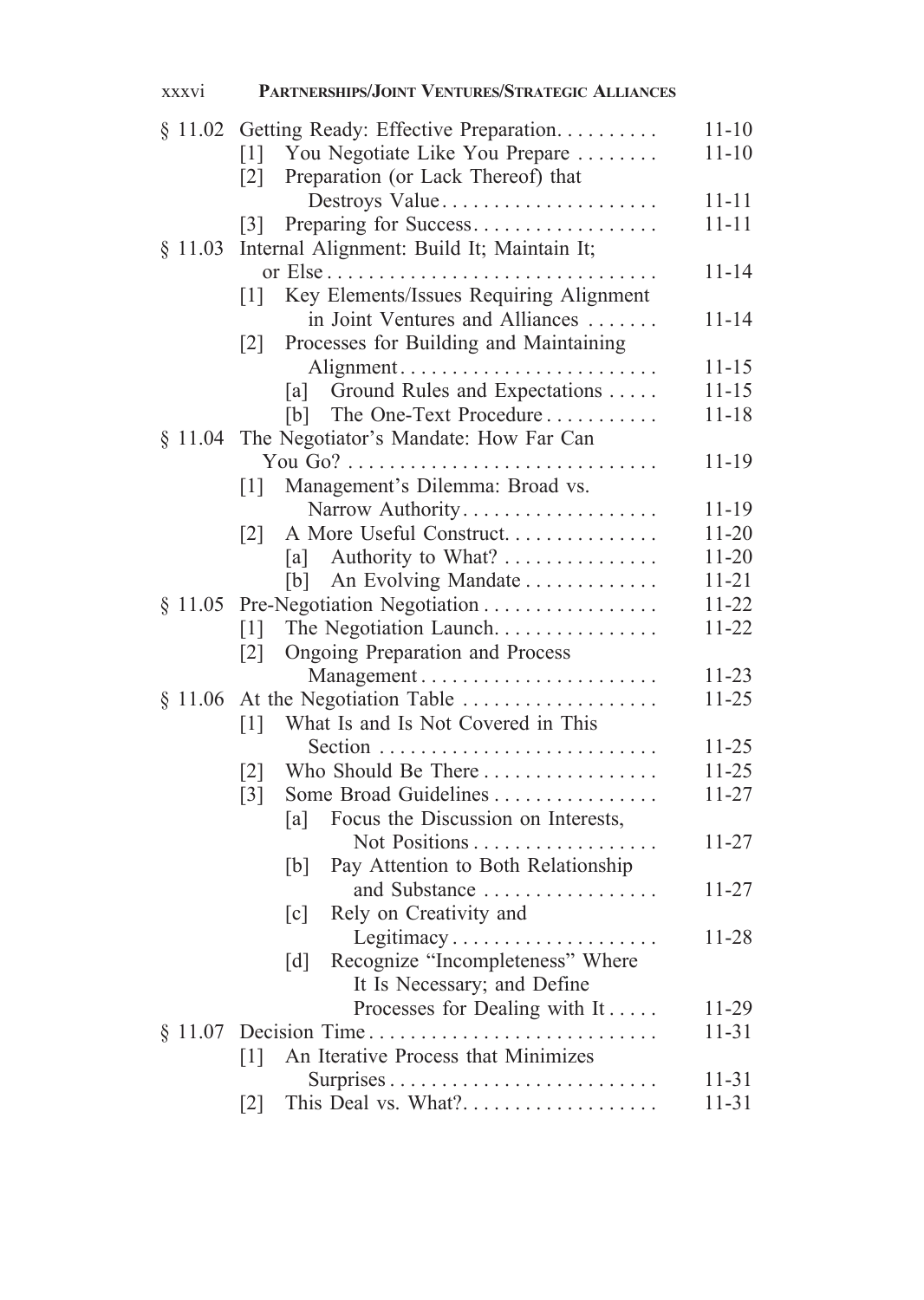### **Table of Contents** xxxvii

### **CHAPTER 12**

## **Delaware Limited Partnership Law**

### *Ellisa Opstbaum Habbart*

| \$12.01 | Introduction and Summary                             | $12 - 3$  |
|---------|------------------------------------------------------|-----------|
| \$12.02 | History of the Delaware Revised Uniform              |           |
|         | Limited Partnership Act                              | $12 - 7$  |
| \$12.03 | Important Provisions of DRULPA                       | $12 - 10$ |
|         | Partnership Name<br>$\lceil 1 \rceil$                | $12 - 10$ |
|         | $\lceil 2 \rceil$                                    | $12 - 12$ |
|         | Amendment and Correction of the<br>$\lceil 3 \rceil$ |           |
|         |                                                      | $12 - 15$ |
|         | Admission of Limited Partners<br>[4]                 | $12 - 17$ |
|         | $\lceil 5 \rceil$<br>Classes of Partners             | $12 - 18$ |
|         | Limited Partner Protection from<br>[6]               |           |
|         | Liability                                            | $12 - 18$ |
|         | Certain Limited Partner Voting Rights<br>[7]         | $12 - 22$ |
|         | Meetings of Limited Partners<br>[8]                  | 12-24     |
|         | Information Rights of Limited Partners<br>[9]        | 12-25     |
|         | [10] Rights and Obligations of General               |           |
|         | Partners                                             | 12-28     |
|         | [11] Remedies for General Partner Breach of          |           |
|         | Partnership Agreement.                               | $12 - 30$ |
|         | [12] Rights and Obligations of Limited               |           |
|         | Partners                                             | $12 - 30$ |
|         | [13] Indemnification and Limitation of               |           |
|         | Fiduciary Liability                                  | $12 - 31$ |
|         |                                                      | $12 - 33$ |
|         | [15] Allocation of Profits and Losses                | 12-34     |
|         |                                                      | 12-34     |
|         | [17] Withdrawal of Partners                          | $12 - 35$ |
|         | [18] Distributions and Liability for Their           |           |
|         |                                                      | 12-38     |
|         | [19] Assignment and Redemption of Limited            |           |
|         | Partnership Interests                                | 12-39     |
|         | [20] Dissolution and Winding Up of the               |           |
|         | Limited Partnership                                  | $12 - 40$ |
|         | [21] Limited Partnership Mergers                     | $12 - 46$ |
|         | [22] Domestication, Transfer and Conversion          |           |
|         | of Limited Partnerships                              | 12-48     |
|         | Domestication<br>[a]                                 | 12-49     |
|         | Transfer and Continuance<br>[b]                      | $12 - 50$ |
|         | $\lceil c \rceil$                                    | $12 - 51$ |
|         | [23] Series of Limited Partnerships                  | 12-52     |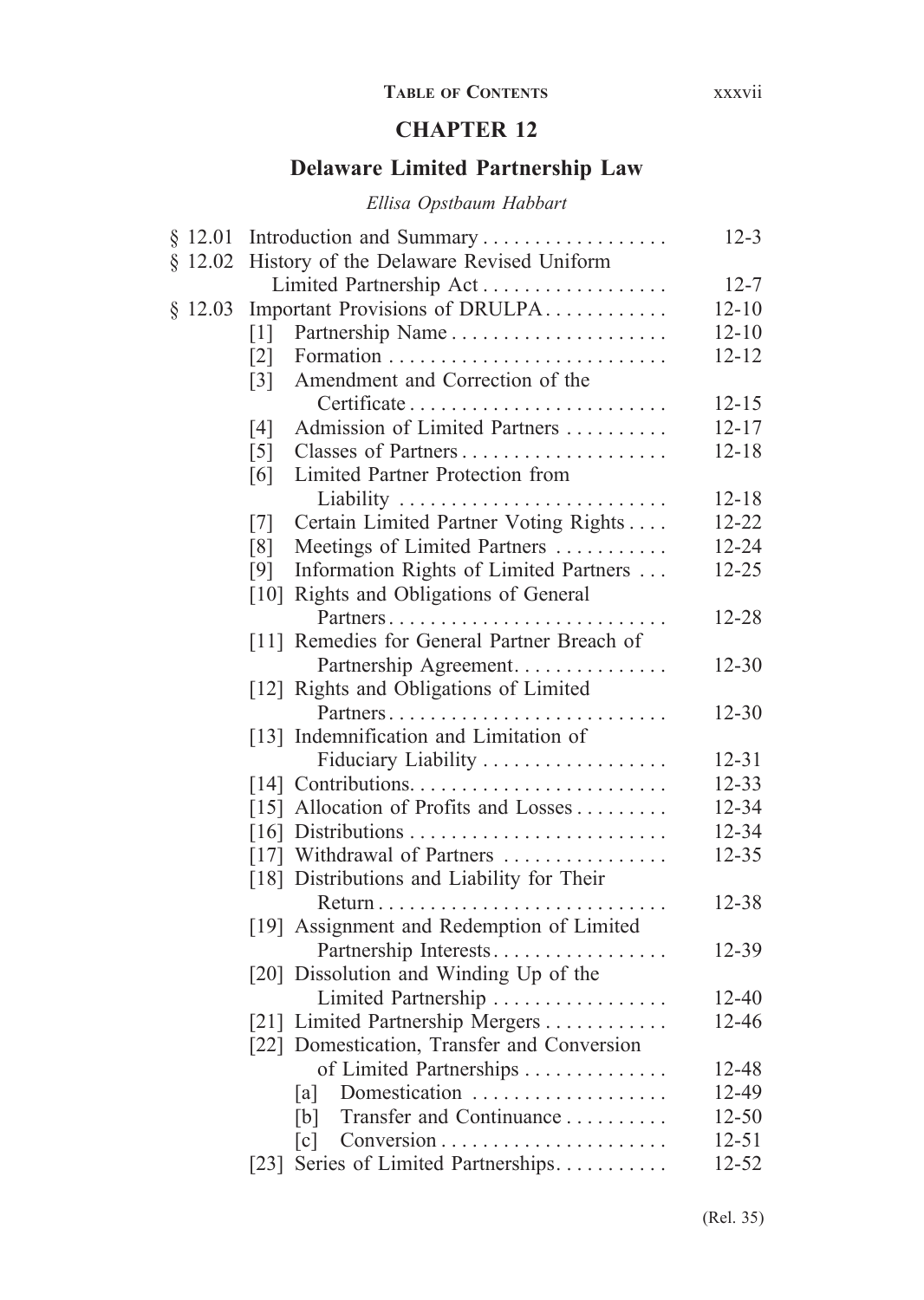|         | [24] Derivative and Class Actions                               | $12 - 53$ |
|---------|-----------------------------------------------------------------|-----------|
|         | [25] Contested Matters and Votes                                | $12 - 55$ |
|         | [26] Foreign Limited Partnerships                               | $12 - 55$ |
|         | [27] Filing Fees and Annual Taxes                               | $12 - 57$ |
| \$12.04 |                                                                 | 12-58.1   |
|         | Statutory Citations<br>$\lceil 1 \rceil$                        | 12-58.1   |
|         | $\lceil 2 \rceil$                                               | 12-58.1   |
| \$12.05 | Forms-Delaware Secretary of State                               | 12-58.2   |
|         | Reservations of Limited Partnership<br>$\lceil 1 \rceil$        |           |
|         |                                                                 | 12-58.2   |
|         | Consent to Use of Name<br>$\lceil 2 \rceil$                     | 12-58.2   |
|         | Certificate of Limited Partnership<br>$\lceil 3 \rceil$         | 12-58.3   |
|         | Certificate of Merger of Two Delaware<br>$\lceil 4 \rceil$      |           |
|         | Limited Partnerships                                            | 12-59     |
|         | Certificate of Merger of a Delaware<br>$\lceil 5 \rceil$        |           |
|         | Corporation and a Delaware Limited                              |           |
|         |                                                                 | $12 - 60$ |
|         | Certificate of Merger and a Delaware<br>$\lceil 6 \rceil$       |           |
|         | Limited Partnership and a Delaware                              |           |
|         | General Partnership                                             | $12 - 61$ |
|         | Certificate of Merger of a Foreign Limited<br>$\lceil 7 \rceil$ |           |
|         | Partnership into a Delaware Limited                             |           |
|         |                                                                 | $12 - 62$ |
|         | Certificate of Cancellation of Certificate<br>$\lceil 8 \rceil$ |           |
|         |                                                                 | $12 - 63$ |
|         | of Limited Partnership                                          |           |
|         | State of Delaware Limited Partnership<br>[9]                    |           |
|         | Tax Notice                                                      | 12-64     |
|         | [10] Certificate of Foreign Limited                             |           |
|         | Partnership                                                     | $12 - 65$ |
|         | [11] Registered Limited Liability Limited                       |           |
|         | Partnership Application Form                                    | 12-66     |
| \$12.06 | Annotated Form of Basic Delaware Limited                        |           |
|         |                                                                 | $12 - 67$ |

xxxviii **Partnerships/Joint Ventures/Strategic Alliances**

# **CHAPTER 13**

# **Nonentity Strategic Alliances**

## *Craig M. Wasserman*

|                                                     | $13 - 2$ |
|-----------------------------------------------------|----------|
|                                                     | $13 - 5$ |
| § 13.03 Key Issues in Creating a Strategic Alliance |          |
| Without a Jointly Owned Entity                      | $13 - 8$ |
| [1] Avoiding a Fiduciary Relationship               | $13 - 8$ |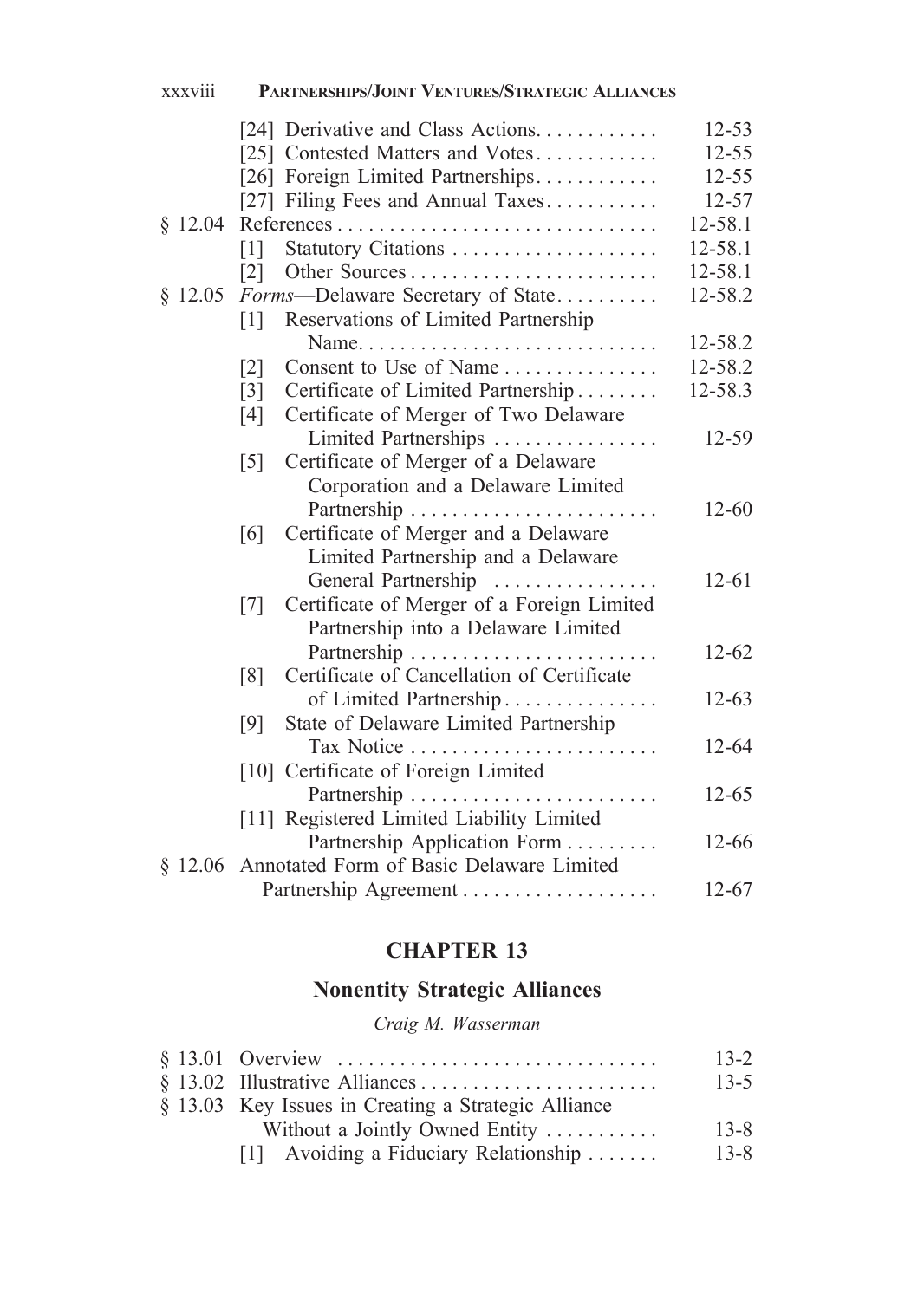|           | <b>TABLE OF CONTENTS</b>                                                                    | xxxix              |
|-----------|---------------------------------------------------------------------------------------------|--------------------|
|           | Specifying the Parties' Property<br>$\lceil 2 \rceil$<br>Ownership Rights.                  | $13-9$             |
|           | Protecting Against Potential Legal<br>$\lceil 3 \rceil$<br>Liabilities Associated with the  |                    |
| $§$ 13.04 | Alliance<br>Governance Mechanisms for Nonentity                                             | $13 - 11$          |
|           | Strategic Alliances                                                                         | $13 - 13$          |
|           | The Use of Marketing or Business<br>$\lceil 1 \rceil$                                       |                    |
|           | The Alliance Committee                                                                      | 13-13<br>$13 - 14$ |
| $§$ 13.05 | $\lceil 2 \rceil$                                                                           | $13 - 16$          |
|           | Resolving Governance Disputes                                                               | $13 - 16$          |
|           | $\lceil 1 \rceil$<br>Resolving Legal Disputes<br>$\lceil 2 \rceil$                          | $13 - 18$          |
|           | Resolving Disputes Over Financial<br>$\lceil 3 \rceil$                                      |                    |
|           | Computations                                                                                | $13 - 19$          |
| $§$ 13.06 | Revenue Shares and Other Economic Sharing                                                   |                    |
|           |                                                                                             | $13 - 21$          |
| $§$ 13.07 | Exclusivity, Noncompetes and Defining the                                                   |                    |
|           | Scope of the Alliance                                                                       | $13 - 23$          |
| § 13.08   | Termination and Unwind Provisions                                                           | $13 - 25$          |
| $§$ 13.09 | Drafting Contractual Alliances: Structure and                                               |                    |
|           | Outline of an Illustrative Credit Card                                                      |                    |
|           | Co-Branding Agreement                                                                       | $13 - 27$          |
|           | Article I: Definitions, General Provisions,<br> 1                                           |                    |
|           | Rules of Construction                                                                       | $13 - 27$          |
|           | Article II: Establishment of a Joint<br>$\lceil 2 \rceil$                                   |                    |
|           | Marketing and Co-Branded Program                                                            | 13-28<br>$13 - 30$ |
|           | Article III: Marketing Plan<br>$\lceil 3 \rceil$<br>Article IV: Account Creation and<br>[4] |                    |
|           | Administration                                                                              | 13-32              |
|           | Article V: Intellectual Property<br>$\lceil 5 \rceil$                                       | 13-33              |
|           | Article VI: Compensation<br>[6]                                                             | 13-34              |
|           | Article VII: Additional Covenants of<br>$\lceil 7 \rceil$                                   |                    |
|           | Purchaser                                                                                   | $13 - 35$          |
|           | Article VIII: Confidentiality<br>$\lceil 8 \rceil$                                          | $13 - 35$          |
|           | [9]<br>Article IX: Representations and                                                      |                    |
|           |                                                                                             | 13-36              |
|           | [10] Article X: Indemnification                                                             | 13-37              |
|           | [11] Article XI: Term and Termination                                                       | 13-37              |
|           | [12] Article XII: General                                                                   | 13-38              |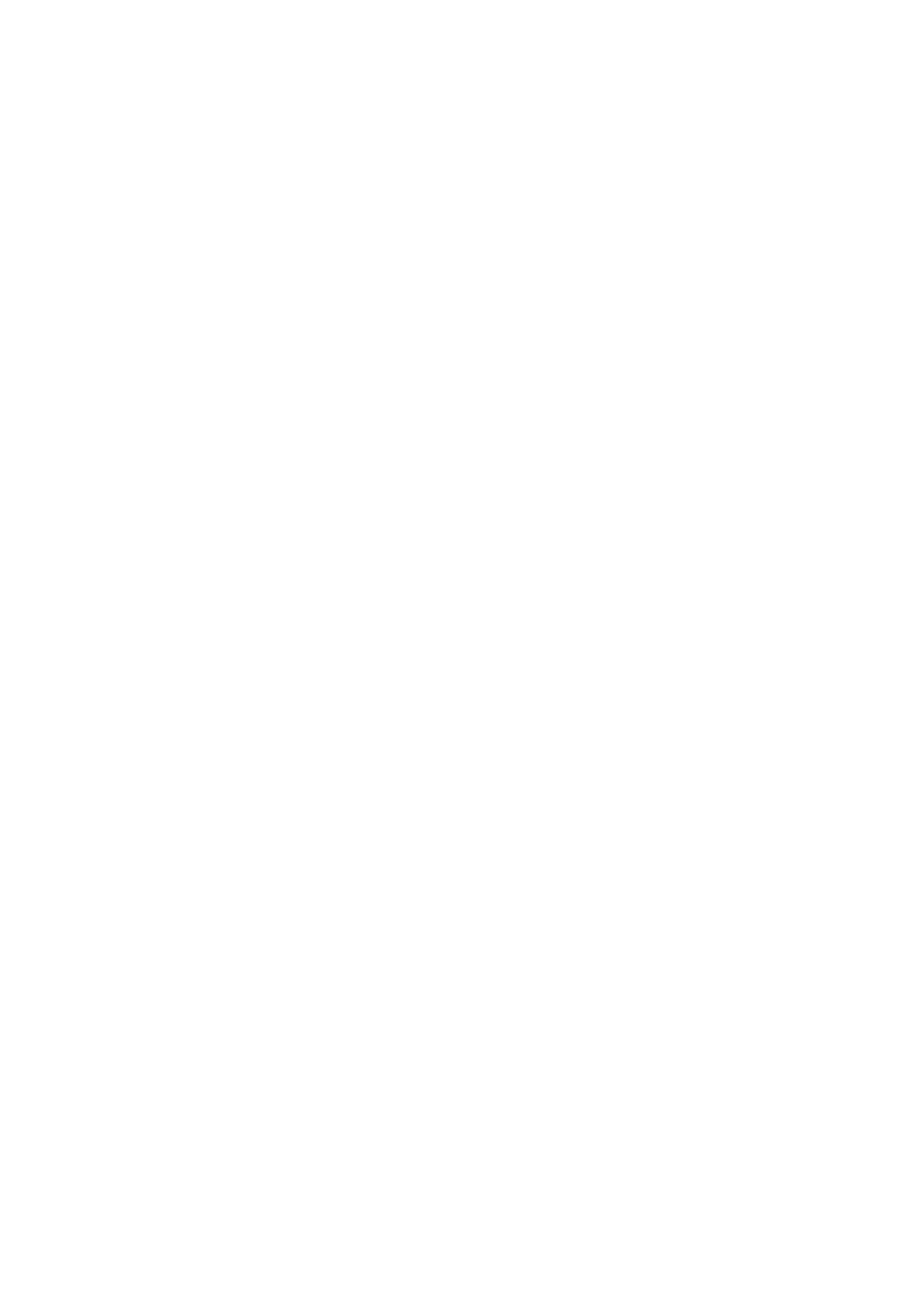# **TABLE OF CONTENTS**

# **CHAPTER 14**

# **Special Issues in Financial Services Joint Ventures and Alliances**

### *Richard K. Kim*

| § 14.01 |     |                              |                                           | 14-4    |
|---------|-----|------------------------------|-------------------------------------------|---------|
| § 14.02 |     |                              | Joint Ventures and Alliances to Engage in |         |
|         |     |                              | Banking Activities                        | $14-5$  |
|         | 1   |                              | Regulatory Implications                   | $14-5$  |
|         | [a] |                              | Overview of Different Banking             |         |
|         |     |                              |                                           | $14-5$  |
|         |     | $\mathbf{ii}$                | National Banks                            | $14-6$  |
|         |     | $\overline{\text{iii}}$      | State-Chartered Banks                     | $14-6$  |
|         |     |                              | [iii] Federal Savings Associations        | $14-6$  |
|         |     | iv                           | <b>State-Chartered Savings</b>            |         |
|         |     |                              | Association                               | $14-6$  |
|         |     | v                            | Nonbank Banks                             | $14-7$  |
|         |     | vi                           | Implications of Owning or                 |         |
|         |     |                              | Investing in a Bank vs.                   |         |
|         |     |                              | a Thrift                                  | 14-9    |
|         | [b] |                              | The Relevant Statutes                     | 14-10.1 |
|         |     | lil                          | Bank Holding Company Act                  | 14-11   |
|         |     | $\left  \mathrm{ii} \right $ | Change in Bank Control Act                | $14-16$ |
|         |     | $\left  \right $             | Thrift Statutes                           | 14-17   |
|         |     | $\lceil iv \rceil$           | OTS Acquisition of Control                |         |
|         |     |                              | Regulations                               | 14-18   |
|         |     | $\lceil v \rceil$            | Significant Consequences of               |         |
|         |     |                              | "Control"                                 | 14-21   |
|         |     | vi                           | Interstate Banking and                    |         |
|         |     |                              | Branching                                 | 14-23   |
|         |     |                              | [vii] Enforcement Actions by Federal      |         |
|         |     |                              | Bank Regulators                           | 14-25   |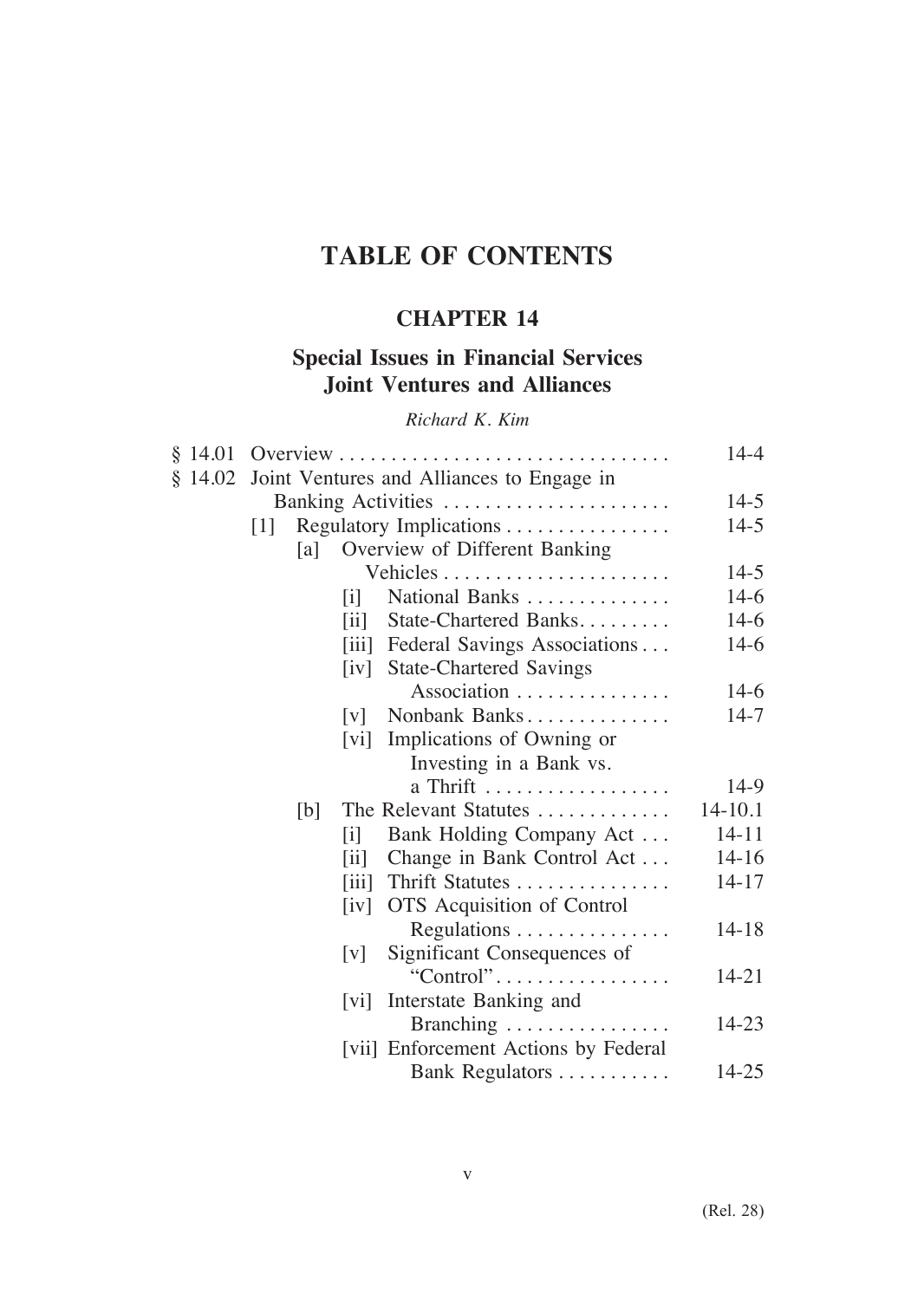## vi **Partnerships/Joint Ventures/Strategic Alliances**

|         | $\lceil 2 \rceil$ |     | Illustrative Transactions to Engage in           |         |
|---------|-------------------|-----|--------------------------------------------------|---------|
|         |                   |     |                                                  | 14-26   |
|         |                   | a   | Allied Irish Bank, p.l.c. and M&T                |         |
|         |                   |     | Bank Corporation                                 | 14-26   |
|         |                   | [b] | Merrill Lynch and HSBC                           |         |
|         |                   |     | Holdings plc                                     | 14-26   |
|         |                   | [c] | Morgan Stanley and Mitsubishi                    | 14-27   |
|         |                   | [d] | Grupo Santander's Investment in                  |         |
|         |                   |     | Sovereign Bancorp, Inc.                          | 14-27   |
| \$14.03 |                   |     | Joint Ventures and Alliances to Engage in        |         |
|         |                   |     | Securities Brokerage                             | 14-28.1 |
|         | $[1]$             |     | Securities Brokerage Regulatory                  |         |
|         |                   |     | Framework                                        | 14-28.1 |
|         | $[2]$             |     | Illustrative Transactions to Engage in           |         |
|         |                   |     | Securities Brokerage                             | 14-30   |
|         |                   | [a] | NationsBank Corporation and                      |         |
|         |                   |     |                                                  | 14-30   |
|         |                   |     | [b] Prudential Financial, Inc. and               |         |
|         |                   |     | Wachovia Corporation                             | 14-32   |
|         |                   | [c] | Morgan Stanley and Smith Barney                  | 14-32.1 |
|         |                   |     | § 14.04 Joint Venture and Alliances to Engage in |         |
|         |                   |     | Asset Management                                 | 14-33   |
|         | $\lceil 1 \rceil$ |     | <b>Asset Management Regulatory</b>               |         |
|         |                   |     | Framework                                        | 14-33   |
|         |                   | a   | "Assignment" of Mutual Fund                      |         |
|         |                   |     | Investment Advisory Contracts                    | 14-33   |
|         |                   | [b] | Exemption Under Section $15(a) \ldots$ .         | 14-34   |
|         |                   | [c] | "Assignment" of Other Investment                 |         |
|         |                   |     | Advisory Contracts                               | 14-35   |
|         |                   | [d] | "Assignment" of Distribution                     |         |
|         |                   |     | Agreements                                       | 14-36   |
|         |                   | [e] | Section 15(f) "Safe Harbor"                      |         |
|         |                   |     | Requirements                                     | 14-36   |
|         |                   | [f] | Fund Disclosure Documents and                    |         |
|         |                   |     |                                                  | 14-37   |
|         |                   | [g] | Retention of Key Personnel                       | 14-38   |
|         |                   | [h] | Regulatory Considerations and                    |         |
|         |                   |     | Due Diligence<br>.                               | 14-38   |
|         | $[2]$             |     | Illustrative Transactions to Engage in           |         |
|         |                   |     | Asset Management                                 | 14-39   |
|         |                   | a   | Wells Fargo & Company and Nikko                  |         |
|         |                   |     | Securities Co. Ltd                               | 14-39   |
|         |                   | [b] | J.P. Morgan & Co. Inc. and American              |         |
|         |                   |     | Century Companies                                | 14-39   |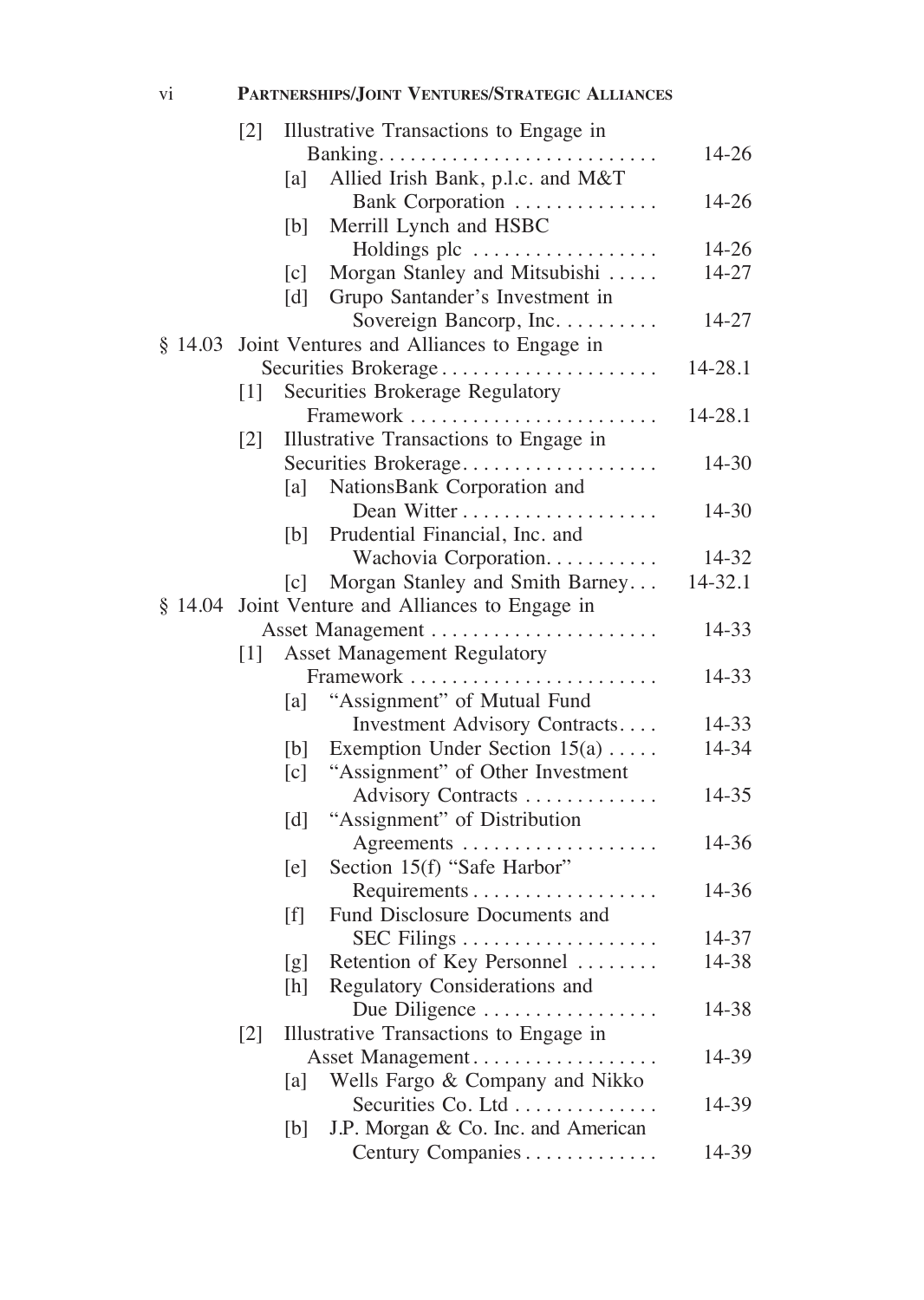#### **Table of Contents** vii

|     |     | [c] Merrill Lynch & Co., Inc. and                 |       |
|-----|-----|---------------------------------------------------|-------|
|     |     | BlackRock, Inc                                    | 14-40 |
|     |     | § 14.05 Joint Ventures and Alliances to Engage in |       |
|     |     | Insurance Activities                              | 14-41 |
| 111 |     | Insurance Regulatory Framework                    | 14-41 |
|     | lal | Regulatory Issues and the Role of                 |       |
|     |     | State Insurance Authorities                       | 14-41 |
|     | 1b1 | Control Regulations Applicable to                 |       |
|     |     | Insurance Deals                                   | 14-42 |
|     | c   | The Approval Process                              | 14-42 |
|     | Idl | Approval Criteria                                 | 14-43 |
| 2   |     | Illustrative Transactions                         | 14-44 |
|     | lal | Continental and CNA                               | 14-44 |
|     | [b] | Warburg Pincus and Arch Capital                   | 14-44 |
|     | c   | AIG, Chubb and Goldman Sachs                      | 14-45 |
|     |     |                                                   | 14-46 |
|     |     |                                                   |       |

# **CHAPTER 14A**

# **Challenges in Designing Effective Compliance and Risk Management Structures for Financial Services Joint Ventures**

*Eugene A. Ludwig and Sarah Bloom Raskin*

| \$14A.01                                                          | $14A-2$   |
|-------------------------------------------------------------------|-----------|
| Compliance and Risk Management for<br>\$14A.02                    |           |
| Financial Institutions                                            | $14A - 4$ |
| Examples of Financial Services Joint<br> 1                        |           |
|                                                                   | $14A - 4$ |
| The Increased Importance of Compliance<br> 2                      |           |
| and Risk Management                                               | $14A-5$   |
| <b>Regulatory Expectations Regarding</b><br> 3                    |           |
| Compliance and Risk Management                                    |           |
| Systems                                                           | $14A - 7$ |
| The Fundamentals of a Sound<br>lal -                              |           |
| Compliance System                                                 | $14A - 7$ |
| [b] The Fundamentals of a Sound Risk                              |           |
| Management System                                                 | $14A-9$   |
| Issues of Compliance and Risk Management<br>\$14A.03              |           |
| Within Financial Services Joint                                   |           |
| Ventures                                                          | 14A-10    |
| Compliance and Risk Management:<br> 1                             |           |
| Assessing the Risks of a Joint                                    |           |
| Venture $\dots\dots\dots\dots\dots\dots\dots\dots\dots\dots\dots$ | $14A-10$  |
|                                                                   |           |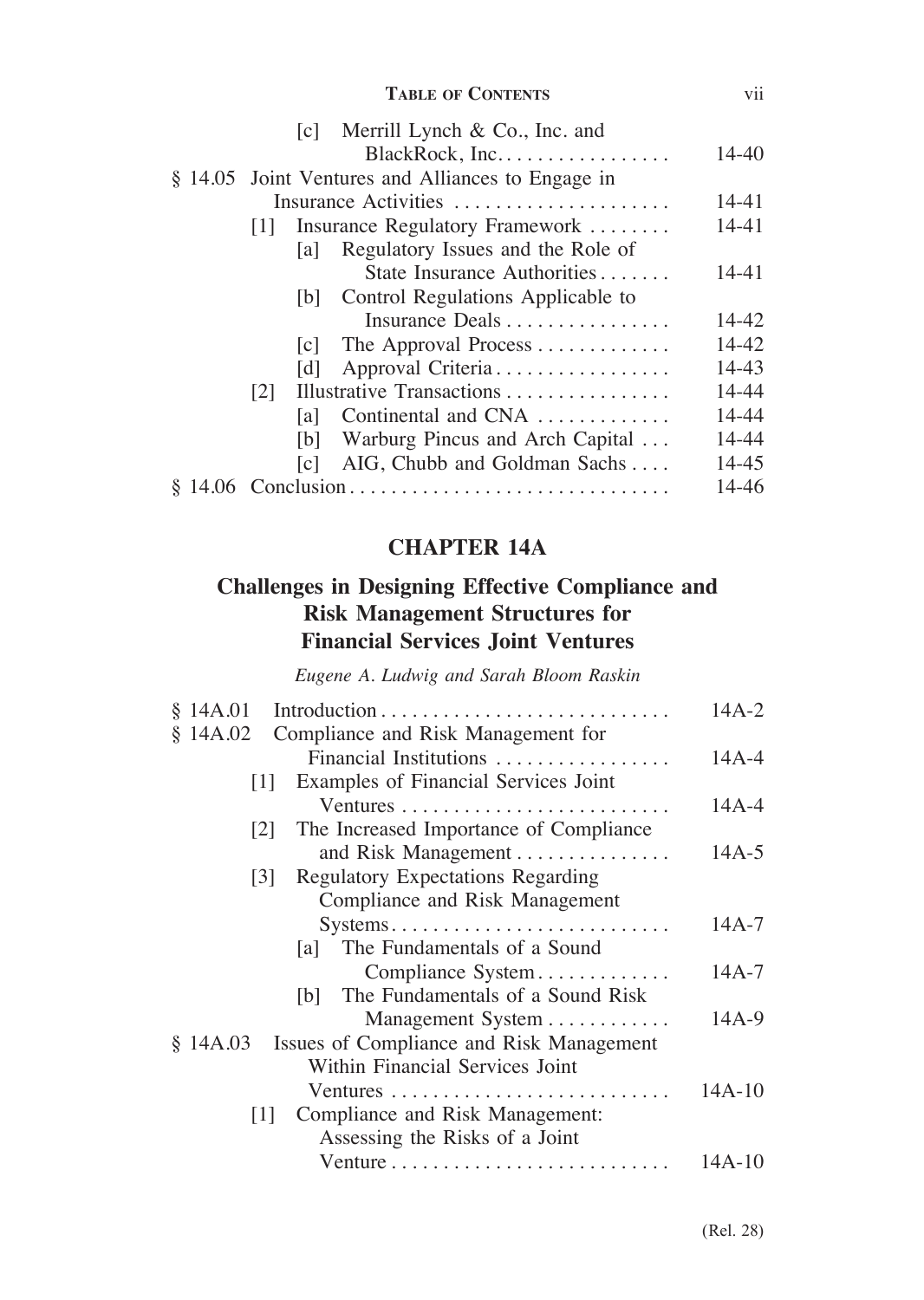### [2] Compliance and Risk Management Within the Joint Venture. . . 14A-12 [3] Compliance and Risk Management Systems in the Joint Venture: How Much Oversight by Each Parent?. . . 14A-12.1 [4] Compliance and Risk Management Systems Within the Joint Venture: Outsourcing. . . 14A-12.1 [5] Resolving Differences Between Parent Firms Regarding Risk Taking and Compliance. . 14A-14 § 14A.04 Practical Advice. . . 14A-15 viii **Partnerships/Joint Ventures/Strategic Alliances**

## **CHAPTER 15**

### **Special Issues in Real Estate Joint Ventures**

#### *Stephen G. Gellman*

| § 15.01 |                                                         | $15 - 2$  |
|---------|---------------------------------------------------------|-----------|
| \$15.02 | Capital Contributions                                   | $15-3$    |
|         | Initial Capital Contributions.<br>[1]                   | $15-3$    |
|         | Additional Capital Contributions<br> 2                  | $15 - 4$  |
|         | Failure to Make Capital Contributions<br>[3]            | $15-5$    |
| § 15.03 | Fees and Other Compensation to                          |           |
|         | the Venturers                                           | $15 - 8$  |
|         |                                                         | $15 - 10$ |
| \$15.05 | Management of the Venture                               | $15 - 11$ |
|         | Overview<br>[1]                                         | $15 - 11$ |
|         | Major Decisions<br><u>121</u>                           | $15 - 11$ |
|         | Standards and Procedures for Major<br>$\lceil 3 \rceil$ |           |
|         | Decisions                                               | $15 - 14$ |
|         | Authority of Managing Venturer<br>[4]                   | $15 - 14$ |
|         | Transactions with Affiliates<br>$\lceil 5 \rceil$       | $15 - 15$ |
|         | Competitive Projects<br>[6]                             | $15 - 15$ |
|         | [7]                                                     | $15 - 15$ |
| \$15.06 | Transfers of Venture Interests                          | $15 - 17$ |
|         | Overview<br>$[1]$                                       | $15 - 17$ |
|         | Permitted Transfers<br>[2]                              | $15 - 17$ |
|         | Transfers to Third Parties<br>$\lceil 3 \rceil$         | $15 - 17$ |
|         | Closing Procedures for Transfers<br>14 I                | $15 - 18$ |
|         | Pledges of Partnership Interests<br>[5]                 | $15 - 18$ |
| § 15.07 | Events of Default                                       | $15 - 20$ |
| \$15.08 | Buy-Sell Procedures; Dispute Resolution                 | $15 - 21$ |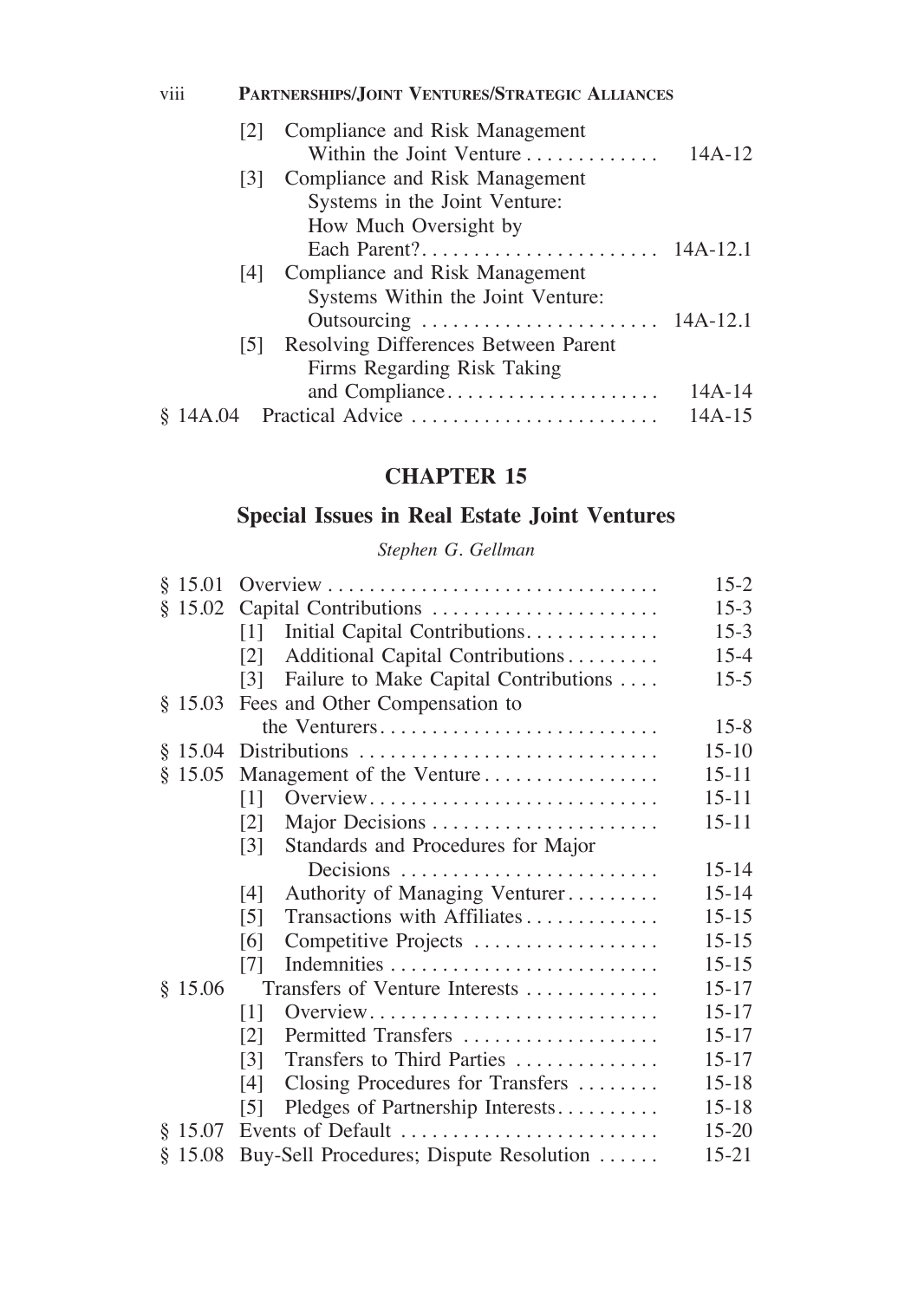### **Table of Contents** ix

# **CHAPTER 16**

# **Minority Strategic Investments**

## *Stephen I. Glover*

| § | 16.01   | Basic Structural Issues                                 | $16 - 2$  |
|---|---------|---------------------------------------------------------|-----------|
|   | \$16.02 | Due Diligence Issues                                    | $16 - 7$  |
|   | \$16.03 | Impact of Purpose on Structure                          | 16-9      |
|   | \$16.04 |                                                         | $16 - 11$ |
|   | \$16.05 | Common Stock vs. Preferred Stock                        | $16 - 14$ |
| § |         | 16.05A Shareholder Approval Requirements Under          |           |
|   |         | Stock Exchange Rules                                    | $16 - 16$ |
| § | 16.06   | Pricing and Size of Equity Investment                   | $16 - 18$ |
|   | \$16.07 | Minority vs. Majority Equity Investments                | $16 - 20$ |
|   | \$16.08 | Performance-Based Adjustments in the                    |           |
|   |         | Investor's Equity Stake                                 | $16 - 22$ |
|   | \$16.09 | Investments in Public Companies vs.                     |           |
|   |         | Investments in Private Companies                        | 16-24     |
| § | 16.10   | Terms of Preferred Stock                                | 16-32     |
|   | \$16.11 | Governance Issues                                       | 16-34     |
|   | § 16.12 | The Right to Board Representation                       | 16-35     |
|   |         | § 16.12A Target Board of Director Conflicts of Interest | 16-38     |
|   |         | § 16.12B Form: Conflicts Committee Charter              | 16-40     |
|   | § 16.13 | Class Voting Rights for Preferred Stock                 | 16-43     |
| § | 16.14   | Approval and Blocking Rights                            | 16-45     |
| § | 16.15   | Operating and Financial Covenants                       | 16-48     |
| § | 16.16   | Information Rights                                      | 16-49     |
|   | § 16.17 |                                                         | 16-50     |
|   | § 16.18 | Investor Puts and Target Calls                          | 16-52     |
|   | \$16.19 | Preemptive Rights                                       | 16-55     |
|   | \$16.20 | Investor's Right of First Refusal                       | 16-56     |
|   | \$16.21 | Drag-Along, Tag-Along Rights, and Co-Sale               |           |
|   |         |                                                         | 16-58     |
|   | § 16.22 | Options to Acquire Additional Target Equity             | 16-60     |
|   | § 16.23 | Cross-Investments by the Target and the                 |           |
|   |         |                                                         | 16-62     |
|   | \$16.24 | Staged Acquisitions                                     | 16-63     |
|   | \$16.25 | Restrictions on Transfer and Lock-Up                    |           |
|   |         |                                                         | 16-65     |
|   | \$16.26 |                                                         | 16-67     |
|   | \$16.27 | Terms of Debt Investment                                | $16 - 71$ |
|   | \$16.28 | Corporate Law Issues in Strategic Investments           | $16 - 73$ |
|   | \$16.29 | Securities Law Issues in Strategic Investments          | 16-74.2   |
| § | 16.30   |                                                         | 16-74.4   |
|   | \$16.31 |                                                         | 16-74.5   |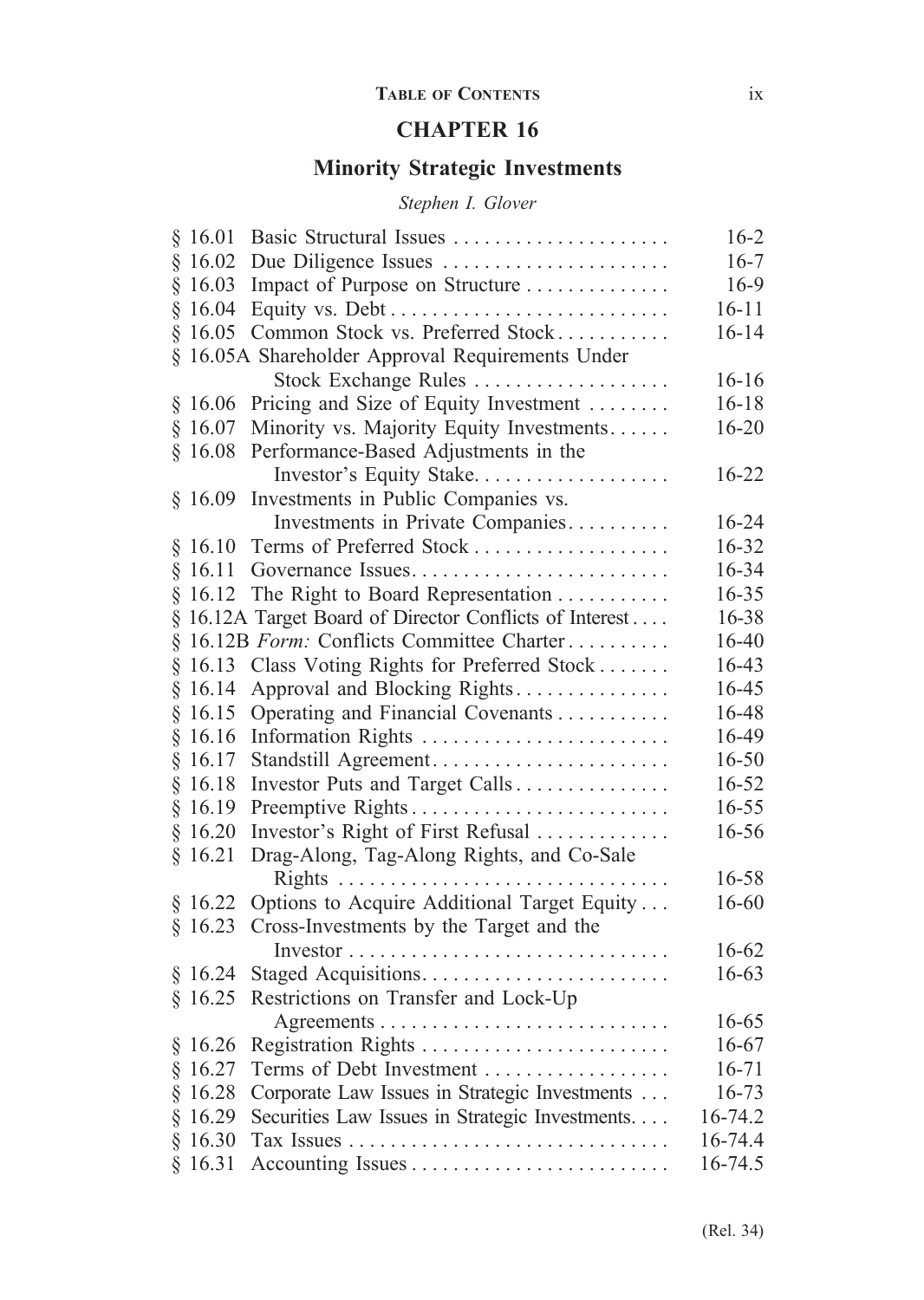### x **Partnerships/Joint Ventures/Strategic Alliances**

|        |                                                                                 | 16-74.7  |
|--------|---------------------------------------------------------------------------------|----------|
| §16.33 | Forms of Business Relationships                                                 | 16-74.9  |
|        | Joint Ventures<br>$[1]$                                                         | 16-74.9  |
|        | Technology Licensing Agreement<br> 2                                            | 16-74.10 |
|        | Marketing Agreement.<br>$\lceil 3 \rceil$                                       | 16-74.11 |
|        | Supply Agreement<br>14 I                                                        | 16-74.11 |
|        | Employee Sharing Agreement<br>151                                               | 16-74.12 |
|        |                                                                                 | 16-74.13 |
|        | § 16.34A Terms of Select Strategic Investments                                  | 16-74.15 |
|        | § 16.35 Form: Term Sheet for Series C Preferred                                 |          |
|        | $Stock \dots \dots \dots \dots \dots \dots \dots \dots \dots \dots \dots \dots$ | 16-80.12 |
|        | § 16.36 Form: Stock Purchase Agreement for Strategic                            |          |
|        | Investment Made at Time of the Initial                                          |          |
|        |                                                                                 | 16-80.28 |
|        | § 16.37 Form: Stock Purchase Agreement Providing for                            |          |
|        | Strategic Investment in a Public Company                                        | 16-91    |
|        | § 16.38 Form: Warrant to Acquire Common Stock                                   |          |
|        | of a Public Company                                                             | 16-94    |
|        | § 16.38A Form: Warrant to Acquire Common Stock                                  |          |
|        | of a Private Company                                                            | 16-113   |
|        | § 16.39 Form: Registration Rights Agreement                                     | 16-122   |

# **CHAPTER 17**

# **Antitrust Considerations**

## *William C. Pelster*

| \$17.01 |                                              | $17 - 2$  |
|---------|----------------------------------------------|-----------|
|         | § 17.02 The Statutory Framework              | $17 - 3$  |
|         | The Sherman Act<br>[1]                       | $17 - 3$  |
|         | The Clayton Act<br>121                       | $17 - 3$  |
|         | The Federal Trade Commission Act<br>131      | $17 - 5$  |
|         | The National Cooperative Research and<br>[4] |           |
|         | Production Act                               | $17 - 5$  |
|         | The Hart-Scott-Rodino Antitrust<br>151       |           |
|         | Improvements Act                             | $17-6$    |
|         | Other Antitrust Laws<br>161                  | $17 - 7$  |
| \$17.03 | Analytical Framework for Competitor          |           |
|         |                                              | $17 - 8$  |
|         | Per Se Illegality<br>111                     | $17 - 8$  |
|         | Rule of Reason and Efficiencies<br>[2]       | $17-9$    |
|         | Single Entities<br>131                       | $17 - 11$ |
|         | Merger Analysis<br>14 I                      | $17 - 12$ |
|         | Spillover Effects<br>151                     | $17 - 13$ |
| \$17.04 | Analysis of Joint Venture Transactions       | $17 - 15$ |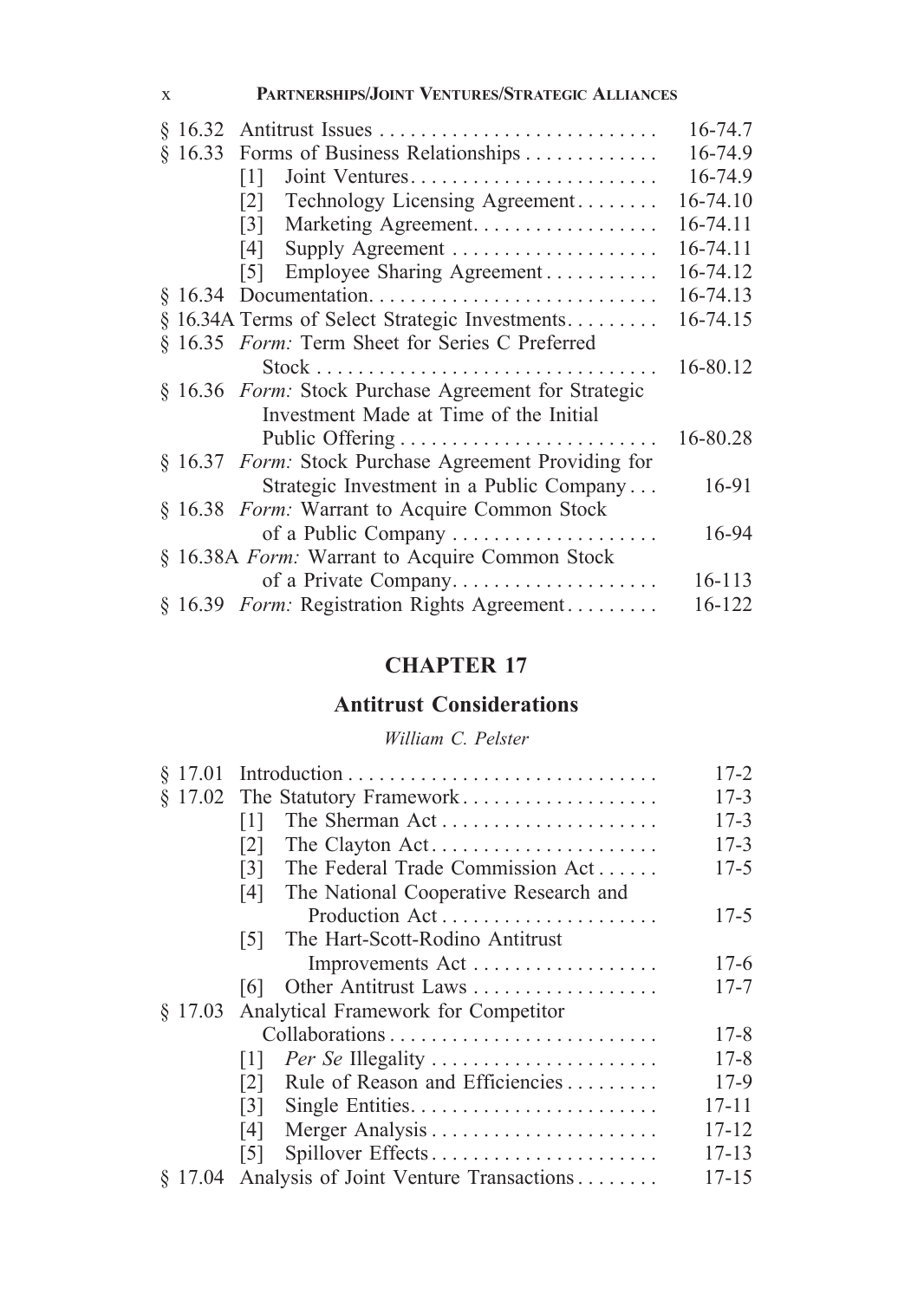### **Table of Contents** xi

|   | [1] Naked Agreement to Restrain Trade | $17 - 15$   |
|---|---------------------------------------|-------------|
| 2 |                                       | $17 - 17$   |
|   |                                       | 17-18.2     |
|   |                                       | $17 - 18.3$ |
|   |                                       | 17-19       |
|   | [6] Joint Venture Guidelines          | $17 - 21$   |
|   |                                       |             |

# **CHAPTER 18**

## **Tax Issues**

*Dora R. Arash and Elizabeth S. Bluestein*

| § 18.01 |                                                                | 18-4      |
|---------|----------------------------------------------------------------|-----------|
| \$18.02 | Making Sure that the Partnership Is Taxed                      |           |
|         |                                                                | $18-6.1$  |
|         | Partnership Classification<br>$\lceil 1 \rceil$                | $18-6.1$  |
|         | Classification for Federal Income<br>[a]                       |           |
|         | Tax Purposes ("Check the Box")                                 | $18-6.1$  |
|         | Single Member LLCs<br>IbI                                      | $18-6.1$  |
|         | The Anti-Abuse Regulations<br>$\lceil 2 \rceil$                | $18-7$    |
|         | Judicial Anti-Abuse Doctrines<br>$\lceil 3 \rceil$             | $18 - 8$  |
| \$18.03 | Loss Limitation Rules                                          | 18-9      |
|         | $\lceil 1 \rceil$<br>Overview                                  | 18-9      |
|         | IRC Section 704(d) Basis Limitations<br>$\lceil 2 \rceil$      | 18-9      |
|         | Overview<br>[a]                                                | 18-9      |
|         | Share of Liabilities<br>[b]                                    | $18 - 10$ |
|         | Losses Exceeding Basis<br>$\lceil c \rceil$                    | $18 - 11$ |
|         | At-Risk Limitations<br>$\lceil 3 \rceil$                       | $18 - 11$ |
|         | The Amount Deemed At-Risk<br>[a]                               | $18 - 11$ |
|         | Qualified Nonrecourse Financing<br>[b]                         | $18 - 11$ |
|         | Losses Exceeding At-Risk Amount<br>$\lceil c \rceil$           | $18 - 12$ |
|         | Passive Loss Limitations<br>[4]                                | $18 - 12$ |
|         | Passive Activities<br>[a]                                      | $18 - 12$ |
|         | Suspended Losses<br>[b]                                        | $18 - 13$ |
|         | § 18.04 Allocations of Income and Loss and                     |           |
|         | Distributions of Cash                                          | $18 - 14$ |
|         | $\lceil 1 \rceil$<br>Overview                                  | $18 - 14$ |
|         | Definitions of Capital Accounts and Other<br>$\lceil 2 \rceil$ |           |
|         | Tax-Related Terms                                              | $18 - 15$ |
|         | Use of Definitions<br>[a]                                      | $18 - 15$ |
|         | Example of Long Form Definitions<br>[b]                        | 18-15     |
|         | Example of Short Form Definitions<br>$\lceil c \rceil$         | 18-19     |
|         | [d]<br>Savings Language                                        | 18-19     |
|         | "Net" vs. "Component" Allocations<br>[e]                       | 18-20     |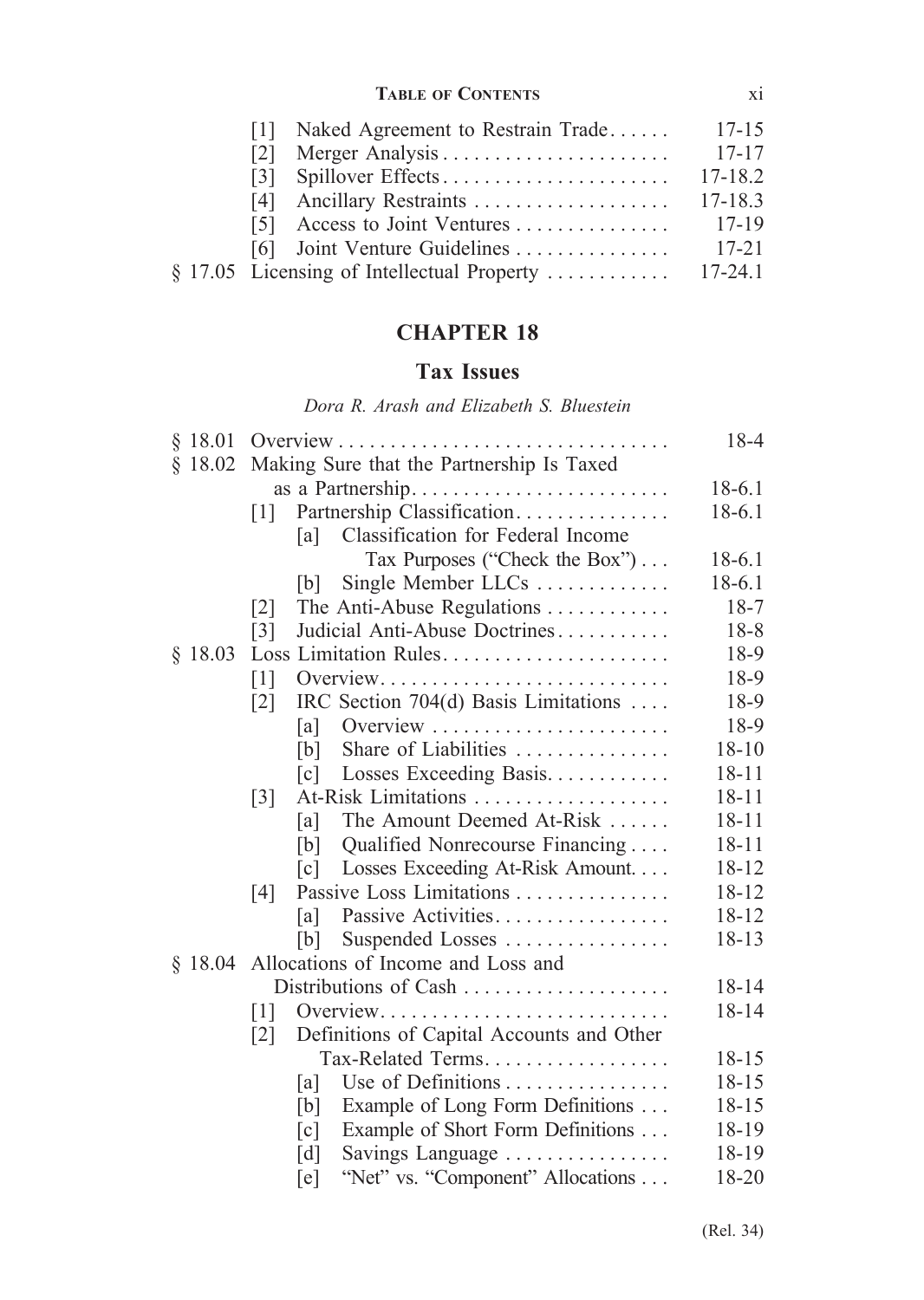### xii **Partnerships/Joint Ventures/Strategic Alliances**

| $[3]$             |                   | Loss Sharing Schemes                                            | 18-21     |
|-------------------|-------------------|-----------------------------------------------------------------|-----------|
|                   | [a]               | Loss Allocations: Benefit or                                    |           |
|                   |                   |                                                                 | 18-21     |
|                   | [b]               | Drafting for Downside Scenarios                                 | $18 - 21$ |
|                   |                   | <b>Offsetting Previously Allocated</b><br>$\lceil i \rceil$     |           |
|                   |                   | Income                                                          | 18-22     |
|                   |                   | Fixed Loss Sharing Ratio<br>$\left\lceil \text{i} \right\rceil$ | 18-23     |
|                   |                   | [iii] Loss Sharing Between General                              |           |
|                   |                   | and Limited Partners                                            | 18-24     |
|                   |                   | Impact of Nonrecourse<br> iv                                    |           |
|                   |                   | Financing                                                       | 18-25     |
| $\lceil 4 \rceil$ |                   | Cash Distribution and Income Allocation                         |           |
|                   |                   |                                                                 | 18-27     |
|                   | [a]               | Liquidating Distributions.                                      | 18-28     |
|                   | [b]               | Understanding Pre-Liquidation                                   |           |
|                   |                   | Cash Distributions                                              | 18-29     |
|                   | $\lceil c \rceil$ | A Starting Place: Coordinating the                              |           |
|                   |                   | Income Allocation and Cash                                      |           |
|                   |                   | Distribution Schemes                                            | 18-30     |
|                   | $\lceil d \rceil$ | Minimum Distributions to Meet                                   |           |
|                   |                   | Tax Liabilities                                                 | 18-31     |
|                   | [e]               | Certain Income and Cash Sharing                                 |           |
|                   |                   | Schemes                                                         | 18-32     |
|                   |                   | Recapture of Previously<br>$\lceil i \rceil$                    |           |
|                   |                   | Allocated Loss                                                  | 18-32     |
|                   |                   | [ii] Equal Sharing                                              | 18-33     |
|                   |                   | [iii] Preferential Return of Capital                            |           |
|                   |                   | to Limited Partners                                             | 18-33     |
|                   |                   | [iv] Preferential Return of Capital                             |           |
|                   |                   | Plus Preferred Return to                                        |           |
|                   |                   | Limited Partners                                                | 18-34     |
|                   |                   | Preferential Return of Capital<br>$\lceil v \rceil$             |           |
|                   |                   | Plus Preferred Return to                                        |           |
|                   |                   | Limited Partners, Followed                                      |           |
|                   |                   | by Subordinated Return to                                       |           |
|                   |                   | General Partner                                                 | 18-35     |
|                   |                   | [vi] Allocation Scheme Involving                                |           |
|                   |                   | Two Classes of Limited                                          |           |
|                   |                   | Partners                                                        | 18-36     |
|                   |                   | [vii] Allocations Involving an                                  |           |
|                   |                   | Operating Partnership                                           | 18-41     |
|                   |                   | [viii] Adjustments Designed to                                  |           |
|                   |                   | Prevent Simultaneous Positive                                   |           |
|                   |                   | and Negative Capital                                            |           |
|                   |                   | Accounts                                                        | 18-43     |
|                   |                   |                                                                 |           |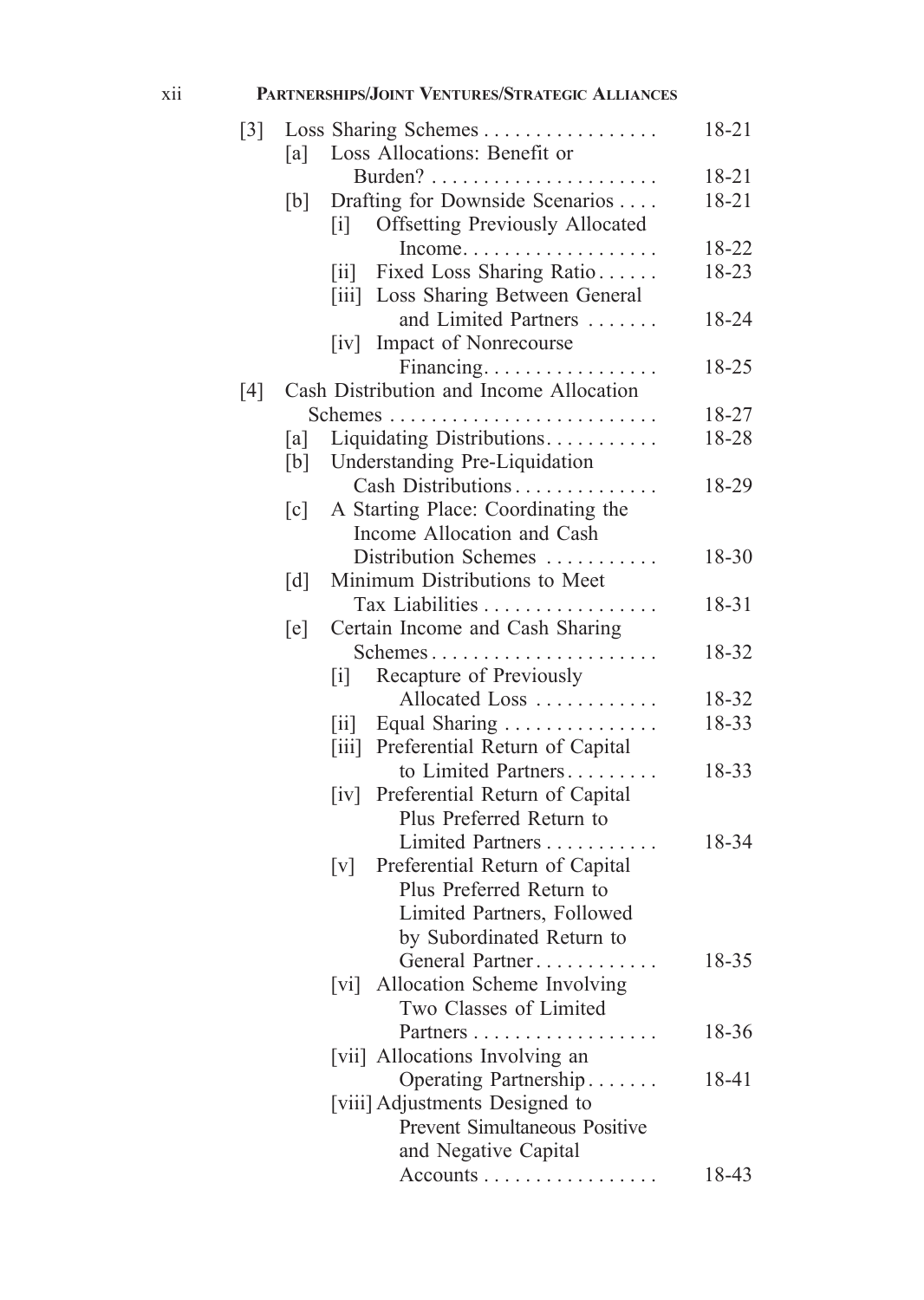|         |                   | <b>TABLE OF CONTENTS</b>                                                      | xiii      |
|---------|-------------------|-------------------------------------------------------------------------------|-----------|
|         |                   | $\left[ \text{ix} \right]$<br>Targeted Income Allocation                      |           |
|         |                   | Scheme                                                                        | 18-43     |
|         |                   | Curative Allocations<br>$\lceil x \rceil$<br>[xi] <i>De Minimis</i> Ownership | 18-45     |
|         | $\lceil 5 \rceil$ | Special Allocations to Achieve Specific                                       | 18-45     |
|         |                   | Objectives                                                                    | 18-46     |
|         |                   | Allocation Rules<br>[a]                                                       | 18-46     |
|         |                   | Syndication Expenses<br>[b]                                                   | 18-47     |
|         |                   | Allocations of Credits<br>$\lceil c \rceil$                                   | 18-48     |
|         |                   | $\lceil d \rceil$<br>Partner Loans                                            | 18-49     |
|         |                   | Recharacterization of Partner<br>[e]                                          |           |
|         |                   | Services                                                                      | 18-50     |
|         |                   | Accounting for Noncompensatory<br>[f]                                         |           |
|         |                   |                                                                               | 18-50     |
|         | [6]               | Deficit Capital Accounts                                                      | $18 - 51$ |
|         |                   | Deficit Capital Account Restoration<br>[a]                                    | 18-51     |
|         |                   | Qualified Income Offset<br>[b]                                                | 18-52     |
|         | $[7]$             | Minimum Gain Chargeback                                                       | 18-53     |
|         | [8]               | Miscellaneous Important Provisions                                            | 18-53     |
|         |                   | Noncash Distributions<br> a                                                   | 18-53     |
|         |                   | Consistency of Reporting<br>[b]                                               | 18-54     |
| \$18.05 |                   | Taxation of Partnership Interests Received                                    |           |
|         |                   | for Services                                                                  | 18-55     |
|         | $\lceil 1 \rceil$ |                                                                               | 18-55     |
|         | $\lceil 2 \rceil$ | Distinction Between Capital Interest                                          |           |
|         |                   | and Profits Interest                                                          | 18-55     |
|         | $\lceil 3 \rceil$ | Receipt of Capital Interest for Services                                      | 18-56     |
|         |                   | Tax Consequences to Service<br>[a]                                            |           |
|         |                   | Partner<br>.                                                                  | 18-56     |
|         |                   | Tax Consequences to the<br>[b]                                                |           |
|         |                   |                                                                               | 18-57     |
|         | [4]               | Receipt of Profits Interest for Services                                      | 18-59     |
|         |                   | [a]<br>Liquidation Method of Valuing                                          |           |
|         |                   | Profits Interest                                                              | 18-59     |
|         |                   | The Campbell Case<br>[b]                                                      | 18-59     |
|         |                   | Revenue Procedures 93-27 and<br>$\lceil c \rceil$                             |           |
|         |                   | $2001 - 43$                                                                   | 18-60     |
|         |                   | § 18.06 Contributions of Property                                             | 18-61     |
|         | $\lceil 1 \rceil$ | Overview                                                                      | 18-61     |
|         | $\lceil 2 \rceil$ | Depreciation and Gain or Loss When the                                        |           |
|         |                   | Agreed Value of Property Differs from<br>Its Basis                            | 18-62     |
|         |                   | Valuing Contributed Property at Zero                                          | 18-63     |
|         | $\lceil 3 \rceil$ |                                                                               |           |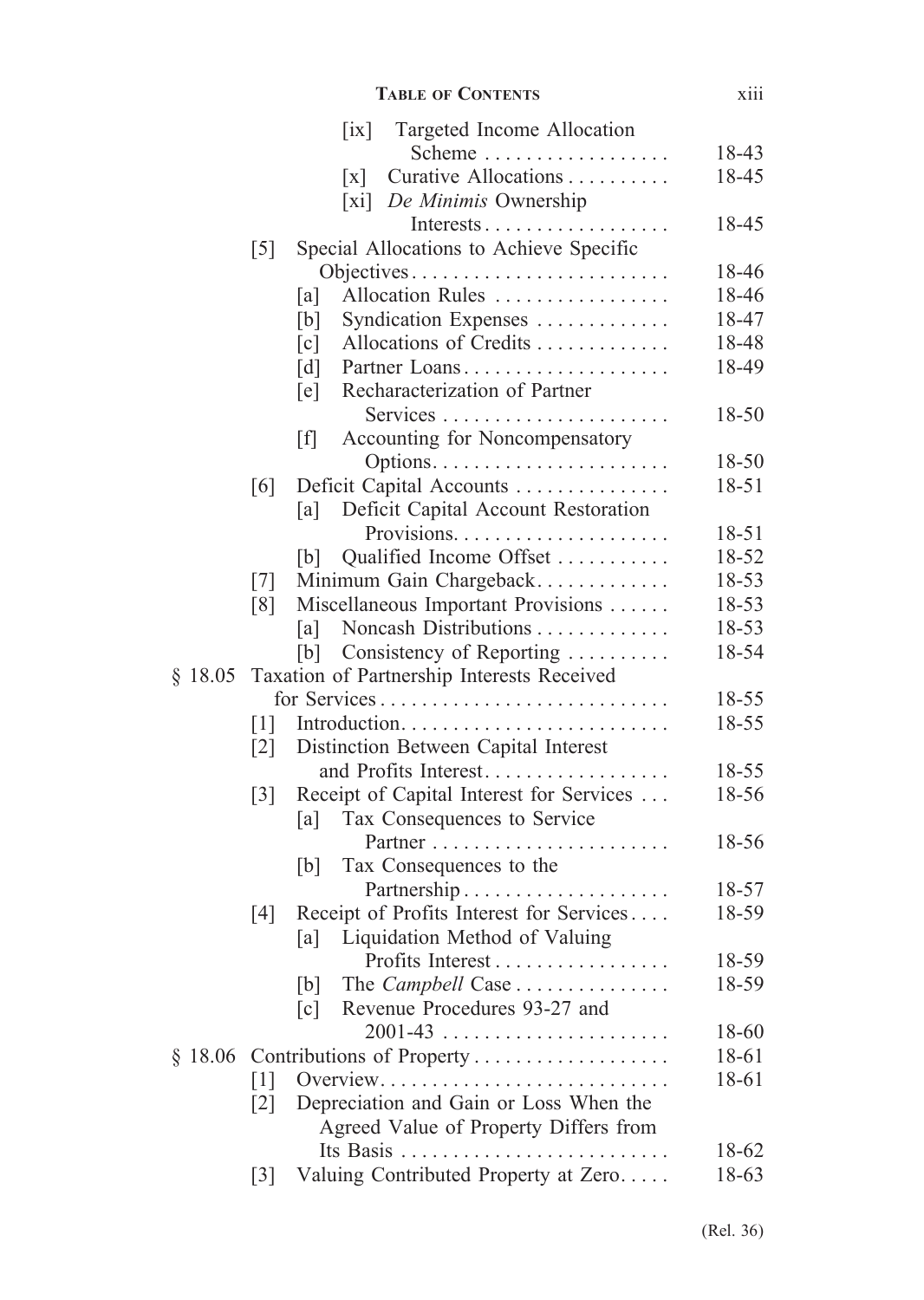| xiv     | <b>PARTNERSHIPS/JOINT VENTURES/STRATEGIC ALLIANCES</b>     |       |  |
|---------|------------------------------------------------------------|-------|--|
|         | Issuance of Noncompensatory Options<br> 4                  | 18-63 |  |
|         | § 18.07 Distribution of Property                           | 18-65 |  |
|         | Distribution of Marketable Securities<br>$\lceil 1 \rceil$ | 18-65 |  |
|         | Recognition of Pre-Contribution Gain<br>$\lceil 2 \rceil$  |       |  |
|         | upon Certain Distributions of Property                     | 18-65 |  |
| § 18.08 | Withholding on Partnership Distributions                   | 18-67 |  |
| \$18.09 | IRC Section 754 Election                                   | 18-68 |  |
| \$18.10 | Appointment of Tax Matters Partner                         | 18-69 |  |
| \$18.11 | Tax Shelter Registration and Other                         |       |  |
|         |                                                            | 18-71 |  |
|         | Overview<br>111                                            | 18-71 |  |
|         | Tax Shelter Registration<br>$\lceil 2 \rceil$              | 18-71 |  |
|         | 131                                                        | 18-71 |  |
|         | Notification of Tax Shelter Registration<br>[4]            |       |  |
|         | Number                                                     | 18-72 |  |
|         | [5]<br>Disclosure                                          | 18-72 |  |
|         | [6]                                                        | 18-73 |  |
|         | $[7]$                                                      | 18-73 |  |
|         | Planning Considerations<br>[8]                             | 18-73 |  |

### **Securities Law Issues**

*Stephen I. Glover, R. McMillan Price, and David P. Patch*

|                                                      | $19 - 4$  |
|------------------------------------------------------|-----------|
| § 19.02 Venture Interests as Securities              | 19-6      |
| § 19.03 Applicability of Section 5 of the Securities |           |
| Act to the Offer and Sale of Venture                 |           |
|                                                      | $19-9$    |
| § 19.04 Private Placement Exemption Under            |           |
|                                                      | $19 - 11$ |
| § 19.05 Regulation D Safe Harbors                    | $19-16$   |
| Rule 504 Exemption<br> 1                             | $19-16$   |
| Former Rule 505 Exemption<br> 2                      | $19 - 17$ |
| Rule 506(b) Exemption<br>131                         | $19 - 17$ |
| General Solicitation<br>[4]                          | 19-18     |
| Rule 506(c)<br>$\lceil 5 \rceil$                     | 19-19     |
| Calculating the Number of Purchasers<br>[6]          | 19-19     |
| Accredited Investor Definition<br>$[7]$              | 19-20     |
| Required Disclosure<br>$\lceil 8 \rceil$             | 19-23     |
| Issuers Not Subject to Exchange Act<br>lal           |           |
| Reporting Requirements                               | 19-24     |
| Information to Be Furnished by<br> b                 |           |
| Reporting Issuers                                    | 19-24     |
| Limitations on Resale<br>191                         | $19 - 25$ |
|                                                      |           |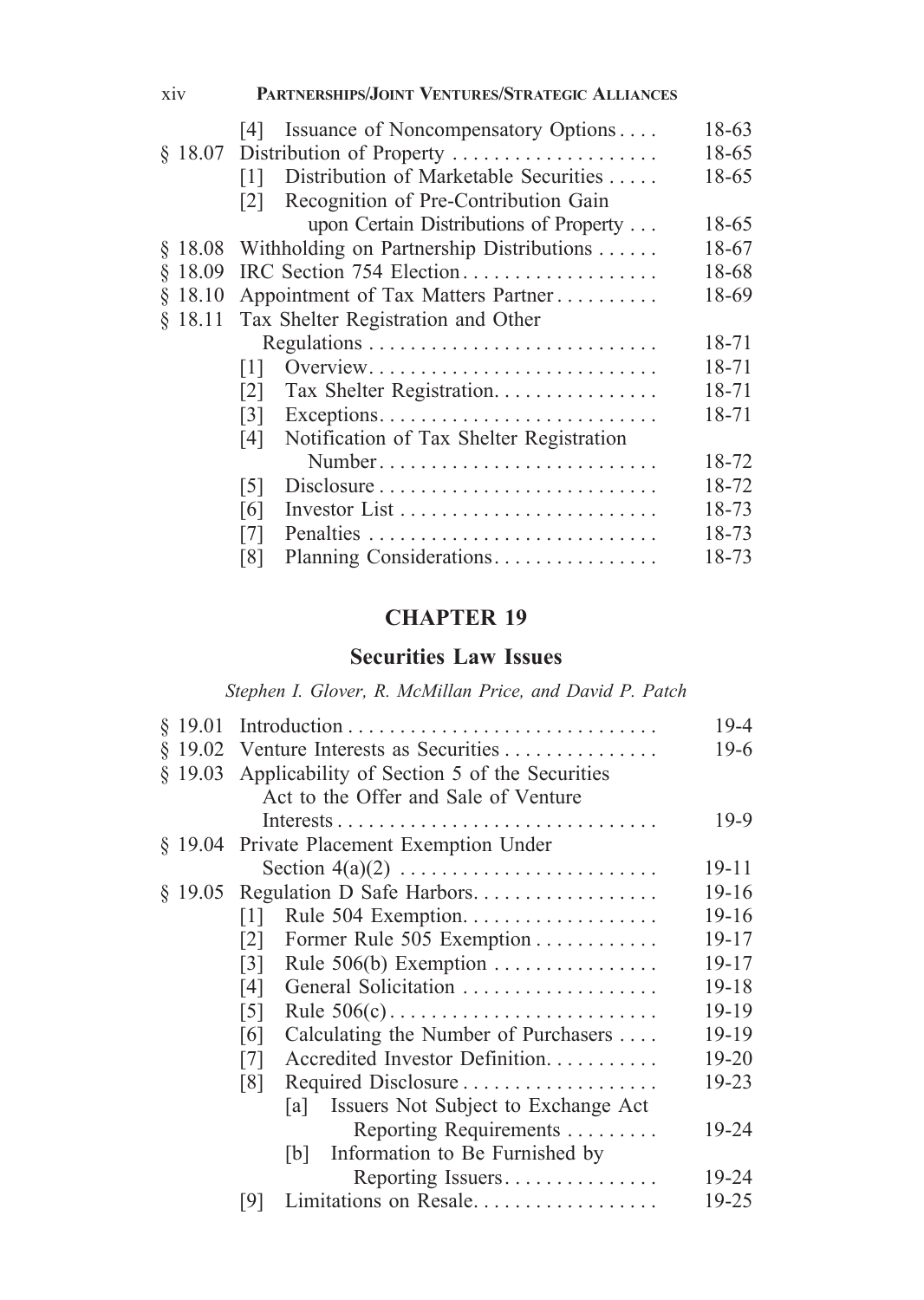|           |                                                         | $19-26$   |
|-----------|---------------------------------------------------------|-----------|
|           | [11] Insignificant Deviations from                      |           |
|           | Requirement of Regulation D                             | $19 - 26$ |
|           |                                                         | 19-26     |
|           | [13] Placement Procedures                               | 19-26     |
| \$19.06   |                                                         | 19-28     |
| $§$ 19.07 |                                                         | 19-29     |
| \$19.08   | Section $4(a)(7)$ Exemption                             | 19-31     |
| $§$ 19.09 | Regulation S Exemption for Offshore Offers              |           |
|           | and Sales                                               | 19-33     |
| $§$ 19.10 | Intrastate Offering Exemption                           | 19-37     |
| $§$ 19.11 | Offerings Under Rule 147A                               | 19-40     |
| $§$ 19.12 | Offerings Under Rule 144A                               | 19-41     |
| $§$ 19.13 | Regulation A Exemption and Small                        |           |
|           | Business Offerings                                      | 19-43     |
| \$19.14   | Rule 701 Exemption for Offerings to                     |           |
|           | Employees                                               | 19-44     |
| $§$ 19.15 | Fraud Liability and Disclosure Documents                | 19-46     |
| \$19.16   |                                                         | 19-47     |
| $§$ 19.17 | State Blue Sky Laws                                     | 19-49     |
| \$19.18   | Post-Formation Capital Raising Activities by            |           |
|           | Joint Ventures                                          | 19-50     |
| \$19.19   | Initial Public Offerings by Joint Ventures              | $19 - 51$ |
|           | Reasons for Engaging in an Initial<br>$\lceil 1 \rceil$ |           |
|           | Public Offering                                         | 19-51     |
|           | Structuring the IPO: Primary vs.<br>$\lceil 2 \rceil$   |           |
|           | Secondary Offering                                      | 19-51     |
|           | Market Perception<br>[a]                                | 19-52     |
|           | Tax Issues<br>[b]                                       | 19-52     |
|           | Venture Capital Needs<br>$\lceil c \rceil$              | 19-52     |
|           | Complete Exit by a Partner<br>[d]                       | 19-52     |
|           | Partial Exit by the Partner<br>[e]                      | 19-53     |
|           | Creating an IPO Ready Venture<br>$\lceil 3 \rceil$      | 19-53     |
|           | [a]                                                     | 19-53     |
|           | Revised Charter and Bylaws<br>[b]                       | 19-54     |
|           | Takeover Defenses.<br>[c]                               | 19-55     |
|           | $\lceil d \rceil$<br>Impact of the Sarbanes-Oxley Act   |           |
|           | and Renewed Focus on Corporate                          |           |
|           | Governance                                              | 19-59     |
|           | Dodd-Frank Wall Street Reform and<br>[e]                |           |
|           | <b>Consumer Protection Act</b>                          |           |
|           | (The "Dodd-Frank Act").                                 | 19-67     |
|           | Selection of Directors for the Public<br>$[f]$          |           |
|           | Venture Company                                         | 19-71     |
|           |                                                         |           |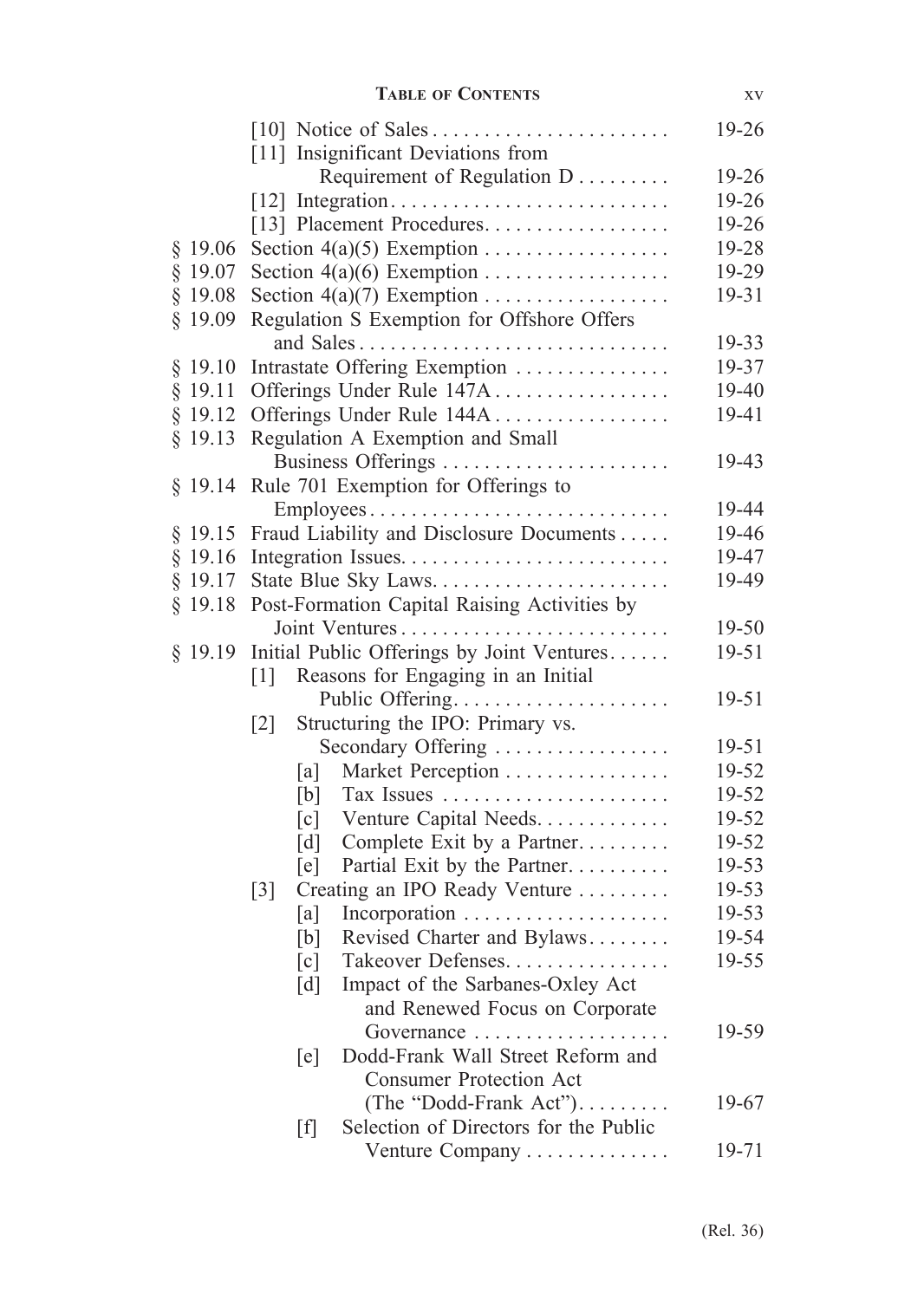### xvi **Partnerships/Joint Ventures/Strategic Alliances**

|           | [4]<br>$\lceil 5 \rceil$ | Securities Act Registration Basics<br>Gun Jumping and Other Disclosure Issues | 19-71   |
|-----------|--------------------------|-------------------------------------------------------------------------------|---------|
|           |                          |                                                                               | 19-73   |
|           | [6]                      | Before Filing<br>Communications During the Waiting                            |         |
|           |                          |                                                                               | 19-79   |
|           | $\lceil 7 \rceil$        | Special Disclosure Issues                                                     | 19-81   |
|           |                          | [a]                                                                           | 19-81   |
|           |                          | Selected Financial Data<br>[b]                                                | 19-82   |
|           |                          | Use of Proceeds<br>$\lceil c \rceil$                                          | 19-83   |
|           |                          | Management's Discussion and<br>$\lceil d \rceil$                              |         |
|           |                          |                                                                               | 19-83   |
|           |                          | Description of Business<br>[e]                                                | 19-90   |
|           |                          | Certain Relationships<br>[f]                                                  | 19-91   |
|           |                          | Principal Stockholders<br>[g]                                                 | 19-92   |
|           |                          | Shares Available for Sale<br>[h]                                              | 19-93   |
|           |                          | Financial Statement Requirements<br>$[1]$                                     | 19-93   |
|           |                          | The JOBS Act and Compensation<br>[j]                                          |         |
|           |                          | Disclosure                                                                    | 19-95   |
|           |                          | Part II of the Registration Statement<br>[k]                                  | 19-95   |
|           | $\lceil 8 \rceil$        | Registration Under the Exchange Act                                           | 19-95   |
|           | [9]                      | Listing on Exchanges                                                          | 19-96   |
|           |                          | [10] The Role of the Underwriters and the                                     |         |
|           |                          | Underwriting Agreement                                                        | 19-96   |
|           |                          | [11] Investment Company Act Issues in                                         |         |
|           |                          | Venture IPOs                                                                  | 19-98.2 |
|           |                          | [12] Schedule 13G Filings by Venture Partners                                 |         |
|           |                          | Following a Venture IPO                                                       | 19-98.4 |
|           |                          | [13] Application of Section 16 to Venture                                     |         |
|           |                          | Partners in Venture IPOs                                                      | 19-98.5 |
|           |                          | [14] Application of Regulation M to Venture                                   |         |
|           |                          | Partners in Venture IPOs                                                      | 19-98.5 |
| \$19.20   |                          | Application of Securities Laws to Transfers of                                |         |
|           |                          |                                                                               | 19-99   |
|           | $\lceil 1 \rceil$        | Rule $4(1\frac{1}{2})$ Exemption                                              | 19-99   |
|           | $\lceil 2 \rceil$        |                                                                               | 19-100  |
|           | $\lceil 3 \rceil$        |                                                                               | 19-101  |
|           | [4]                      | Resales Pursuant to Rule 144A                                                 | 19-104  |
|           | $\lceil 5 \rceil$        | Regulation S Resales                                                          | 19-104  |
|           | [6]                      | Registered Transfers                                                          | 19-104  |
|           | $\lceil 7 \rceil$        | Registration Rights                                                           | 19-105  |
| $§$ 19.21 |                          | Disclosure Issues for Venture Partners                                        | 19-107  |
|           | $\lceil 1 \rceil$        | Disclosure of Preliminary Joint Venture                                       |         |
|           |                          |                                                                               | 19-107  |
|           | $\lceil 2 \rceil$        | Application of Regulation FD to                                               |         |
|           |                          | Disclosures About Joint Ventures                                              | 19-108  |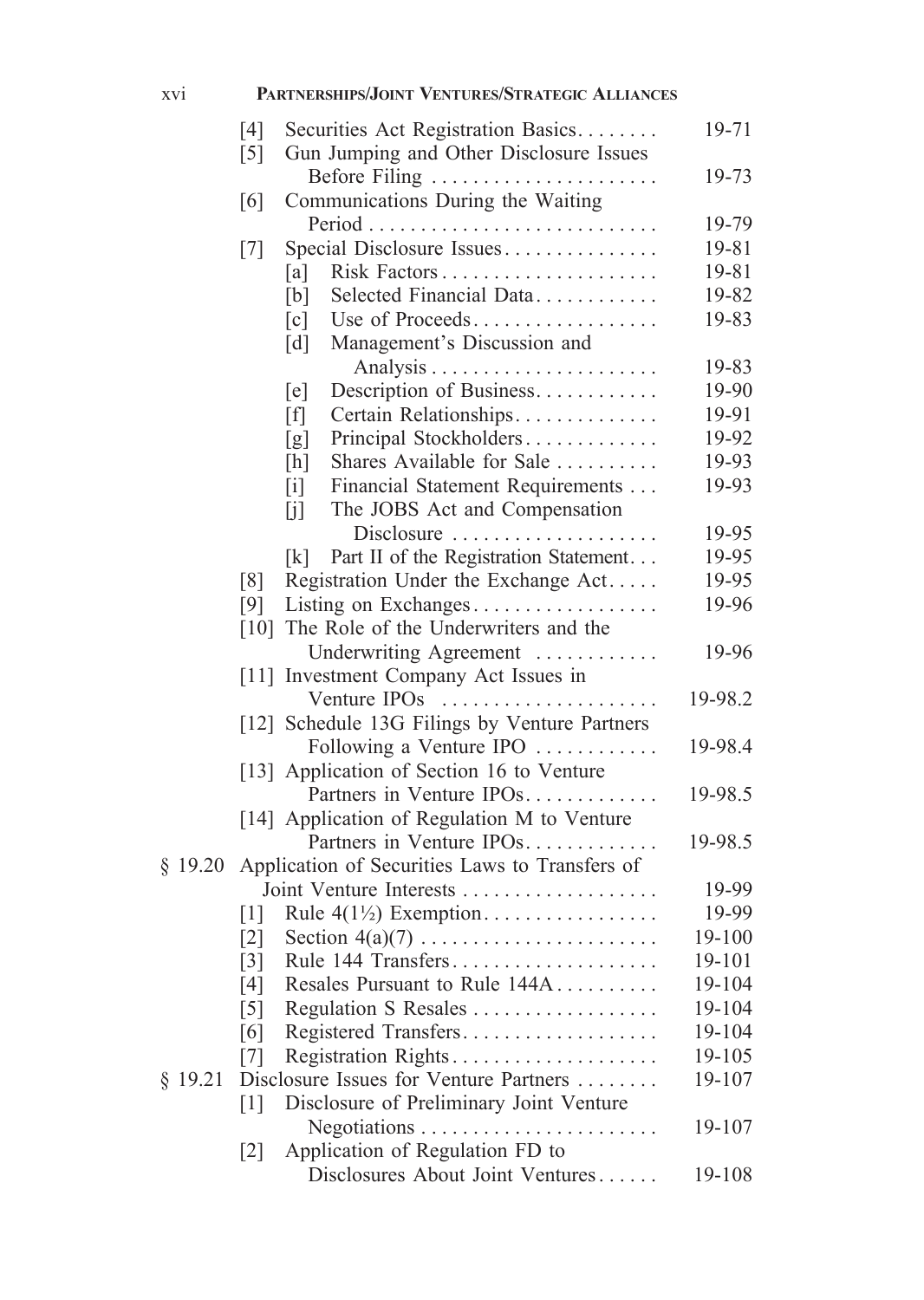|         |                   | <b>TABLE OF CONTENTS</b>                                                                                                                                        | xvii   |
|---------|-------------------|-----------------------------------------------------------------------------------------------------------------------------------------------------------------|--------|
|         | $\lceil 3 \rceil$ | A Venture Partner's Obligation to Report<br>Material Joint Venture Agreements,<br>the Formation of a Joint Venture, or<br>the Transfer of a Venture Interest on |        |
|         | [4]               | Disclosure of Joint Venture Activities in<br>Annual Reports on Form 10-K and                                                                                    | 19-109 |
|         |                   | Quarterly Reports on Form 10-Q<br>Discussion of Business, Properties,<br>[a]                                                                                    | 19-114 |
|         |                   | and Legal Proceedings                                                                                                                                           | 19-114 |
|         |                   | MD&A<br>[b]                                                                                                                                                     | 19-115 |
|         |                   | Discussion of Transactions with<br>[c]                                                                                                                          |        |
|         |                   | Joint Venture                                                                                                                                                   | 19-115 |
|         |                   | [d]                                                                                                                                                             | 19-115 |
|         |                   | Obligation to Include Joint Venture<br>[e]                                                                                                                      |        |
|         |                   | Financial Statements                                                                                                                                            | 19-116 |
|         |                   | § 19.22 Liability Under the Securities Laws                                                                                                                     | 19-117 |
|         | $\lceil 1 \rceil$ | Liability Under Section 11 in Connection                                                                                                                        |        |
|         |                   | with Public Offerings.                                                                                                                                          | 19-117 |
|         | $\lceil 2 \rceil$ | Liability Under Section $12(a)(2)$ of the                                                                                                                       |        |
|         |                   | Securities Act in Connection with                                                                                                                               |        |
|         |                   | Public Offerings                                                                                                                                                | 19-118 |
|         | $\lceil 3 \rceil$ | Controlling Person Liability Under                                                                                                                              |        |
|         |                   | Section 15 of the Securities Act in                                                                                                                             |        |
|         |                   | Connection with Public Offerings                                                                                                                                | 19-120 |
|         | [4]               | Liability Under Section $17(a)$ of the                                                                                                                          |        |
|         |                   | Securities Act in Connection                                                                                                                                    |        |
|         |                   | with Public Offerings.                                                                                                                                          | 19-121 |
|         | $\lceil 5 \rceil$ | Liability Under Rule 10b-5 in Connection                                                                                                                        |        |
|         |                   | with Public and Private Offerings                                                                                                                               | 19-121 |
|         | [6]               | Other Rule 10b-5 Liability                                                                                                                                      | 19-122 |
|         | $\lceil 7 \rceil$ |                                                                                                                                                                 | 19-123 |
| \$19.23 |                   | Form: Sample Accredited Investor                                                                                                                                |        |
|         |                   | Questionnaire                                                                                                                                                   | 19-124 |

# **Intellectual Property Issues Arising Out of the Formation and Operation of Joint Ventures**

### *David Kennedy*

|                                                  | $20 - 2$ |
|--------------------------------------------------|----------|
| § 20.02 Overview of Intellectual Property Rights | $20 - 4$ |
|                                                  | $20 - 4$ |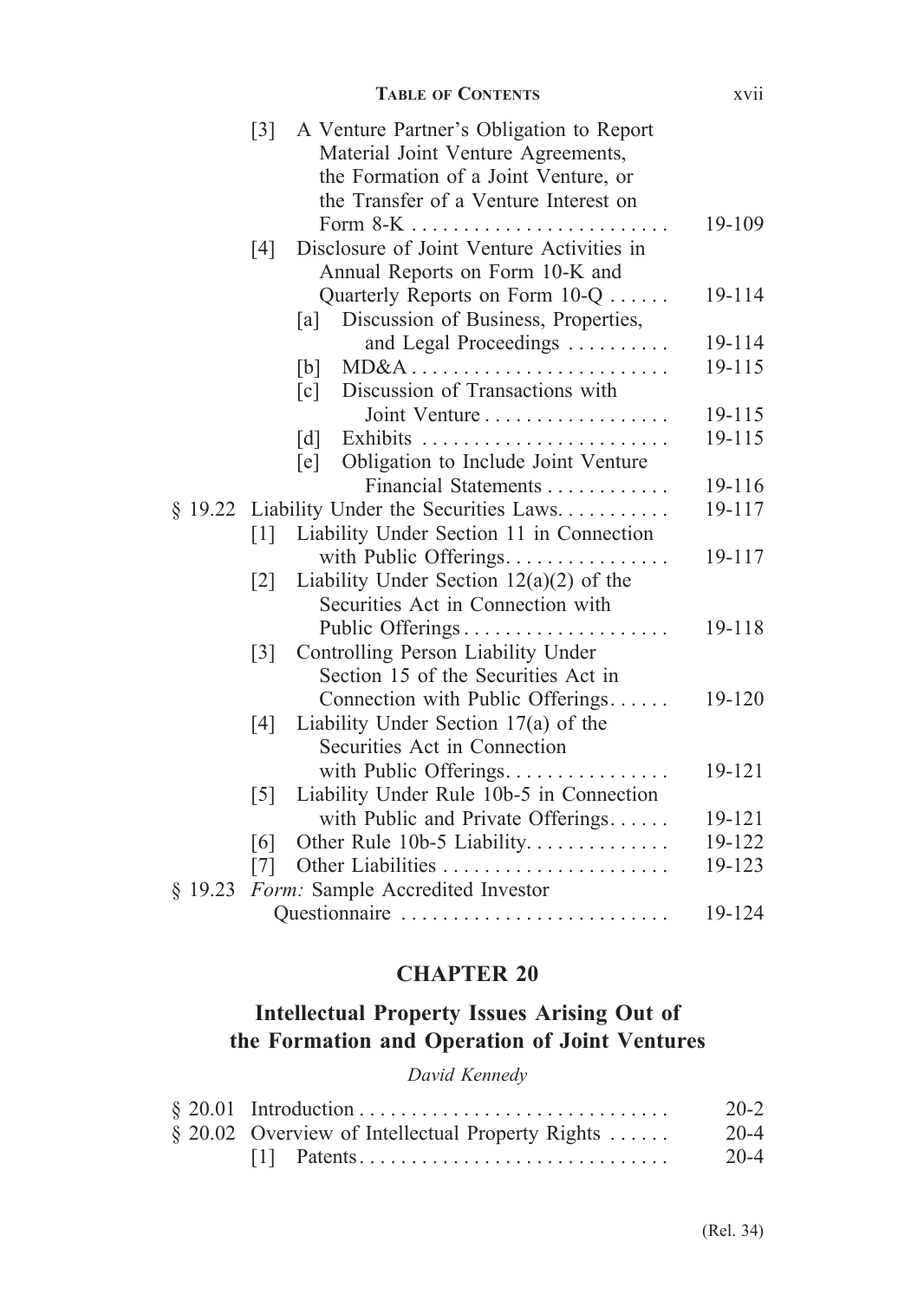| xviii   | PARTNERSHIPS/JOINT VENTURES/STRATEGIC ALLIANCES                                          |           |
|---------|------------------------------------------------------------------------------------------|-----------|
|         | $\lceil 2 \rceil$<br>$Copyrights. \dots \dots \dots \dots \dots \dots \dots \dots \dots$ | $20 - 5$  |
|         | $\lceil 3 \rceil$<br>Trademarks                                                          | $20 - 7$  |
|         | [4]<br>Trade Secrets                                                                     | $20 - 8$  |
|         | $\lceil 5 \rceil$<br>Summary                                                             | $20 - 8$  |
| \$20.03 | Preliminary Considerations                                                               | $20 - 10$ |
|         | [1]<br>Due Diligence                                                                     | $20 - 10$ |
|         | Baseline Level of Due Diligence<br>[a]                                                   | $20 - 10$ |
|         | Extended Level of Due Diligence<br>[b]                                                   | $20 - 12$ |
|         | Results of Due Diligence<br>$\lceil c \rceil$                                            |           |
|         |                                                                                          | $20 - 14$ |
|         | Representations and Warranties<br>$\lceil 2 \rceil$                                      | $20 - 15$ |
|         | Risk Allocation Issues<br>$\lceil 3 \rceil$                                              | $20 - 17$ |
| \$20.04 | Allocation of Intellectual Property Rights                                               | $20 - 19$ |
|         | Nature of Ownership and Exclusive<br>[1]                                                 |           |
|         | License Rights                                                                           | 20-22     |
|         | Nature of Nonexclusive License Rights<br>$\lceil 2 \rceil$                               | $20 - 23$ |
|         | Nature of Joint Ownership<br>$\lceil 3 \rceil$                                           | $20 - 24$ |
|         | Joint Ownership of Patents<br>[a]                                                        | $20 - 25$ |
|         | Joint Ownership of Copyrights<br>[b]                                                     | 20-27     |
|         | Joint Ownership of Trademarks and<br>$\lceil c \rceil$                                   |           |
|         | Trade Secrets                                                                            | 20-29     |
|         | Contractual Provision as to Joint<br>$\lceil d \rceil$                                   |           |
|         |                                                                                          | $20 - 30$ |
|         | Difficulties Presented by Joint<br>[e]                                                   | $20 - 31$ |
|         | Ownership Arrangements                                                                   |           |
|         | § 20.05 Allocation of Venture Intellectual Property                                      |           |
|         | Rights upon Venture Dissolution or                                                       | $20 - 33$ |
| \$20.06 | Other Selected Issues                                                                    | $20 - 36$ |
|         | [1]<br>Ancillary Agreements Relating to                                                  |           |
|         | the Joint Venture                                                                        | $20 - 36$ |
|         | $\lceil 2 \rceil$                                                                        | $20 - 37$ |
|         | Protecting the Venture's Intellectual<br>$\lceil 3 \rceil$                               |           |
|         |                                                                                          | $20 - 41$ |
|         |                                                                                          |           |

# **Integrating, Retaining and Providing Benefits and Incentives to Employees of a Joint Venture**

*Jeannemarie O'Brien*

|                                                        | $21 - 2$ |
|--------------------------------------------------------|----------|
| § 21.02 Key Considerations in Structuring Compensation |          |
| for the Joint Venture Management Team                  | $21 - 3$ |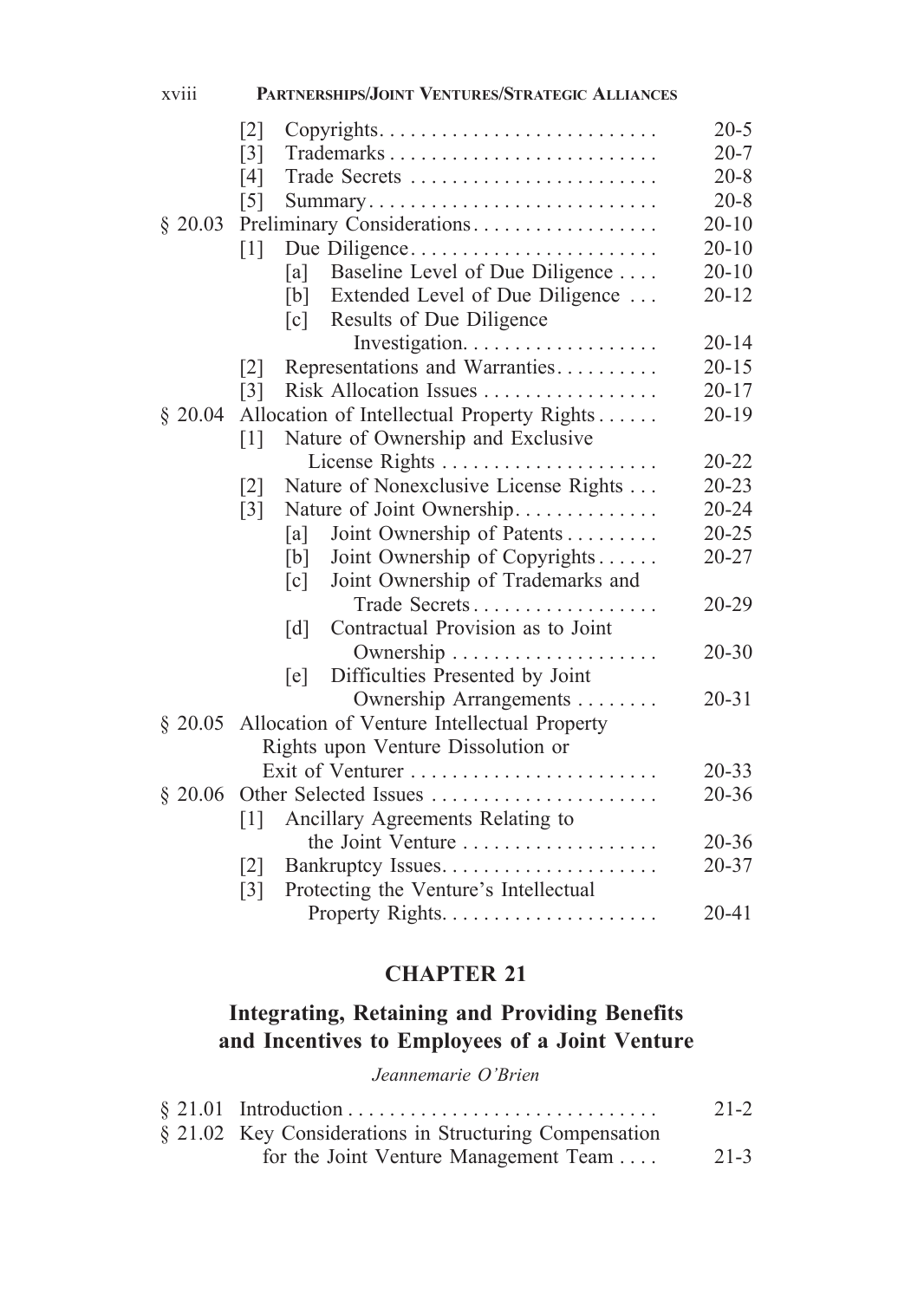|         | <b>TABLE OF CONTENTS</b>                                        | xix         |
|---------|-----------------------------------------------------------------|-------------|
| § 21.03 | Retaining and Providing Incentives to Joint                     |             |
|         | Venture Employees                                               | $21 - 5$    |
|         | Equity Compensation Awards Based on<br>$\lceil 1 \rceil$        |             |
|         | Equity in the Joint Venture                                     | $21 - 5$    |
|         | Securities Law Considerations<br>[a]                            | $21-6$      |
|         | Rule 701<br>$\lceil i \rceil$                                   | $21 - 7$    |
|         | [ii] Regulation D of the                                        |             |
|         | Securities Act                                                  | $21 - 8$    |
|         | Other Securities Law Issues and<br>[b]                          |             |
|         | Corporate Law Concerns                                          | $21 - 10$   |
|         | Section 12 of the Exchange<br>$\begin{bmatrix} i \end{bmatrix}$ |             |
|         |                                                                 | $21 - 10$   |
|         | Blue Sky Laws<br>$\left\lceil \text{i} \mathbf{i} \right\rceil$ | $21 - 10$   |
|         | [iii] Living with Minority                                      |             |
|         | Shareholders                                                    | $21 - 11$   |
|         | Deferred Compensation Legislation<br>$\lceil c \rceil$          | $21 - 12$   |
|         | $\begin{bmatrix} 1 \end{bmatrix}$                               | $21 - 12$   |
|         | Service Recipient Stock<br>$\lceil ii \rceil$                   | $21 - 12.1$ |
|         | [iii] Fair Market Value                                         | $21 - 12.1$ |
|         | Cash Bonus Based on Joint Venture<br>$\lceil 2 \rceil$          |             |
|         |                                                                 | $21 - 12.2$ |
| \$21.04 | Qualified Retirement and Welfare Benefit Plan                   |             |
|         | Key Considerations                                              | $21 - 13$   |
|         | Level of Benefits<br>$\lceil 1 \rceil$                          | $21 - 13$   |
|         | How Benefits Will Be Provided<br>$\lceil 2 \rceil$              | $21 - 13$   |
|         | Specific Issues with the Alternative<br>$\lceil 3 \rceil$       |             |
|         | Approaches to Providing Pension                                 |             |
|         | Benefits                                                        | $21 - 14$   |
|         | Other Big Picture Issues<br>$\lceil 4 \rceil$                   | $21 - 15$   |
|         | Sample Employee Benefits Covenant<br>$\lceil 5 \rceil$          | $21 - 16$   |
| \$21.05 |                                                                 | $21 - 35$   |
| \$21.06 | Restrictions on Soliciting and/or Hiring                        |             |
|         | Employees                                                       | $21 - 36$   |
| § 21.07 | Disclosure of Compensation for Publicly                         |             |
|         | Registered Joint Ventures                                       | $21 - 37$   |

# **Appendices**

| <b>APPENDIX A:</b> Contribution Agreement By and Among |       |
|--------------------------------------------------------|-------|
| Phillips Petroleum Company, Duke                       |       |
| Energy Corporation and Duke Energy                     |       |
| Field Services L.L.C., dated as of                     |       |
| December 16, 1999                                      | $A-1$ |
|                                                        |       |